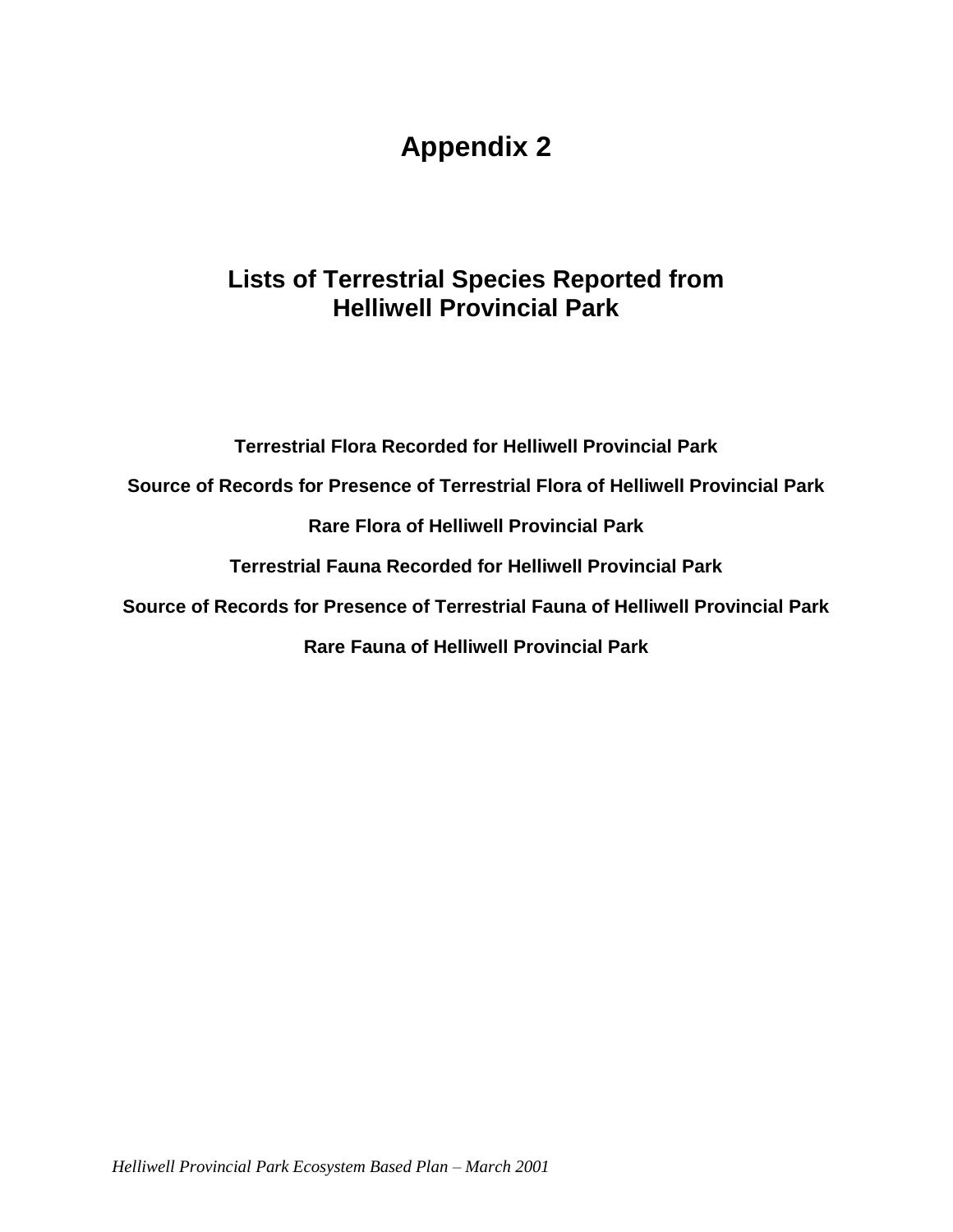| <b>Family</b>            | <b>Genus &amp; Species</b>    | <b>Common Name</b>                | <b>Rarity</b> |
|--------------------------|-------------------------------|-----------------------------------|---------------|
| Aceraceae (Maple)        | Acer glabrum var. douglasii   | Douglas' Maple                    |               |
|                          | Acer macrophyllum             | <b>Big-leaf Maple</b>             |               |
| Apiaceae/Umbelliferae    | Anthriscus scandacina         | <b>Bur Chervil</b>                | Intro.        |
| (Carrot/Parsley)         | Daucus carota                 | Queen Anne's Lace                 | Intro.        |
|                          | Lomatiun nudicaule            | Large-leaf Spring Gold, Pestle    |               |
|                          |                               | Parsnip                           |               |
|                          | Lomatium utriculatum          | <b>Fine-leaf Spring Gold</b>      |               |
|                          | Oenanthe sarmentosa           | <b>Water Parsley</b>              |               |
|                          | Osmorhiza chilensis           | <b>Sweet Cicely</b>               |               |
|                          | Perideridia gairdneri         | Yampah                            |               |
|                          | Sanicula bipinnatifida        | <b>Purple Sanicle</b>             |               |
|                          | Sanicula crassicaulis         | Pacific Snakeroot (Sanicle)       |               |
| Aquifoliacaeae (Holly)   | llex aquifolium               | Holly                             | Intro.        |
| Araliaceae (Ginseng)     | Hedera helix                  | English Ivy                       | Intro.        |
| Asteraceae (Compositae)  | Achillea millefolium          | <b>Common Yarrow</b>              |               |
| (Sunflower)              | Adenocaulon bicolor           | <b>Pathfinder Plant</b>           |               |
|                          | Agoseris grandiflora          | Large-flowered Agoseris           |               |
|                          | Agoseris heterophylla         | <b>False Dandelion</b>            |               |
|                          | Ambrosia (Franseria)          | <b>Beach Burweed</b>              |               |
|                          | chamissonis                   |                                   |               |
|                          | Anaphalis margaritacea        | <b>Pearly Everlasting</b>         |               |
|                          | Artemesia campestris ssp.     | Pacific Sagebrush                 |               |
|                          | pacificum                     |                                   |               |
|                          | Artemisia suksdorfii          | Suksdorf's Sagebrush              |               |
|                          | <b>Bellis perennis</b>        | Common Lawn Daisy                 | Intro.        |
|                          | Cirsium arvense               | <b>Canadian Thistle</b>           | Intro.        |
|                          | Cirsium vulgare               | <b>Bull Thistle</b>               | Intro.        |
|                          | Eriophyllum lanatum           | <b>Woolly Sunflower</b>           |               |
|                          | Gnaphalium purpureum          | <b>Purple Everlasting Cudweed</b> |               |
|                          | Grindelia integrifolia        | Gumweed                           |               |
|                          | Hieracium albiflorum          | White-flowered Hawkweed           |               |
|                          | Hypochaeris radicata          | Hairy Cat's-ear                   | Intro.        |
|                          | Lactuca muralis               | <b>Wall Lettuce</b>               | Intro.        |
|                          | Leucanthemum vulgare          | Oxe-eye Daisy                     | Intro.        |
|                          | (Chrysanthemum leucanthemum)  |                                   |               |
|                          | Madia madiodes                | <b>Coastal Tarweed</b>            |               |
|                          | Sonchus arvensis              | <b>Field Sow-thistle</b>          | Intro.        |
|                          | Sonchus oleraceous            | Common Sow-thistle                | Intro.        |
|                          | Taraxicum officinale          | Dandelion                         | Intro.        |
| Berberidaceae (Barberry) | Achlys triphylla              | Vanilla Leaf                      |               |
|                          | Berberis (Mahonia) aquifolium | Tall Oregon Grape                 |               |
|                          | Berberis (Mahonia) nervosa    | Common Oregon Grape               |               |
| Betulaceae (Birch)       | Alnus rubra                   | <b>Common Alder</b>               |               |
| Boraginaceae (Borage)    | Myosotis discolor             | Little Wild Forget-me-not         | Intro.        |
|                          | Plagiobothrys scouleri        | Small-flowered Plagiobothrys      |               |
| Brassicaceae/Cruciferae  | Arabis hirsuta                | <b>Hairy Rockcress</b>            | <b>Blue</b>   |
| (Mustard)                | Barbarea orthoceras           | <b>America Wintercress</b>        |               |
|                          |                               |                                   |               |
| Brassicaceae/Cruciferae  | Cardamine oligosperma         | <b>Little Western Bittercress</b> |               |
| (Mustard)                | Cardamine pulcherrima         | <b>Spring Beauty</b>              |               |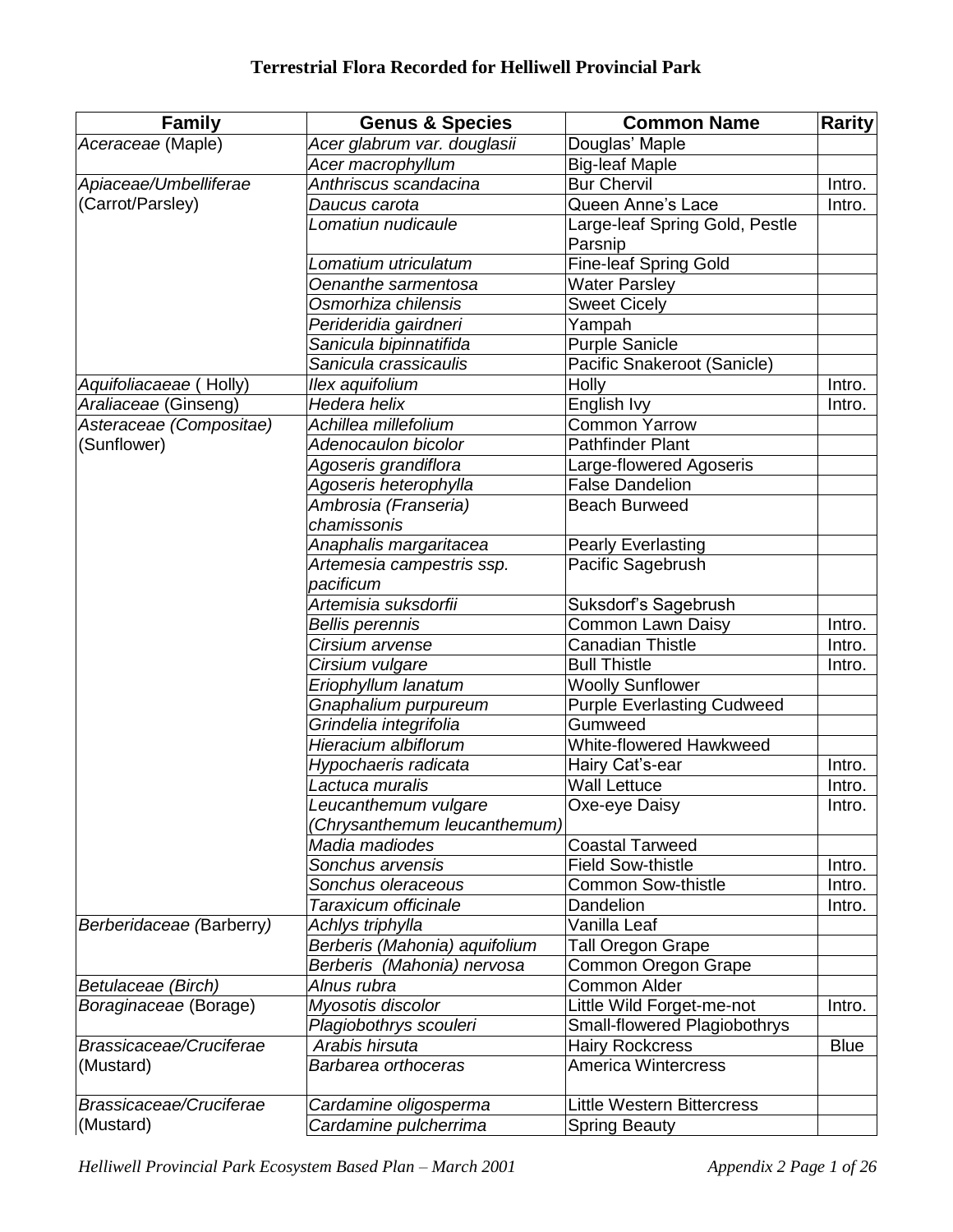| <b>Family</b>                | <b>Genus &amp; Species</b>        | <b>Common Name</b>               | <b>Rarity</b> |
|------------------------------|-----------------------------------|----------------------------------|---------------|
|                              | Draba verna                       | Spring Whitlow-grass             | Intro.        |
|                              | Lepidium virginicum               | Tall Peppergrass                 |               |
|                              | Rorippa curvisiliqua              | <b>Western Yellowcress</b>       |               |
|                              | Teesdalia nudicaulis              | <b>Shepherd's Cress</b>          | Intro.        |
| Cactaceae (Cactus)           | Opuntia fragilis                  | <b>Prickly-pear Cactus</b>       |               |
| Campanulaceae (Harebell)     | Campanula scouleri                | Scouler's Harebell               |               |
|                              | Heterocodon rariflorum            | Heterocodon                      | <b>Blue</b>   |
| Caprifoliaceae (Honeysuckle) | Linnea borealis                   | Twinflower                       |               |
|                              | Lonicera ciliosa                  | Orange Honeysuckle               |               |
|                              | Lonicera hispidula                | Purple Honeysuckle               |               |
|                              | Sambucus cerulea                  | <b>Blue Elderberry</b>           |               |
|                              | Sambucus racemosa                 | <b>Red Elderberry</b>            |               |
|                              | Symphoricarpus albus              | Snowberry                        |               |
| Carophyllaceae (Pink)        | Arenaria macrophylla              | Big-leaved Sandwort              |               |
|                              | Arenaria serpyllifolia            | Thyme-leaved Sandwort            | Intro.        |
|                              | Arenaria stricta                  | Narrow-leaved Sandwort           |               |
|                              | Cerastium arvense                 | <b>Field Chickweed</b>           |               |
|                              | Cerastium glomeratum              | <b>Sticky Chickweed</b>          | Intro.        |
|                              | (viscosum)                        |                                  |               |
|                              | Honkenya peploides                | Seabeach Sandwort                |               |
|                              | Minuartia (Arenaria) pusilla      | Liitle Sandwort                  |               |
|                              | Minuartia (Arenaria) rubella      | <b>Boreal Sandwort</b>           | Intro.        |
|                              | Sagina decumbens ssp.             | <b>Creeping Pearlwort</b>        | Red           |
|                              | occidentalis                      |                                  |               |
|                              | Sagina maxima                     | <b>Coastal Pearlwort</b>         |               |
|                              | Sagina procumbens                 | <b>Trailing Pearlwort</b>        | Intro.        |
|                              | Silene douglasii                  | Douglas' Campion                 |               |
|                              | Silene gallica                    | <b>Windmill Campion</b>          |               |
|                              | Spergularia canadensis            | Canadian Sandspurry              |               |
|                              | Spergularia rubra                 | <b>Red Sandspurry</b>            | Intro.        |
|                              | Stellaria crispa                  | <b>Crisped Starwort</b>          |               |
|                              | Stellaria humifusa                | <b>Saltmarsh Starwort</b>        |               |
|                              | Stellaria media                   | <b>Common Chickweed</b>          | Intro.        |
| Celastraceae (Staff-tree)    | Pachistima myrsinites             | False Box, Oregon boxwood        |               |
| Chenopodiaceae (Goosefoot)   | Chenopodium album                 | Lamb's-quarters                  | Intro.        |
|                              | Salicornia virginica (pacifica)   | <b>Pacific Saltwort</b>          |               |
| Cornaceae (Dogwood)          | Cornus nuttallii                  | <b>Western Flowering Dogwood</b> |               |
|                              | Cornus sericea (stolonifera)      | Coastal Red-osier Dogwood        |               |
| Crassulaceae (Stonecrop)     | Sedum lanceolatum                 | Narrow-leaved Stonecrop          |               |
|                              | Sedum oreganum                    | Round-leaved Stonecrop           |               |
| Cupressaceae (Cypress)       | Juniperus scopulorum              | Western Juniper                  |               |
|                              | Thuja plicata                     | Western Red Cedar                |               |
| Cuscutaceae (Dodder)         | Cuscuta salina                    | Salt-marsh Dodder                |               |
| Cyperaceae (Sedge)           | Carex brevicaulis (C. deflexa, C. | <b>Short-stemmed Sedge</b>       |               |
|                              | rossii)                           |                                  |               |
|                              | Carex deweyana                    | Dewey's Sedge                    |               |
|                              | Carex douglasii                   | Douglas' Sedge                   |               |
| Cyperaceae (Sedge)           | Carex echinata                    | <b>Muricate Sedge</b>            |               |
|                              | Carex exsiccata                   | <b>Inflated Sedge</b>            |               |
|                              | Carex hendersonii                 | <b>Big Green Woods Sedge</b>     |               |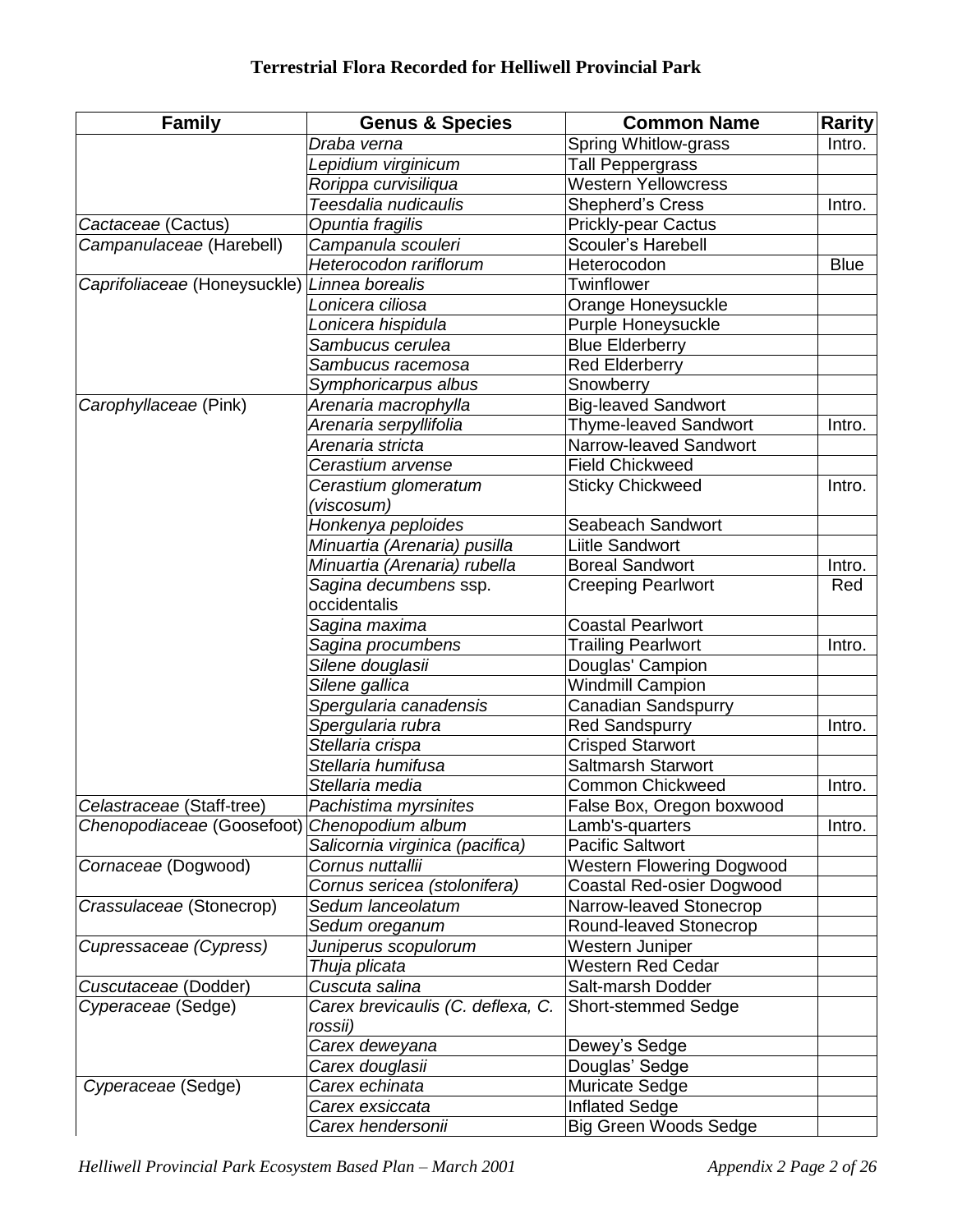| <b>Family</b>               | <b>Genus &amp; Species</b>   | <b>Common Name</b>                        | <b>Rarity</b> |
|-----------------------------|------------------------------|-------------------------------------------|---------------|
| Cyperaceae (Sedge)          | Carex hoodii                 | Hood's Sedge                              |               |
|                             | Carex lanuginosa             | <b>Woolly Sedge</b>                       |               |
|                             | Carex lyngbyei               | Lyngby's Sedge                            |               |
|                             | Carex macloviana             | <b>Falkland Island Sedge</b>              |               |
|                             | Carex obnupta                | Slough Sedge                              |               |
|                             | Carex pallescens             | Pale Sedge                                |               |
|                             | Carex pensylvanica (C.inops) | Pennsylvania (Long-stoloned)              |               |
|                             |                              | Sedge                                     |               |
|                             | Carex unilateris             | <b>One-sided Sedge</b>                    |               |
|                             | Eleocharis palustris         | Common Spike-rush                         |               |
|                             | Scirpus microcarpus          | Small-flowered bulrush                    |               |
| Equisetaceae (Horsetail)    | Equisetum arvense            | <b>Common Horsetail</b>                   |               |
|                             | Equisetum hyemale            | <b>Common Scouring Rush</b>               |               |
| Ericaceae (Heath)           | Arbutus menziesii            | <b>Arbutus</b>                            |               |
|                             | Arctostaphylos uva-ursi      | Kinnikinnick                              |               |
|                             | Gaultheria shallon           | Salal                                     |               |
|                             | Monotropa uniflora           | <b>Indian Pipe</b>                        |               |
|                             | Vaccinium ovatum             | Evergreen Huckleberry                     |               |
|                             | Vaccinium parvifolium        | <b>Red Huckleberry</b>                    |               |
| Fabaceae (Leguminoseae)     | Lathyrus japonicus           | Beach Pea                                 |               |
| (Pea)                       | Lathyrus littoralis          | Little Beach Pea                          |               |
|                             | Lathyrus nevadensis          | Purple Pea                                |               |
|                             | Trifolium depauperatum       | <b>Poverty Clover</b>                     | Red           |
|                             | Trifolium dubium             |                                           |               |
|                             |                              | Least Hop Clover<br><b>Thimble Clover</b> | Intro.        |
|                             | Trifolium microdon           |                                           |               |
|                             | Trifolium oliganthum         | <b>Few-flowered Clover</b>                |               |
|                             | Trifolium pratense           | <b>Red Field Clover</b>                   | Intro.        |
|                             | Trifolium repens             | <b>White Clover</b>                       | Intro.        |
|                             | Trifolium tridentatum        | Lance Clover                              |               |
|                             | Trifolium variegatum         | <b>White-tip Clover</b>                   |               |
|                             | Trifolium wormskjoldii       | <b>Purple Clover</b>                      |               |
|                             | Vicia americana              | American Vetch                            |               |
|                             | Vicia gigantea               | <b>Giant Vetch</b>                        |               |
|                             | Vicia hirsuta                | Little Hairy Vetch                        | Intro.        |
|                             | Vicia sativa                 | Common Vetch                              | Intro.        |
| Fagaceae (Beech)            | Quercus garryana             | Garry Oak                                 |               |
| Gereniaceae (Geranium)      | Erodium cicutarium           | Fileree                                   | Intro.        |
|                             | Geranium molle               | Dove-foot Geranium                        | Intro.        |
|                             | Geranium robertianum         | <b>Herb Robert</b>                        | Intro.        |
| Grossulariaceae             | Ribes divaricatum            | <b>Coastal Gooseberry</b>                 |               |
| (Current/Gooseberry)        | Ribes lobbii                 | <b>Gummy Gooseberry</b>                   |               |
|                             | Ribes sangineum              | <b>Red-flowering Current</b>              |               |
| Hydrangeaceae (Hydrangea)   | Philadelphus lewisii         | Wild Mock-orange                          |               |
| Hydrophyllaceae (Waterleaf) | Nemophila parviflora         | Grovelover                                |               |
|                             | Nemophila pedunculata        | Meadow Nemophila                          | <b>Blue</b>   |
| Hypericaceae (St. John's-   | Hypericum anagalloides       | Dwarf St. John's-wort                     |               |
| wort)                       | <b>Hypericum formosum</b>    | Western St. John's Wort                   |               |
| Iridaceae (Iris)            | Iris pseudacorus             | <b>Yellow Flag</b>                        | Intro.        |
|                             | Sisyrinchium angustifolium   | Blue-eyed grass                           |               |
| Isoetaceae (Quillwort)      | Isoetes nuttallii            | <b>Nuttall's Quillwort</b>                | <b>Blue</b>   |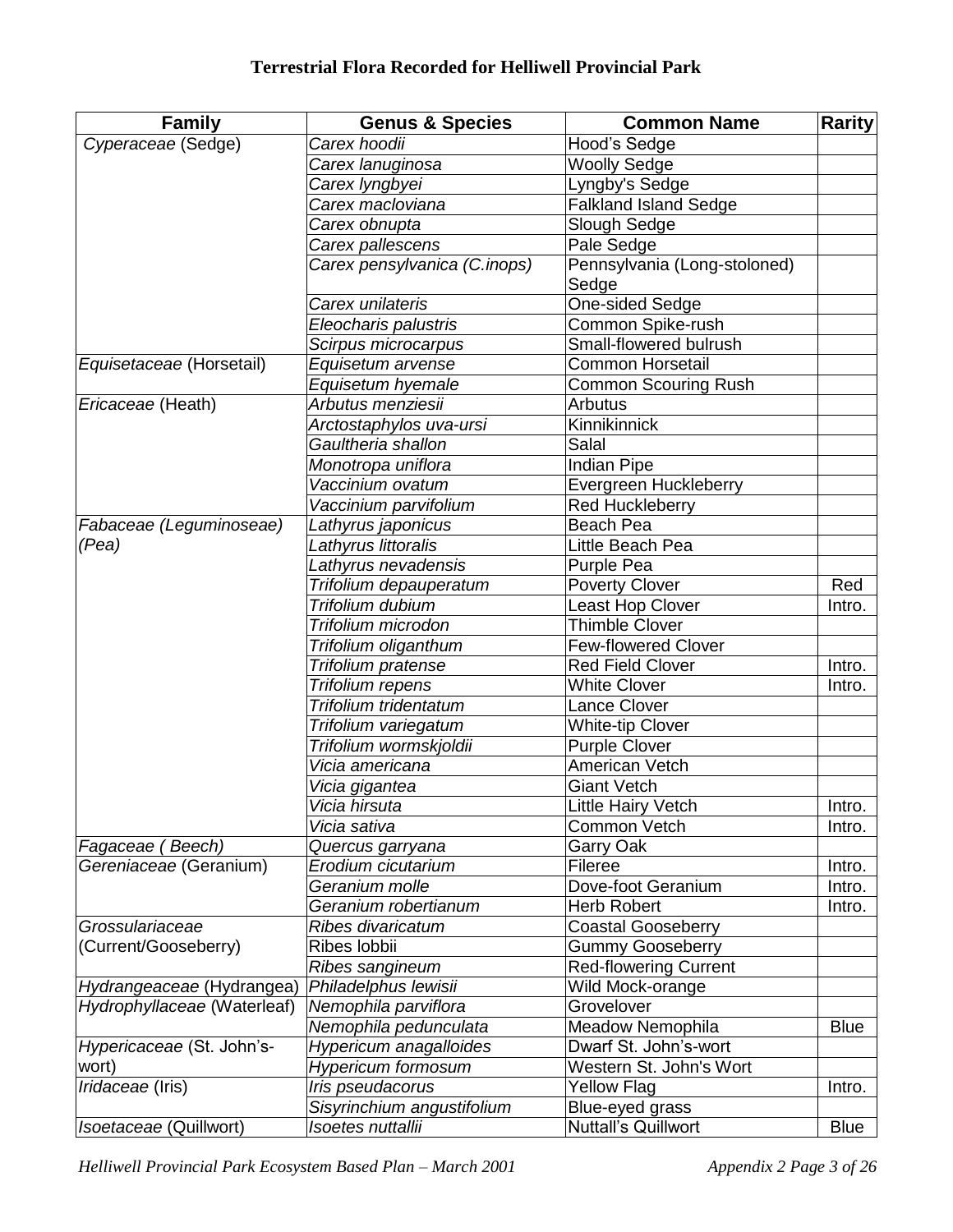#### **Terrestrial Flora Recorded for Helliwell Provincial Park**

| <b>Family</b>             | <b>Genus &amp; Species</b>       | <b>Common Name</b>           | <b>Rarity</b> |
|---------------------------|----------------------------------|------------------------------|---------------|
| Juglandaceae              | Juglans regia                    | English walnut               | Intro.        |
| Juncaceae (Rush)          | Juncus arcticus                  | <b>Arctic Rush</b>           | <b>Blue</b>   |
|                           | Juncus bufonius                  | <b>Toad Rush</b>             |               |
|                           | Juncus effusus                   | <b>Common Rush</b>           |               |
|                           | Juncus filiformis                | <b>Thread Rush</b>           |               |
|                           | Juncus tenuis                    | Slender Rush                 |               |
|                           | Luzula campestris                | Field Wood-rush              |               |
| Juncaginaceae (Arrow-     | Triglochin concinnum var.        | <b>Graceful Arrow-grass</b>  | Red           |
| grass)                    | concinnum                        |                              |               |
|                           | Triglochin maritimum             | Seaside Arrow-grass          |               |
| Lamiaceae/Labiatae (Mint) | Glecoma hederacea                | <b>Creeping Charlie</b>      | Intro.        |
|                           | Mentha arvensis                  | Canada Mint                  |               |
|                           | Prunella vulgaris                | Self-heal                    |               |
|                           | Satureja douglasii               | Yerba Buena                  |               |
|                           | Stachys cooleyae                 | <b>Stink Mint</b>            |               |
| Liliaceae (Lily)          | Allium acuminatum                | Hooker's Onion               |               |
|                           | Brodiaea coronaria               | Harvets Brodiaea             |               |
|                           | Camassia quamash                 | <b>Common Camas</b>          |               |
|                           | Erythronium oregonum             | <b>White Easter Lily</b>     |               |
|                           | Fritillaria lanceolata           | <b>Chocolate Lily</b>        |               |
|                           | Lilium columbianum               | <b>Tigerlily</b>             |               |
|                           | Maianthemum dilatatum            | Lily-of-the-Valley           |               |
|                           | Smilacina racemosa               | <b>Plumed Solomon-seal</b>   |               |
|                           | Triteleia hyacinthina            | <b>White Triteleia</b>       |               |
|                           | Zygadenus venenosus              | Death Camas                  |               |
| Onagraceae (Evening-      | Circaea alpina                   | Enchanter's Nightshade       |               |
| primrose)                 | Clarkia amoena                   | Clarkia                      |               |
|                           | Epilobium ciliatum               | Purple-leaved willowherb     | Intro.        |
|                           | Epilobium minutum                | Small Willow-herb            |               |
|                           | Epilobium angustifolium          | Fireweed                     |               |
| Ophioglossaceae (Adder's  | Botrychium multifidum            | Leathery Grape-fern          |               |
| Tongue)                   |                                  |                              |               |
| Orchidaceae (Orchid)      | Corallorhiza macula              | <b>Spotted Coral-root</b>    |               |
|                           | Goodyera oblongifolia            | Rattlesnake Plantain         |               |
|                           | Platanthera unalascensis         | Alaska Rein Orchid           |               |
|                           | Spiranthes romanzoffiana         | Spiral Lady's-tress          |               |
| Orobanchaceae (Broomrape) | Boschniakia hookeri              | Groundcone                   |               |
|                           | Orobanche californica            | Groundcone                   |               |
|                           | Orobanche uniflora               | Single-flowered Broomrape    |               |
| Pinaceae (Pine)           | Abies grandis                    | Grand (Balsam) Fir           |               |
|                           | Pinus contorta                   | <b>Shore Pine</b>            |               |
|                           | Pseudotsuga menziesii            | Douglas Fir                  |               |
|                           | Tsuga heterophylla               | Western Hemlock              |               |
| Plantaginaceae (Plantain) | Plantago bigelovii               | <b>Bigelow's Plantain</b>    |               |
|                           |                                  |                              |               |
|                           | Plantago elongata                | <b>Slender Plantain</b>      |               |
|                           | Plantago lanceolata              | <b>English Plantain</b>      | Intro.        |
|                           | Plantago major                   | <b>Broad-leaved Plantain</b> | Intro.        |
|                           | Plantago maritima spp. juncoides | Seaside Plantain             |               |
| Poaceae/Graminae (Grass)  | Agropyron canina var. majus      | <b>Awned Wheatgrass</b>      |               |
|                           | Agrostis exerata                 | Spike Bentgrass              |               |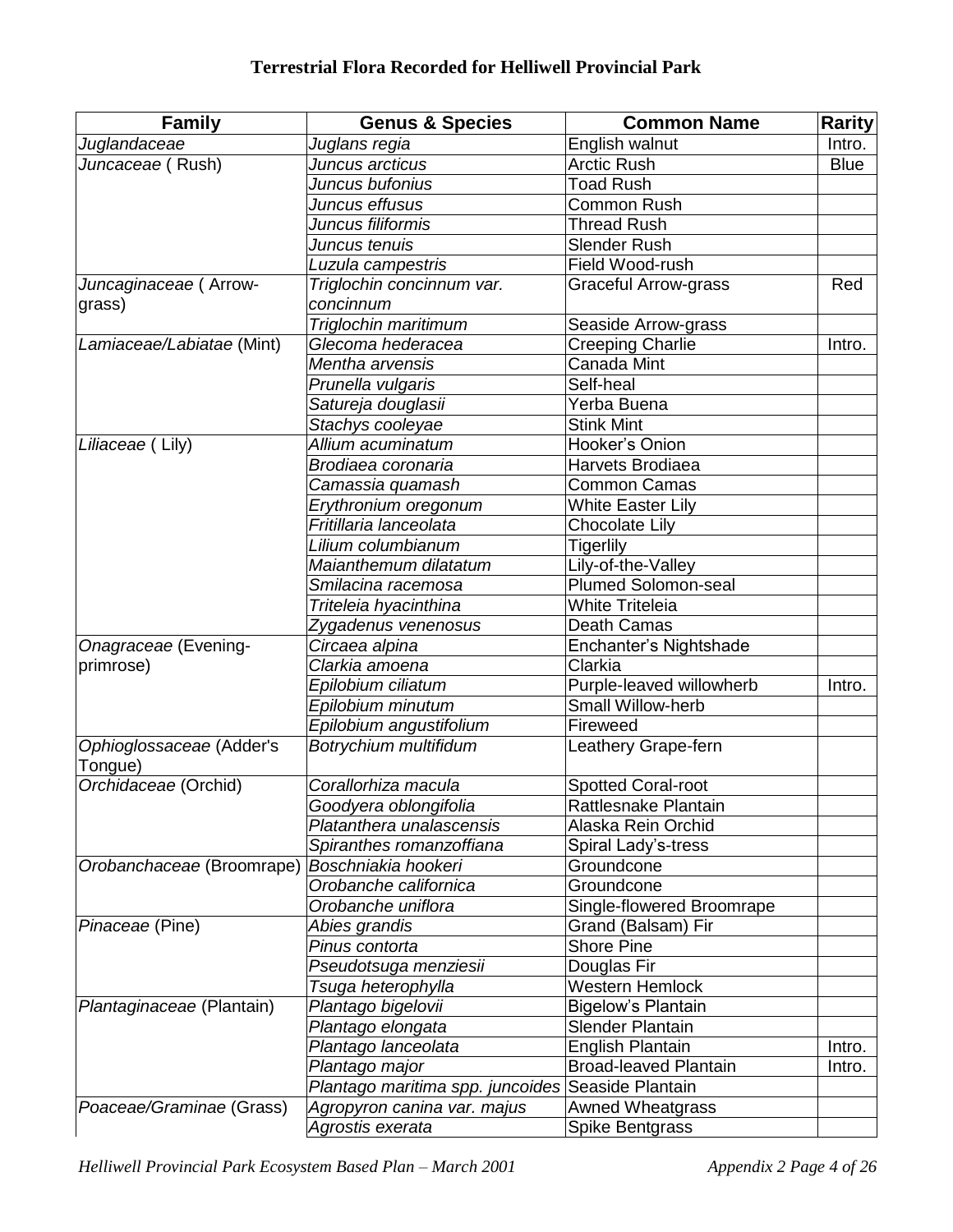| <b>Family</b>            | <b>Genus &amp; Species</b>                   | <b>Common Name</b>          | Rarity      |
|--------------------------|----------------------------------------------|-----------------------------|-------------|
| Poaceae/Graminae (Grass) | Aira caryophyllea                            | <b>Silver Hairgrass</b>     | Intro.      |
|                          | Aira praecox                                 | Little Hairgrass            | Intro.      |
|                          | Anthoxanthum odoratum                        | <b>Sweet Vernalgrass</b>    | Intro.      |
|                          | <b>Bromus carinatus</b>                      | California Broom-grass      |             |
|                          | <b>Bromus mollis</b>                         | Soft Broom-grass            | Intro.      |
|                          | <b>Bromus rigidus</b>                        | Rip-gut Broom-grass         | Intro.      |
|                          | <b>Bromus sitchensis</b>                     | Sitka Broom-grass           |             |
|                          | <b>Bromus tectorum</b>                       | Columbia Broom-grass        | Intro.      |
|                          | Calamagrostis canadensis                     | <b>Bluejoint</b>            |             |
|                          | Cynosurus cristatus                          | Crested Dog's-tail Grass    | Intro.      |
|                          | Dactylis glomerata                           | Orchardgrass                | Intro.      |
|                          | Danthonia californica                        | California Oatgrass         |             |
|                          | Distichlis spicata                           | Seashore Saltgrass          |             |
|                          | Elymus glaucus                               | <b>Western Ryegrass</b>     |             |
|                          | Festuca bromoides                            | <b>Barren Fescue</b>        | Intro.      |
|                          | Festuca idahoensis                           | <b>Idaho Fescue</b>         |             |
|                          | Festuca myuros                               | <b>Rat-tailed Fescue</b>    | Intro.      |
|                          | Festuca pratensis                            | <b>Meadow Fescue</b>        | Intro.      |
|                          | Festuca roemerii                             | Roemer's Fescue             |             |
|                          | Festuca rubra                                | <b>Red Fescue</b>           |             |
|                          | <b>Holcus lanatus</b>                        | Velvetgrass                 | Intro.      |
|                          | Leymus mollis                                | Dunegrass                   |             |
|                          | Lolium perenne                               | <b>Perennial Ryegrass</b>   | Intro.      |
|                          | Panicum occidentale                          | Western Panicum             |             |
|                          | Panicum scribnerianum                        | Scribner's Panicgrass       |             |
|                          | Phalaris arundinacea                         | <b>Canary Reed Grass</b>    |             |
|                          | Poa annua                                    | <b>Annual Bluegrass</b>     |             |
|                          | Poa interior                                 | <b>Inland Bluegrass</b>     | Intro.      |
| Polemoniaceae (Phlox)    | Linanthus bicolor                            | <b>Bicoloured Linanthus</b> |             |
|                          | Microsteris gracilis                         | <b>Pink Microsteris</b>     |             |
| Polygonaceae (Buckwheat) | Polygonum spergulariaeforme                  | <b>Fall Knotweed</b>        |             |
|                          | Rumex acetosella                             | <b>Common Sorrel</b>        | Intro.      |
|                          | <b>Rumex crispus</b>                         | <b>Curly Dock</b>           | Intro.      |
|                          | Rumex occidentalis                           | <b>Western Dock</b>         |             |
|                          | Rumex salicifolius                           | <b>Willow-leaved Dock</b>   |             |
| Polypodiaceae (Common    | Athyrium felix-femina                        | Lady-fern                   |             |
| Fern)                    | <b>Blechnum spicant</b>                      | Deer Fern                   |             |
|                          | Dryopteris arguta                            | <b>Coastal Shield Fern</b>  | <b>Blue</b> |
|                          | Dryopteris expansa/austriaca)                | Wood Fern                   |             |
|                          | Pityrogramma/Pentagramma                     | Goldenback Fern             |             |
|                          | triangularis                                 |                             |             |
|                          | Polypodiom glycyrrhiza/vulgare)              | Licorice Fern               |             |
|                          | Polystichum munitum                          | Sworn Fern                  |             |
|                          | Pteridium aquilinum                          | <b>Bracken Fern</b>         |             |
|                          | Thelypteris?                                 |                             |             |
| Portulacaceae (Purslane) | Calandrinia ciliata                          | <b>Red Maids</b>            |             |
|                          | Claytonia (Montia) perfoliata var.<br>glauca | Miner's lettuce             |             |
|                          | Claytonia (Montia) siberica                  | Siberian Miner's Lettuce    |             |
|                          | Claytonia (Montia) spathulata                | Pale Montia                 |             |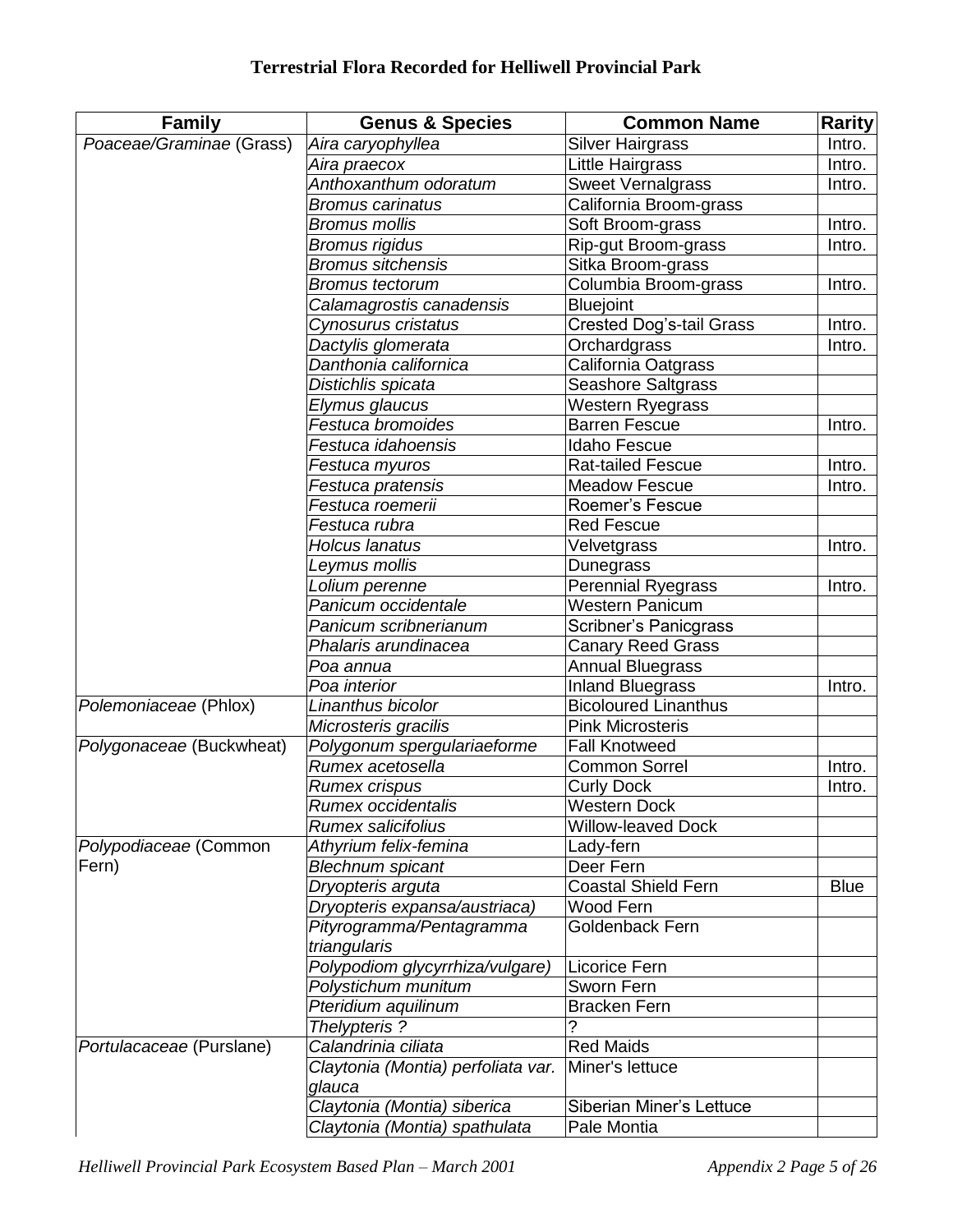| Family                    | <b>Genus &amp; Species</b>     | <b>Common Name</b>                | <b>Rarity</b> |
|---------------------------|--------------------------------|-----------------------------------|---------------|
| Portulacaceae (Purslane)  | Montia fontana var. tenerrima  | <b>Water Chickweed</b>            |               |
|                           | Montia howellii                | Howell's Montia                   | Red           |
|                           | Montia linearis                | Narrow-leaved Montia              |               |
|                           | Montia parvifolia              | <b>Small-leaved Montia</b>        |               |
| Primulaceae (Primrose)    | Centunculus minimus            | <b>Dwarf Chaffweed</b>            | <b>Blue</b>   |
|                           | Dodecatheon hendersonii        | <b>Broad-leaved Shooting Star</b> |               |
|                           | Dodecatheon pulchellum         | Dark-throat Shooting Star         |               |
|                           | Trientalis latifolia           | <b>Starflower</b>                 |               |
| Ranunculaceae (Buttercup) | Anemone Iyallii                | Lyall's Wood Anemome              |               |
|                           | Delphinium menziesii           | Menzies Larkspur                  |               |
|                           | Myosurus minimus               | Least Mousetail                   | <b>Blue</b>   |
|                           | Ranunculus flammula            | Spearwort                         |               |
|                           | Ranunculus occidentalis        | <b>Western Buttercup</b>          |               |
|                           | Ranunculus orthorhyncus        | Straight-beak Buttercup           |               |
|                           | Ranunculus uncinatus           | Small-flowered Buttercup          |               |
| Rhamnaceae (Buckthorn)    | Rhamnus purshiana              | Cascara                           |               |
| Rosaceae (Rose)           | Alchemilla occidentalis        | Western Lady's-mantle             |               |
|                           | Amalanchier alnifolia          | <b>Western Saskatoonberry</b>     |               |
|                           | Cotoneaster horizontalis       | Rockspray cotoneaster             | Intro.        |
|                           | Crataegus douglasii            | <b>Black Hawthorn</b>             |               |
|                           | Crataegus monogyna             | <b>Common Hawthorn</b>            | Intro.        |
|                           | Fragaria vesca                 | <b>Woods Strawberry</b>           |               |
|                           | Fragaria virginiana var.       | <b>Broad-petal Strawberry</b>     |               |
|                           | platypetala                    |                                   |               |
|                           | Geum macrophyllum              | Large-leaved Avens                |               |
|                           | Holodiscus discolor            | Ocean-spray                       |               |
|                           | Malus (Pyrus) fusca            | <b>Wild Crabapple</b>             |               |
|                           | Physocarpus capitatus          | Nine-bark                         |               |
|                           | Potentilla anserina (pacifica) | Silverweed                        |               |
|                           | Potentilla gracilis            | Slender Cinquefoil                |               |
|                           | Prunus cerasus                 | <b>Domestic Sour Cherry</b>       | Intro.        |
|                           | Prunus domestica               | Domestic Plum                     | Intro.        |
|                           | Prunus emarginata              | <b>Western Wild Cherry</b>        |               |
|                           | Prunus virginiana              | <b>Choke Cherry</b>               |               |
|                           | Pyrus communis                 | Domestic Pear                     | Intro.        |
|                           | Pyrus malus                    | Domestic Apple                    | Intro.        |
|                           | Rosa gymnocarpa                | Little (Baldhip) Wild Rose        |               |
|                           | Rosa nutkana                   | Large (Nootka) Rose               |               |
|                           | Rubus discolor                 | Himalayan (Broad-leaved)          | Intro.        |
|                           |                                | Blackberry                        |               |
|                           | Rubus laciniatus               | Cut-leaved (Evergreen)            | Intro.        |
|                           |                                | <b>Blackberry</b>                 |               |
|                           | Rubus leucodermis              | <b>Wild Raspberry</b>             |               |
|                           | Rubus parviflorus              | Thimbleberry                      |               |
|                           | Rubus spectabilis              | Salmonberry                       |               |
|                           | <b>Rubus ursinus</b>           | Trailing Bramble (Blackberry)     |               |
| Rubiaceae (Madder)        | Galium aparine                 | Common Lady's Bedstraw            |               |
|                           | Galium boreale                 | Northern Bedstraw                 |               |
|                           | Sherardia arvensis             | <b>Field Madder</b>               | Intro.        |
| Salicaceae (Willow)       | Populus tremuloides            | Quaking Aspen                     |               |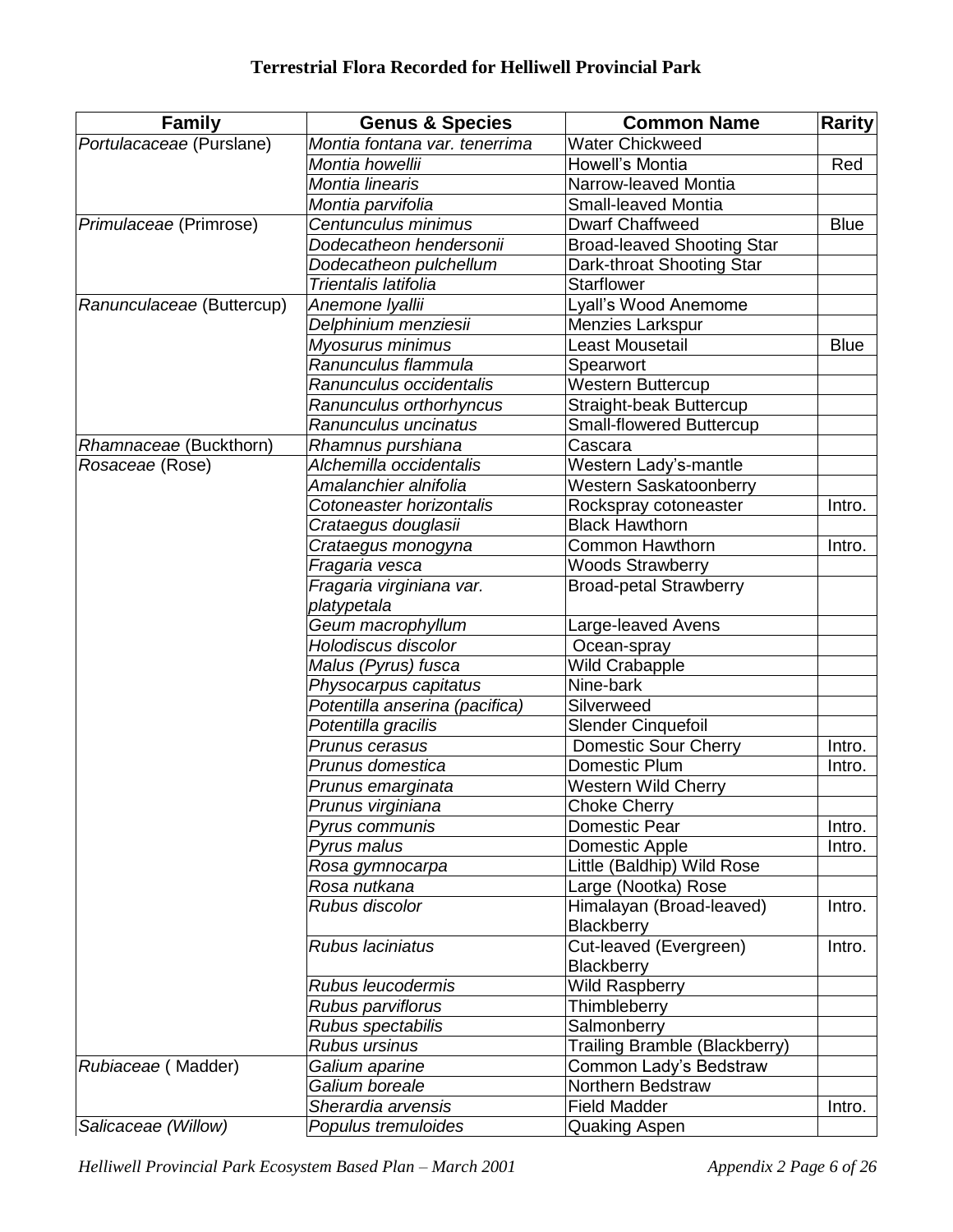| <b>Family</b>                 | <b>Genus &amp; Species</b>       | <b>Common Name</b>             | <b>Rarity</b> |  |
|-------------------------------|----------------------------------|--------------------------------|---------------|--|
| Salicaceae (Willow)           | Populus balsamifera ssp.         | Northern Black Cottonwood      |               |  |
|                               | trichocarpa                      |                                |               |  |
|                               | Salix hookeriana                 | Hooker's Willow                |               |  |
|                               | Salix lucida ssp. lasiandra      | Pacific Willow                 |               |  |
|                               | Salix scouleriana                | Scouler's Willow               |               |  |
| Saxifragaceae (Saxifrage)     | Heuchera micrantha               | <b>Small-flowered Alumroot</b> |               |  |
|                               | Lithophragma parviflora          | Common Fringecup               |               |  |
|                               | Saxifraga integrifolia           | <b>Early Saxifrage</b>         |               |  |
| Saxifragaceae (Saxifrage)     | Tellima grandiflora              | <b>Woodland Fringecup</b>      |               |  |
|                               | Tiarella trifoliata              | Foam Flower                    |               |  |
| Scrophulariaceae (Figwort)    | Castilleja hispida               | <b>Coastal Paintbrush</b>      |               |  |
|                               | Castilleja miniata               | <b>Common Red Paintbrush</b>   |               |  |
|                               | Collinsia parviflora             | Lesser Blue-eyed Mary          |               |  |
|                               | Digitalis purpurea               | Foxglove                       | Intro.        |  |
|                               | Euphrasia nemorosa (officinalis) | Eyebright                      | Intro.        |  |
|                               | Mimulus alsinoides               | Little Monkeyflower            |               |  |
|                               | Mimulus guttatus                 | Common Monkeyflower            |               |  |
|                               | Orthocarpus attenuatus           | Narrow-leaved Owlclover        |               |  |
|                               | Orthocarpus pusillus             | <b>Dwarf Owlclover</b>         |               |  |
|                               | Veronica arvensis                | <b>Field Speedwell</b>         | Intro.        |  |
|                               | Veronica peregrina var.          | Smooth Little Purslane         | Intro.        |  |
|                               | peregrina                        | Speedwell                      |               |  |
|                               | Veronica serpyllifolia           | <b>Thyme-leaf Speedwell</b>    |               |  |
| Selaginellaceae (Selaginella) | Selaginella wallacei             | Wallace's Sellaginella         |               |  |
| Taxaceae (Yew)                | Taxus brevifolia                 | <b>Western Yew</b>             |               |  |
| Urticaceae (Nettle)           | Urtica dioica                    | <b>Common Stinging Nettle</b>  |               |  |
| Valerianaceae (Valerian)      | Plectritis brachystemon          | Pale Sea Blush                 |               |  |
|                               | Plectritis congesta              | Sea Blush                      |               |  |
| Violaceae (Violet)            | Viola adunca                     | <b>Early Blue Violet</b>       |               |  |
|                               | Viola howelli                    | <b>Howell's Violet</b>         | <b>Blue</b>   |  |
|                               | Viola palustris                  | <b>Marsh Violet</b>            |               |  |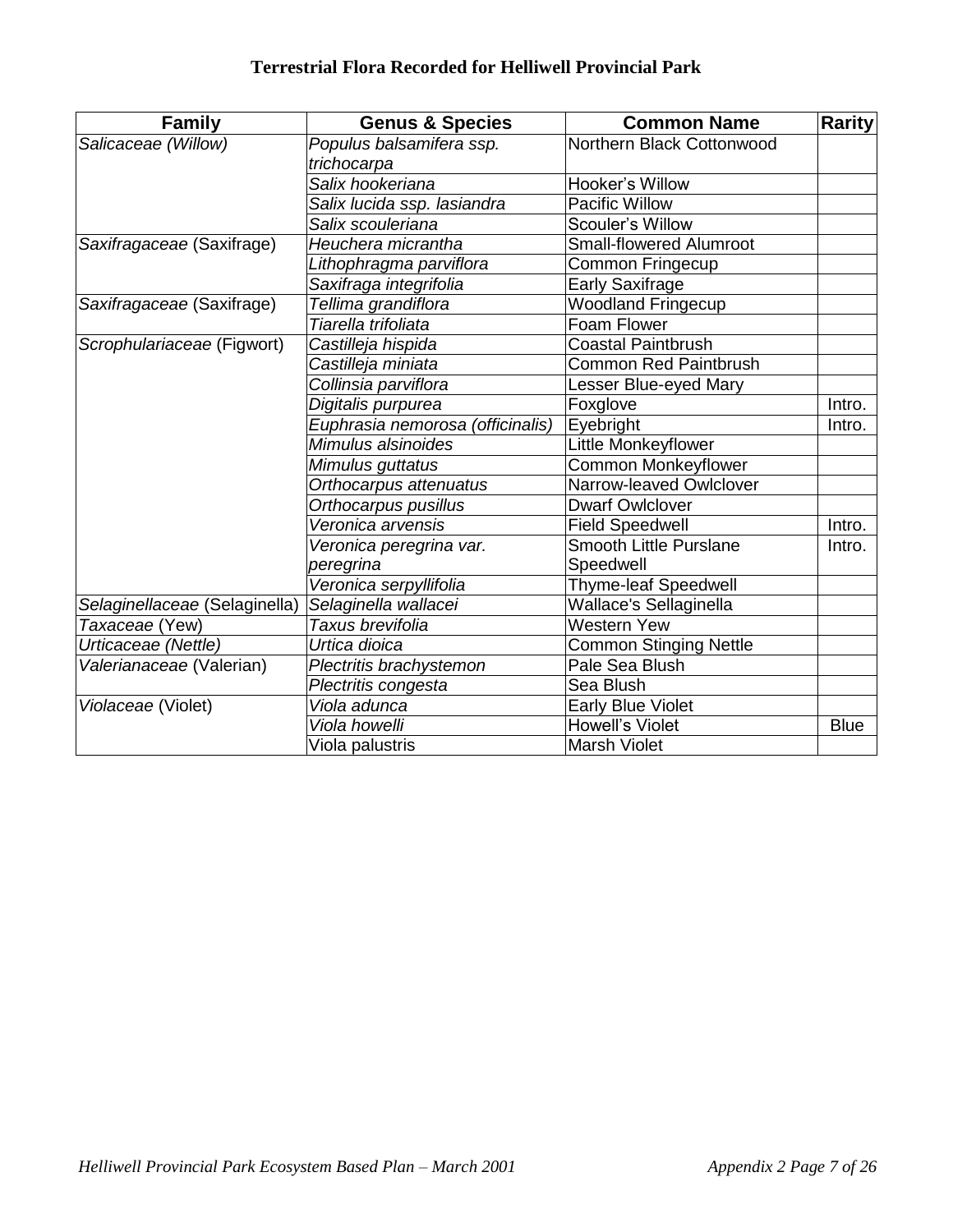|                          |                               | <b>Source</b> |         |         |                               |          |         |
|--------------------------|-------------------------------|---------------|---------|---------|-------------------------------|----------|---------|
| <b>Family</b>            | <b>Genus &amp; Species</b>    | 1(RM)         | 2(AW)   |         | $3(MW)$  4(CDC) 5(KD) 6(hist) |          |         |
| Aceraceae (Maple)        | Acer glabrum var. douglasii   |               |         |         |                               |          |         |
|                          | Acer macrophyllum             | $\star$       | $\star$ | $\star$ |                               | $\star$  |         |
| Apiaceae/Umbelliferae    | Anthriscus scandacina         | $\star$       |         |         |                               |          |         |
| (Carrot/Parsley)         | Daucus carota                 | $\star$       |         |         |                               |          |         |
|                          | Lomatiun nudicaule            | $\star$       |         |         |                               |          |         |
|                          | Lomatium utriculatum          | $\star$       |         |         |                               |          |         |
|                          | Oenanthe sarmentosa           | $\star$       |         |         |                               | $^\star$ |         |
|                          | Osmorhiza chilensis           | $\star$       |         |         |                               |          |         |
|                          | Perideridia gairdneri         | $\star$       |         |         |                               |          |         |
|                          | Sanicula bipinnatifida        |               |         |         | $\star$                       |          |         |
|                          | Sanicula crassicaulis         | $\star$       |         |         |                               |          |         |
| Aquifoliacaeae (Holly)   | Ilex aquifolium               | $\star$       |         |         |                               | $\star$  |         |
| Araliaceae (Ginseng)     | Hedera helix                  | $\star$       |         |         |                               | $\star$  |         |
| Asteraceae/Compositae    | Achillea millefolium          | $\star$       |         | $\star$ |                               | $\star$  |         |
| (Sunflower)              | Adenocaulon bicolor           | $\star$       | $\star$ | $\star$ |                               |          |         |
|                          | Agoseris grandiflora          | $\star$       |         |         |                               |          |         |
|                          | Agoseris heterophylla         | $\star$       |         |         |                               |          |         |
|                          | Ambrosia chamissonis          | $\star$       |         |         |                               |          |         |
|                          | Anaphalis margaritacea        | $\star$       | $\star$ | $\star$ |                               |          |         |
|                          | Artemesia campestris ssp.     | $\star$       |         |         |                               |          |         |
|                          | pacificum                     |               |         |         |                               |          |         |
|                          | Artemisia suksdorfii          | $\star$       |         |         |                               |          |         |
|                          | <b>Bellis perennis</b>        | $\star$       | $\star$ | $\star$ |                               |          |         |
|                          | Cirsium arvense               | $\star$       | $\star$ | $\star$ |                               | $\star$  |         |
|                          | Cirsium vulgare               | $\star$       | $\star$ | $\star$ |                               | $\star$  |         |
|                          | Eriophyllum lanatum           | $\star$       | $\star$ | $\star$ |                               | $\star$  |         |
|                          | Gnaphalium purpureum          | $\star$       |         |         |                               | $\star$  |         |
|                          | Grindelia integrifolia        | $\star$       | $\star$ | $\star$ |                               | $\star$  |         |
|                          | Hieracium albiflorum          | $\star$       |         |         |                               |          |         |
|                          | Hypochaeris radicata          | $\star$       | $\star$ | $\star$ |                               | $\star$  |         |
|                          | Lactuca muralis               | $\star$       |         |         |                               | $\star$  |         |
|                          | Leucanthemum vulgare          | $\star$       | $\star$ | *       |                               |          |         |
|                          | (Chrysanthemum                |               |         |         |                               |          |         |
|                          | leucanthemun)                 |               |         |         |                               |          |         |
|                          | Madia madiodes                | $\star$       | $\star$ | $\star$ |                               |          |         |
|                          | Sonchus arvensis              | $\star$       | $\star$ |         |                               |          |         |
|                          | Sonchus oleraceous            | $\star$       |         |         |                               |          |         |
|                          | Taraxicum officinale          | $\star$       |         |         |                               |          |         |
| Berberidaceae (Barberry) | Achlys triphylla              | $\star$       | $\star$ | *       |                               |          |         |
|                          | Berberis (Mahonia) aquifolium | $\star$       | $\star$ | $\star$ |                               | $\star$  |         |
|                          | Berberis (Mahonia) nervosa    | $\star$       | $\star$ | $\star$ |                               | $^\star$ |         |
| Betulaceae (Birch)       | Alnus rubra                   | $\star$       | $\star$ | $\star$ |                               | $\star$  | $\star$ |
| Boraginaceae (Borage)    | Myosotis discolor             | $\star$       |         |         |                               |          |         |
|                          | Plagiobothrys scouleri        | $\star$       | $\star$ |         |                               |          |         |
| Brassicaceae/Cruciferae  | Arabis hirsuta                | $\star$       | $\star$ |         |                               |          |         |
| (Mustard)                | Barbarea orthoceras           | $\star$       | $\star$ |         |                               |          |         |
|                          | Cardamine oligosperma         | $\star$       |         |         |                               |          |         |
|                          |                               |               |         |         |                               |          |         |
| Brassicaceae/Cruciferae  | Cardamine pulcherrima         | $\star$       |         |         |                               |          |         |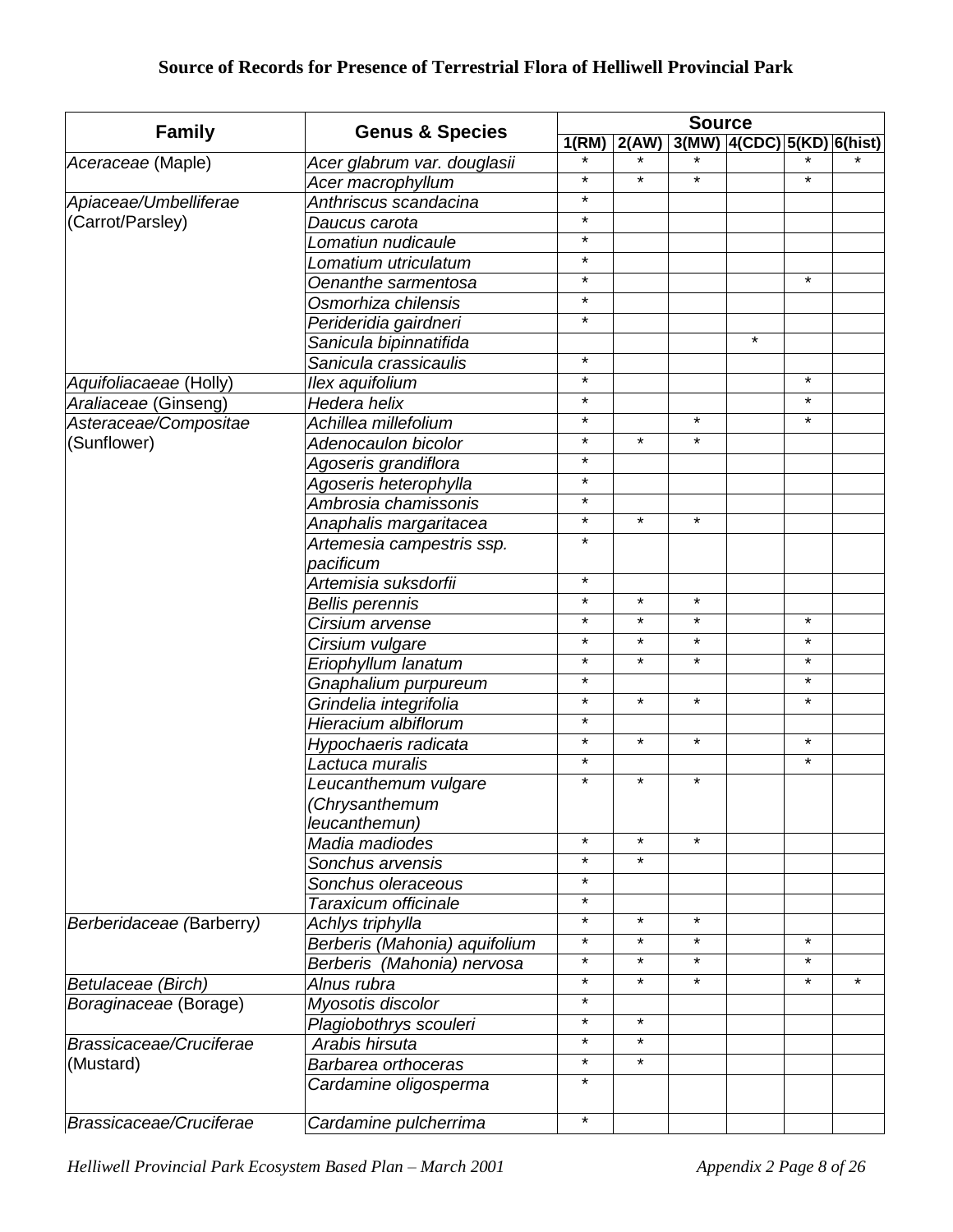|                              | <b>Genus &amp; Species</b>        | <b>Source</b> |                     |          |                            |          |         |
|------------------------------|-----------------------------------|---------------|---------------------|----------|----------------------------|----------|---------|
| <b>Family</b>                |                                   | 1(RM)         | $\overline{2}$ (AW) |          | 3(MW) 4(CDC) 5(KD) 6(hist) |          |         |
| (Mustard)                    | Draba verna                       |               |                     |          |                            |          |         |
|                              | Lepidium virginicum               | $\star$       |                     |          |                            |          |         |
|                              | Rorippa curvisiliqua              | $\star$       |                     |          |                            |          |         |
|                              | Teesdalia nudicaulis              | $\star$       |                     |          |                            |          |         |
| Cactaceae (Cactus)           | Opuntia fragilis                  | $\star$       | $\star$             | $\star$  |                            |          | $\star$ |
| Campanulaceae (Harebell)     | Campanula scouleri                | $\star$       | $\star$             | $\star$  |                            |          |         |
|                              | Heterocodon rariflorum            | $\star$       |                     |          |                            |          |         |
| Caprifoliaceae (Honeysuckle) | Linnea borealis                   | $\star$       | $\star$             | $\star$  |                            |          | $\star$ |
|                              | Lonicera ciliosa                  | $\star$       | $\star$             | $\star$  |                            | $\star$  | $\star$ |
|                              | Lonicera hispidula                | $\star$       | $\star$             | $\star$  |                            | $\star$  | $\star$ |
|                              | Sambucus cerulea                  |               |                     | $\star$  |                            |          | $\star$ |
|                              | Sambucus racemosa                 | $\star$       | $\star$             | $\star$  |                            |          |         |
|                              | Symphoricarpus albus              | $\star$       | $\star$             | $\star$  |                            | $\star$  |         |
| Carophyllaceae (Pink)        | Arenaria macrophylla              | $\star$       | $\star$             | $\star$  |                            |          |         |
|                              | Arenaria serpyllifolia            | $\star$       |                     |          |                            |          |         |
|                              | Arenaria stricta                  | $\star$       |                     |          |                            |          |         |
|                              | Cerastium arvense                 | $\star$       | $\star$             | $\star$  |                            | $\star$  |         |
|                              | Cerastium viscosum                | $\star$       |                     |          |                            |          |         |
|                              | Honkenya peploides                | $\star$       |                     |          |                            |          |         |
|                              | Minuartia (Arenaria) pusilla      | $\star$       |                     |          |                            |          |         |
|                              | Minuartia (Arenaria) rubella      | $\star$       |                     |          |                            |          |         |
|                              | Sagina decumbens ssp              | $\star$       |                     |          | $\star$                    |          |         |
|                              | occidentalis                      |               |                     |          |                            |          |         |
|                              | Sagina maxima                     |               | $\star$             |          |                            |          |         |
|                              | Sagina procumbens                 | $\star$       |                     |          |                            |          |         |
|                              | Silene douglasii                  |               | $\star$             |          |                            |          |         |
|                              | Silene gallica                    | $\star$       |                     |          |                            |          |         |
|                              | Spergularia canadensis            | $\star$       |                     |          |                            |          |         |
|                              | Spergularia rubra                 | $\star$       | $\star$             | $\star$  |                            |          |         |
|                              | Stellaria crispa                  | $\star$       |                     |          |                            |          |         |
|                              | Stellaria humifusa                |               | $\star$             |          |                            |          |         |
|                              | Stellaria media                   | $\star$       |                     |          |                            |          |         |
| Celastraceae (Staff-tree)    | Pachistima myrsinites             | $\star$       |                     |          |                            |          |         |
| Chenopodiaceae (Goosefoot)   | Chenopodium album                 | $\star$       |                     |          |                            |          |         |
|                              | Salicornia virginica (pacifica)   | $\star$       | $\star$             | $\star$  |                            |          |         |
| Cornaceae (Dogwood)          | Cornus nuttallii                  | $\star$       |                     |          |                            |          |         |
|                              | Cornus seicea (stolonifera)       | $\star$       |                     |          |                            |          |         |
| Crassulaceae (Stonecrop)     | Sedum lanceolatum                 | $\star$       | $\star$             |          |                            |          |         |
|                              | Sedum oreganum                    | $\star$       | $\star$             |          |                            |          |         |
| Cupressaceae (Cypress)       | Juniperus scopulorum              | $\star$       | $^\star$            | $^\star$ |                            | $^\star$ |         |
|                              | Thuja plicata                     | $\star$       | $\star$             | $\star$  |                            | $\star$  | $\star$ |
| Cuscutaceae (Dodder)         | Cuscuta salina                    | $\star$       | $\star$             | $\star$  |                            |          |         |
| Cyperaceae (Sedge)           | Carex brevicaulis (C. deflexa, C. | $\star$       |                     |          |                            |          |         |
|                              | rossii)                           |               |                     |          |                            |          |         |
|                              | Carex deweyana                    | $\star$       |                     |          |                            |          |         |
| Cyperaceae (Sedge)           | Carex douglasii                   | $\star$       |                     |          |                            |          |         |
|                              | Carex echinata                    | $\star$       |                     |          |                            |          |         |
| Cyperaceae (Sedge)           | Carex exsiccata                   | $\star$       |                     |          |                            |          |         |
|                              |                                   |               |                     |          |                            |          |         |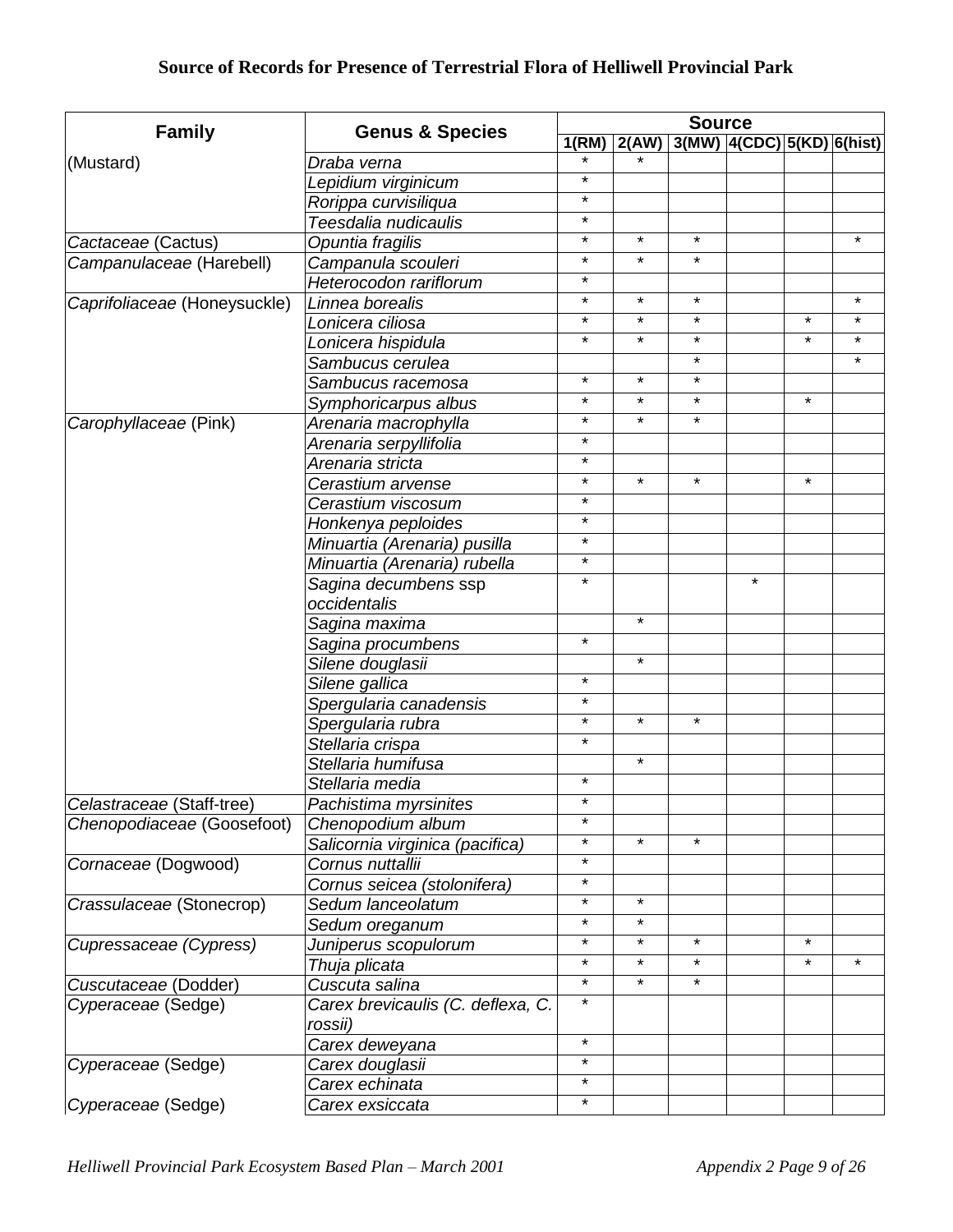|                                                       |                              | <b>Source</b> |         |         |                                |         |         |
|-------------------------------------------------------|------------------------------|---------------|---------|---------|--------------------------------|---------|---------|
| <b>Family</b>                                         | <b>Genus &amp; Species</b>   | 1(RM)         | 2(AW)   |         | $3(MW)$ 4(CDC) $5(KD)$ 6(hist) |         |         |
| Cyperaceae (Sedge)                                    | Carex hendersonii            |               |         |         |                                |         |         |
|                                                       | Carex hoodii                 | $\star$       |         |         |                                |         |         |
|                                                       | Carex lanuginosa             | $\star$       |         |         |                                |         |         |
|                                                       | Carex lyngbyei               | $\star$       |         |         |                                |         |         |
|                                                       | Carex macloviana             | $\star$       |         |         |                                |         |         |
|                                                       | Carex obnupta                | $\star$       |         |         |                                | $\star$ |         |
|                                                       | Carex pallescens             | $\star$       |         |         |                                |         |         |
|                                                       | Carex pensylvanica (C.inops) | $\star$       |         |         |                                |         |         |
|                                                       | Carex unilateris             | $\star$       |         |         |                                |         |         |
|                                                       | Eleocharis palustris         | $\star$       |         |         |                                |         |         |
|                                                       | Scirpus microcarpus          |               |         |         |                                | $\star$ |         |
| Equisetaceae (Horsetail)                              | Equisetum arvense            | $\star$       |         |         |                                | $\star$ |         |
|                                                       | Equisetum hyemale            | $\star$       | $\star$ | $\star$ |                                | $\star$ |         |
|                                                       | Arbutus menziesii            | $\star$       | $\star$ | $\star$ |                                | $\star$ | $\star$ |
| Ericaceae (Heath)                                     |                              | $\star$       |         |         |                                |         |         |
|                                                       | Arctostaphylos uva-ursi      | $\star$       | $\star$ | $\star$ |                                | $\star$ |         |
|                                                       | Gaultheria shallon           | $\star$       | $\star$ | $\star$ |                                |         |         |
| Ericaceae (Heath)                                     | Monotropa uniflora           | $\star$       | $\star$ | $\star$ |                                | $\star$ |         |
|                                                       | Vaccinium ovatum             | $\star$       | $\star$ | $\star$ |                                | $\star$ |         |
|                                                       | Vaccinium parvifolium        | $\star$       | $\star$ |         |                                |         |         |
| Fabaceae (Leguminoseae)                               | Lathyrus japonicus           | $\star$       |         |         |                                |         |         |
| (Pea)                                                 | Lathyrus littoralis          | $\star$       |         |         |                                |         |         |
|                                                       | Lathyrus nevadensis          | $\star$       |         |         |                                |         |         |
|                                                       | Trifolium depauperatum       |               |         |         |                                |         |         |
|                                                       | Trifolium dubium             | $\star$       | $\star$ | $\star$ |                                |         |         |
|                                                       | Trifolium microdon           | $\star$       |         |         |                                |         |         |
|                                                       | Trifolium oliganthum         | $\star$       |         |         |                                |         |         |
|                                                       | Trifolium pratense           | $\star$       |         |         |                                | $\star$ |         |
|                                                       | Trifolium repens             | $\star$       | $\star$ |         |                                | $\star$ |         |
|                                                       | Trifolium tridentatum        | $\star$       | $\star$ | $\star$ |                                |         |         |
|                                                       | Trifolium variegatum         | $\star$       |         |         |                                |         |         |
|                                                       | Trifolium wormskjoldii       | $\star$       |         |         |                                | $\star$ |         |
|                                                       | Vicia americana              | $\star$       | $\star$ |         |                                | $\star$ |         |
|                                                       | Vicia gigantea               | $\star$       | $\star$ |         |                                |         |         |
|                                                       | Vicia hirsuta                | $\star$       |         |         |                                |         |         |
|                                                       | Vicia sativa                 | $\star$       | $\star$ | $\star$ |                                |         |         |
| Fagaceae (Beech)                                      | Quercus garryana             | $\star$       | $\star$ | $\star$ |                                | $\star$ |         |
| Gereniaceae (Geranium)                                | Erodium cicutarium           | $\star$       |         |         |                                |         |         |
|                                                       | Geranium molle               | $\star$       | $\star$ | $\star$ |                                | $\star$ |         |
|                                                       | Geranium robertianum         | $\star$       | $\star$ |         |                                | $\star$ |         |
| Grossulariaceae                                       | Ribes divaricatum            | $\star$       |         |         |                                | $\star$ |         |
| (Current/Gooseberry)                                  | Ribes lobbii                 |               | $\star$ | $\star$ |                                |         |         |
|                                                       | Ribes sangineum              | $\star$       | $\star$ | $\star$ |                                | $\star$ | $\star$ |
| Hydrangeaceae (Hydrangea)                             | Philadelphus lewisii         | $\star$       |         |         |                                | $\star$ | $\star$ |
| Hydrophyllaceae (Waterleaf)                           | Nemophila parviflora         | $\star$       |         |         |                                |         |         |
|                                                       | Nemophila pedunculata        | $\star$       |         |         |                                |         |         |
| Hypericaceae (St. John's-wort) Hypericum anagalloides |                              | $\star$       | $\star$ | $\star$ |                                |         |         |
| Hypericaceae (St. John's-wort) Hypericum formosum     |                              | $\star$       |         |         |                                |         |         |
| Iridaceae (Iris)                                      | Iris pseudacorus             | $\star$       |         |         |                                |         |         |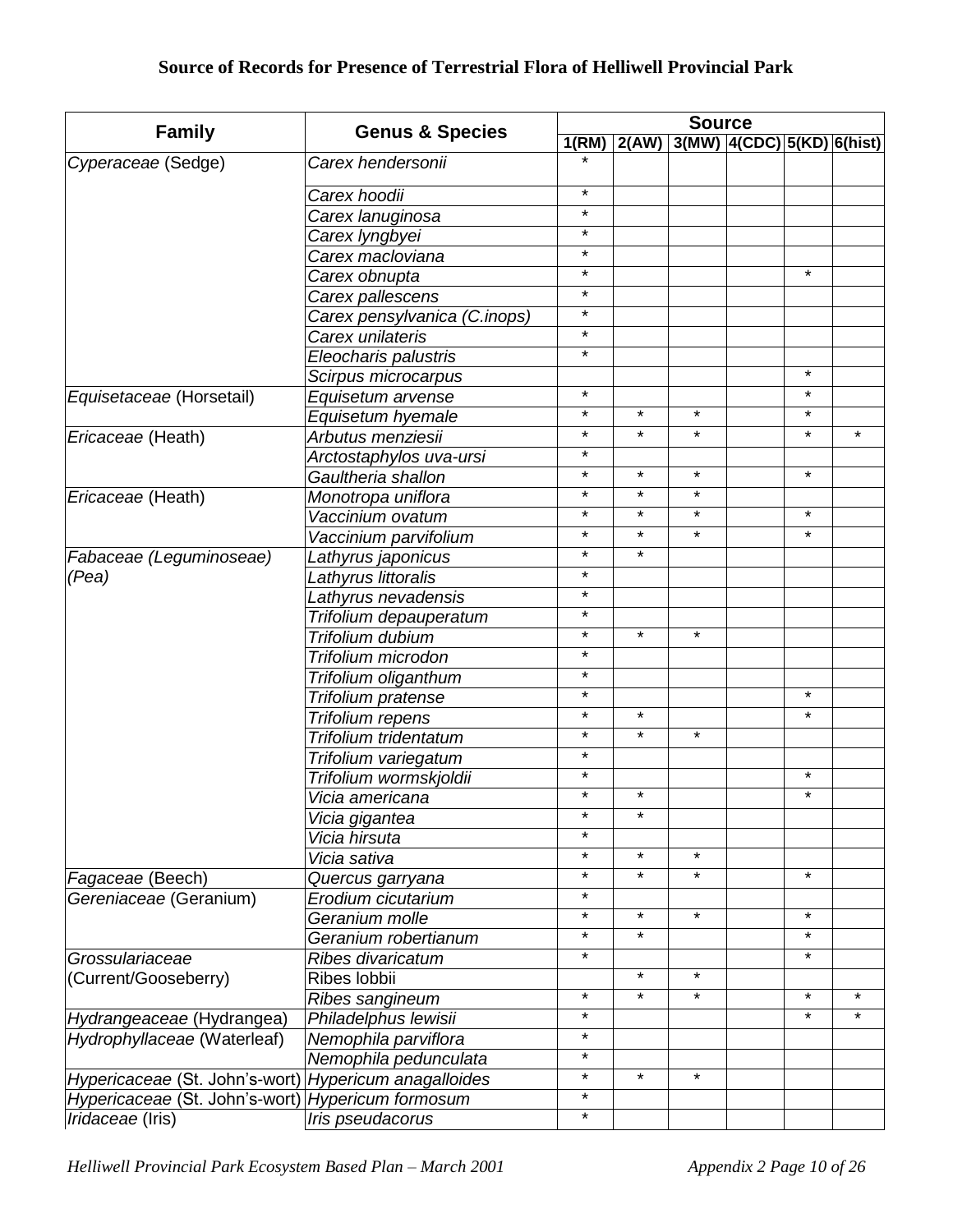|                             | <b>Genus &amp; Species</b> |         | <b>Source</b> |         |                            |         |         |  |
|-----------------------------|----------------------------|---------|---------------|---------|----------------------------|---------|---------|--|
| <b>Family</b>               |                            | 1(RM)   | 2(AW)         |         | 3(MW) 4(CDC) 5(KD) 6(hist) |         |         |  |
|                             | Sisyrinchium angustifolium |         |               |         |                            |         |         |  |
| Isoetaceae (Quillwort)      | Isoetes nuttallii          | $\star$ |               |         |                            |         |         |  |
| Juglandaceae                | Juglans regia              |         |               |         |                            | $\star$ |         |  |
| Juncaceae (Rush)            | Juncus arcticus            | $\star$ |               |         |                            |         |         |  |
|                             | Juncus bufonius            | $\star$ |               |         |                            |         |         |  |
|                             | Juncus effusus             | $\star$ |               |         |                            | $\star$ |         |  |
|                             | Juncus filiformis          | $\star$ |               |         |                            |         |         |  |
|                             | Juncus tenuis              | $\star$ |               |         |                            |         |         |  |
|                             | Luzula campestris          | $\star$ |               |         |                            | $\star$ |         |  |
| Juncaginaceae (Arrow-grass) | Triglochin concinnum var.  | $\star$ |               |         |                            |         |         |  |
|                             | concinnum                  |         |               |         |                            |         |         |  |
|                             | Triglochin maritimum       | $\star$ |               |         |                            |         |         |  |
| Lamiaceae/Labiatae (Mint)   | Glecoma hederacea          | $\star$ |               |         |                            |         |         |  |
|                             | Mentha arvensis            |         | $\star$       | $\star$ |                            | $\star$ |         |  |
|                             | Prunella vulgaris          | $\star$ | $\star$       | $\star$ |                            | $\star$ |         |  |
|                             | Satureja douglasii         | $\star$ | $\star$       | $\star$ |                            | $\star$ |         |  |
|                             | Stachys cooleyae           | $\star$ | $\star$       | $\star$ |                            |         |         |  |
| Liliaceae (Lily)            | Allium acuminatum          | $\star$ | $\star$       | $\star$ |                            |         | $\star$ |  |
|                             | Brodiaea coronaria         | $\star$ | $\star$       | $\star$ |                            |         |         |  |
|                             | Camassia quamash           | $\star$ | $\star$       | $\star$ |                            |         | $\star$ |  |
|                             | Erythronium oregonum       | $\star$ | $\star$       |         |                            |         | $\star$ |  |
|                             | Fritillaria lanceolata     | $\star$ | $\star$       |         |                            | $\star$ | $\star$ |  |
|                             | Lilium columbianum         | $\star$ |               |         |                            |         | $\star$ |  |
|                             | Maianthemum dilatatum      | $\star$ |               |         |                            |         |         |  |
|                             | Smilacina racemosa         | $\star$ |               |         |                            |         |         |  |
|                             | Triteleia hyacinthina      | $\star$ | $\star$       | $\star$ |                            |         |         |  |
| Liliaceae (Lily)            | Zygadenus venenosus        | $\star$ | $\star$       | $\star$ |                            | $\star$ | $\star$ |  |
| Onagraceae (Evening-        | Circaea alpina             | $\star$ |               |         |                            |         |         |  |
| primrose)                   | Clarkia amoena             | $\star$ |               |         |                            | $\star$ |         |  |
|                             | Epilobium ciliatum         |         |               |         |                            | $\star$ |         |  |
|                             | Epilobium minutum          | $\star$ |               |         |                            |         |         |  |
|                             | Epilobium angustifolium    |         | $\star$       | $\star$ |                            |         |         |  |
| Ophioglossaceae (Adder's    | Botrychium multifidum      | $\star$ |               |         |                            |         |         |  |
| Tongue)                     |                            |         |               |         |                            |         |         |  |
| Orchidaceae (Orchid)        | Corallorhiza macula        | $\star$ |               |         |                            |         |         |  |
|                             | Goodyera oblongifolia      | $\star$ | $\star$       | $\star$ |                            | $\star$ |         |  |
|                             | Platanthera unalascensis   | $\star$ |               |         |                            |         |         |  |
|                             | Spiranthes romanzoffiana   | $\star$ | $\star$       | $\star$ |                            |         |         |  |
| Orobanchaceae (Broomrape)   | Boschniakia hookeri        |         | $\star$       | $\star$ |                            |         |         |  |
|                             | Orobanche californica      | $\star$ | $\star$       | $\star$ |                            |         |         |  |
|                             | Orobanche uniflora         | $\star$ | $\star$       | $\star$ |                            |         |         |  |
| Pinaceae (Pine)             | Abies grandis              | $\star$ | $\star$       | $\star$ |                            | $\star$ |         |  |
|                             | Pinus contorta             | $\star$ | $\star$       | $\star$ |                            | $\star$ |         |  |
|                             | Pseudotsuga menziesii      | $\star$ | $\star$       | $\star$ |                            | $\star$ | $\star$ |  |
|                             | Tsuga heterophylla         | $\star$ |               |         |                            | $\star$ |         |  |
| Plantaginaceae (Plantain)   | Plantago bigelovii         | $\star$ |               |         |                            |         |         |  |
|                             | Plantago elongata          | $\star$ |               |         |                            | $\star$ |         |  |
|                             | Plantago lanceolata        | $\star$ | $\star$       | $\star$ |                            | $\star$ |         |  |
|                             | Plantago major             | $\star$ | $\star$       | $\star$ |                            |         |         |  |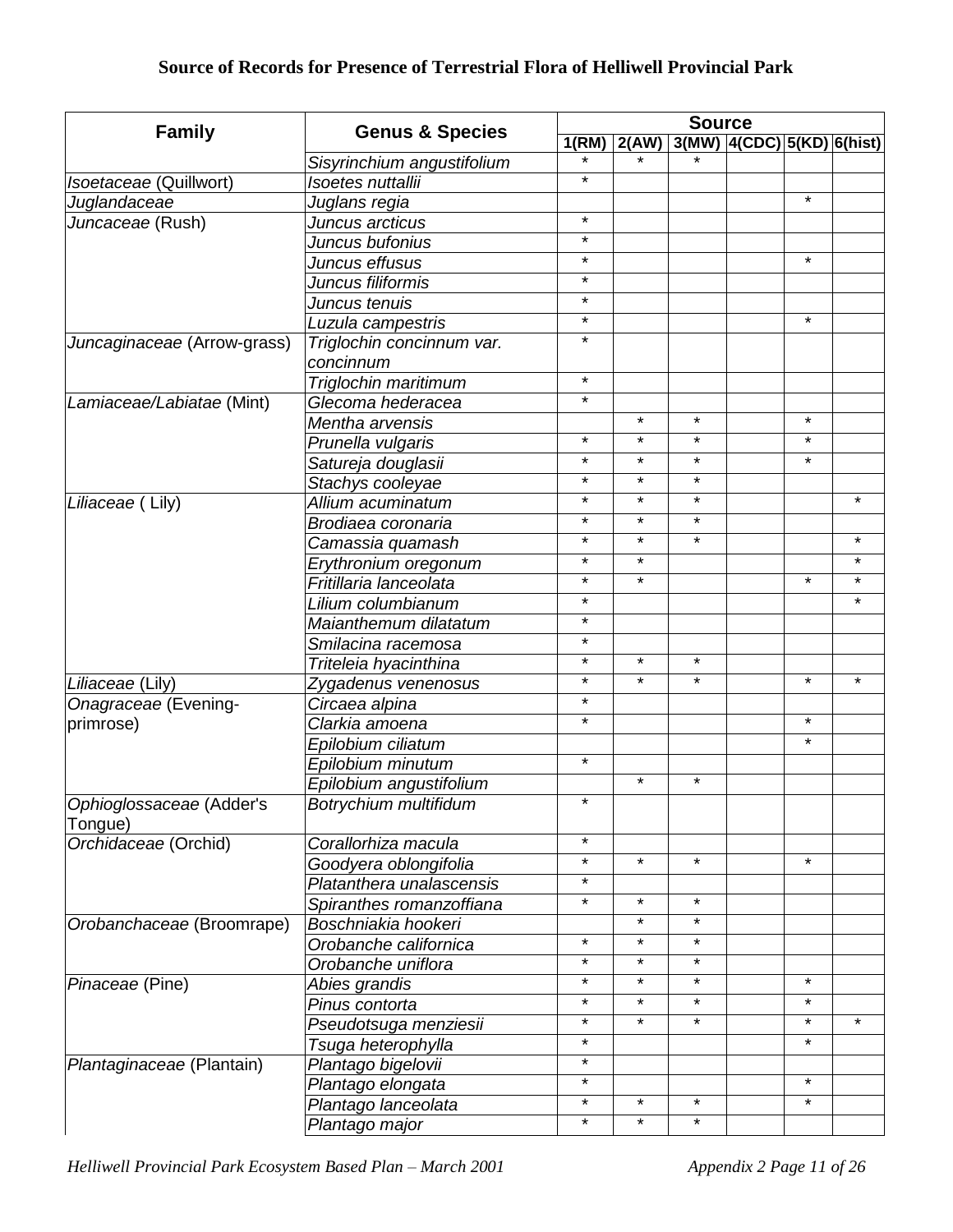|                           | <b>Genus &amp; Species</b>          | <b>Source</b>      |                     |         |                               |                     |  |
|---------------------------|-------------------------------------|--------------------|---------------------|---------|-------------------------------|---------------------|--|
| <b>Family</b>             |                                     | 1(RM)              | $\overline{2}$ (AW) |         | $3(MW)$  4(CDC) 5(KD) 6(hist) |                     |  |
| Plantaginaceae (Plantain) | Plantago maritima spp.<br>juncoides |                    |                     |         |                               |                     |  |
| Poaceae/Graminae (Grass)  | Agropyron canina var. majus         | $\star$            |                     |         |                               |                     |  |
|                           | Agrostis exerata                    | $\star$            |                     |         |                               |                     |  |
|                           | Aira caryophyllea                   | $\star$            |                     |         |                               | $\star$             |  |
|                           | Aira praecox                        | $\star$            |                     |         |                               | $\star$             |  |
|                           | Anthoxanthum odoratum               | $\star$            |                     |         |                               |                     |  |
|                           | <b>Bromus carinatus</b>             | $\star$            |                     |         |                               | $\star$             |  |
|                           | <b>Bromus mollis</b>                | $\star$            |                     |         |                               |                     |  |
|                           | <b>Bromus rigidus</b>               | $\star$            |                     |         |                               |                     |  |
|                           | <b>Bromus sitchensis</b>            | $\star$            |                     |         |                               |                     |  |
|                           | <b>Bromus tectorum</b>              | $\star$            |                     |         |                               |                     |  |
|                           | Calamagrostis canadensis            |                    |                     |         |                               | $^\star$            |  |
|                           | Cynosurus cristatus                 | $\star$            |                     |         |                               | $\star$             |  |
|                           | Dactylis glomerata                  | $\star$            |                     |         |                               | $\star$             |  |
|                           | Danthonia californica               | $\star$            |                     |         |                               | $\star$             |  |
|                           | Distichlis spicata                  |                    | $\star$             |         |                               |                     |  |
|                           | Elymus glaucus                      | $\star$            |                     |         |                               | $\star$             |  |
|                           | Festuca bromoides                   | $\star$            |                     |         |                               |                     |  |
|                           | Festuca idahoensis                  | $\star$            |                     |         |                               |                     |  |
|                           | Festuca myuros                      | $\star$            |                     |         |                               |                     |  |
|                           | Festuca pratensis                   | $\star$            |                     |         |                               |                     |  |
|                           | Festuca roemerii                    | $\star$            |                     |         |                               |                     |  |
|                           | Festuca rubra                       | $\star$            |                     |         |                               | $\star$             |  |
|                           | Holcus lanatus                      | $\star$            |                     |         |                               | $\star$             |  |
|                           | Leymus mollis                       | $\star$            |                     |         |                               | $\star$             |  |
|                           | Lolium perenne                      | $\star$            |                     |         |                               |                     |  |
|                           | Panicum occidentale                 | $\star$            |                     |         |                               |                     |  |
|                           | Panicum scribnerianum               | $\star$            |                     |         |                               |                     |  |
|                           | Phalaris arundinacea                | $\star$            |                     |         |                               | $\star$             |  |
|                           | Poa annua                           | $\star$            |                     |         |                               | $\star$             |  |
|                           | Poa interior                        | $\star$            |                     |         |                               |                     |  |
| Polemoniaceae (Phlox)     | Linanthus bicolor                   | $\star$            |                     |         |                               |                     |  |
|                           | Microsteris gracilis                | $\star$            |                     |         |                               |                     |  |
| Polygonaceae (Buckwheat)  | Polygonum spergulariaeforme         | $\star$            |                     |         |                               |                     |  |
|                           | Rumex acetosella                    | $\star$<br>$\star$ | $\star$             |         |                               | $\star$             |  |
|                           | Rumex crispus                       |                    |                     |         |                               | $\star$             |  |
| Polygonaceae (Buckwheat)  | Rumex occidentalis                  | $\star$<br>$\star$ |                     |         |                               |                     |  |
|                           | <b>Rumex salicifolius</b>           |                    |                     |         |                               |                     |  |
| Polypodiaceae (Common     | Athyrium felix-femina               | $\star$            | $\star$             |         |                               | $\star$<br>$\star$  |  |
| Fern)                     | <b>Blechnum spicant</b>             | $\star$            |                     | $\star$ |                               |                     |  |
|                           | Dryopteris arguta                   | $\star$            |                     |         |                               |                     |  |
|                           | Dryopteris expansa/austriaca)       | $\star$<br>$\star$ |                     |         |                               | $\star$             |  |
|                           | Pityrogramma/Pentagramma            |                    |                     |         |                               |                     |  |
|                           | triangularis                        | $\star$            |                     |         |                               | $\star$             |  |
|                           | Polypodiom glycyrrhiza/vulgare)     | $\star$            | $\star$             | $\star$ |                               |                     |  |
|                           | Polystichum munitum                 | $\star$            | $\star$             | $\star$ |                               | $^\star$<br>$\star$ |  |
| Polypodiaceae (Common     | Pteridium aquilinum                 |                    |                     |         |                               |                     |  |
| Fern)                     | Thelypteris?                        |                    | $\star$             | $\star$ |                               |                     |  |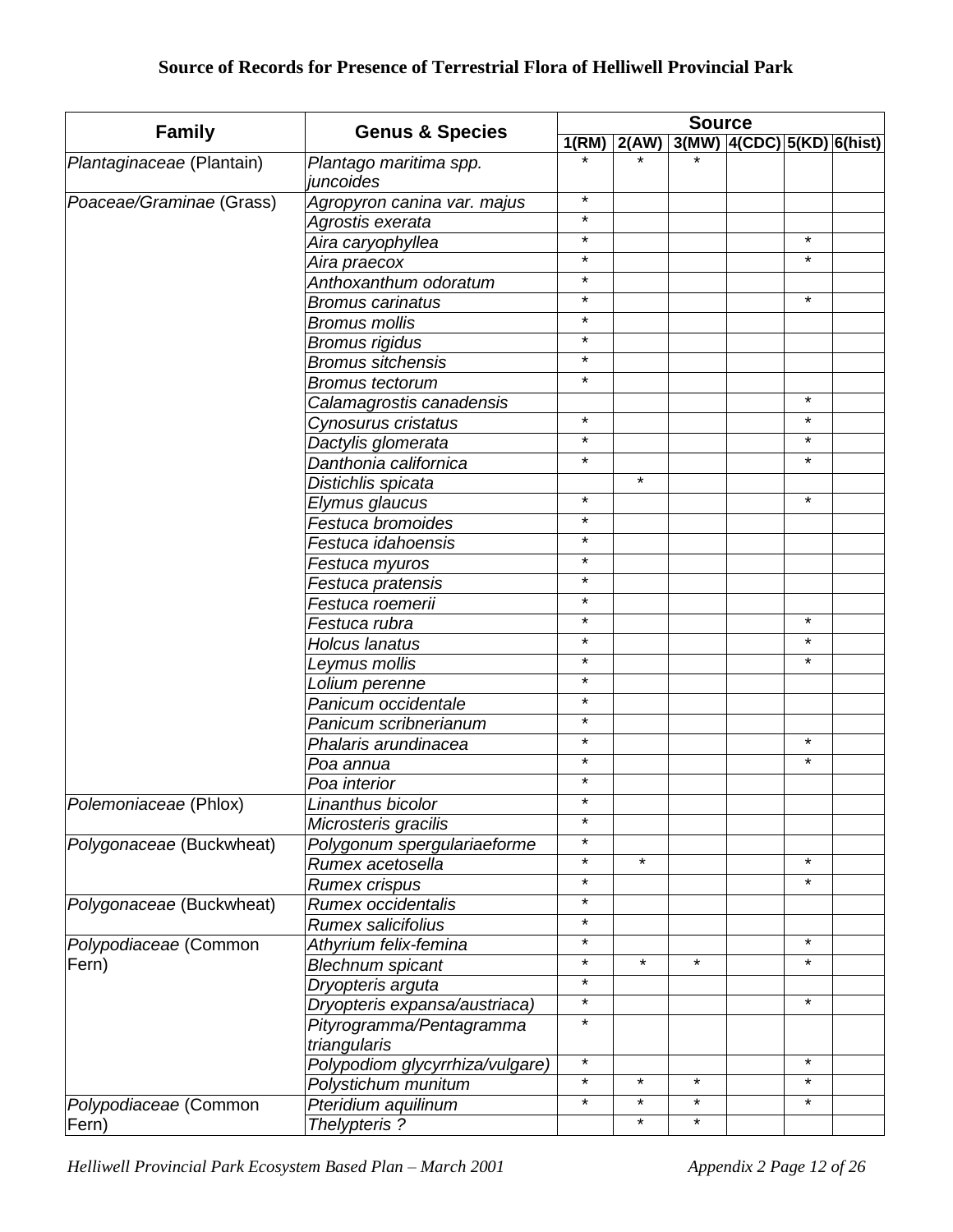|                           |                                              |         | <b>Source</b> |         |                                          |          |         |  |  |  |
|---------------------------|----------------------------------------------|---------|---------------|---------|------------------------------------------|----------|---------|--|--|--|
| <b>Family</b>             | <b>Genus &amp; Species</b>                   |         |               |         | $1(RM)$ 2(AW) 3(MW) 4(CDC) 5(KD) 6(hist) |          |         |  |  |  |
| Portulacaceae (Purslane)  | Calandrinia ciliata                          |         |               |         |                                          |          |         |  |  |  |
|                           | Claytonia (Montia) perfoliata var.<br>glauca | $\star$ |               |         |                                          |          |         |  |  |  |
|                           | Claytonia (Montia) siberica                  | $\star$ | $\star$       | $\star$ |                                          |          |         |  |  |  |
|                           | Claytonia (Montia) spathulata                | $\star$ |               |         |                                          |          |         |  |  |  |
|                           | Montia fontana var. tenerrima                | $\star$ |               |         |                                          |          |         |  |  |  |
|                           | Montia howellii                              | $\star$ |               |         | $\star$                                  |          |         |  |  |  |
|                           | Montia linearis                              | $\star$ | $\star$       |         |                                          |          |         |  |  |  |
|                           | Montia parvifolia                            | $\star$ |               |         |                                          |          |         |  |  |  |
| Primulaceae (Primrose)    | Centunculus minimus                          | $\star$ |               |         |                                          |          |         |  |  |  |
|                           | Dodecatheon hendersonii                      | $\star$ |               |         |                                          |          |         |  |  |  |
|                           | Dodecatheon pulchellum                       | $\star$ | $\star$       |         |                                          |          | $\star$ |  |  |  |
|                           | Trientalis latifolia                         | $\star$ | $\star$       | $\star$ |                                          |          |         |  |  |  |
| Ranunculaceae (Buttercup) | Anemone Iyallii                              | $\star$ |               |         |                                          |          |         |  |  |  |
|                           | Delphinium menziesii                         | $\star$ | $\star$       | $\star$ |                                          |          |         |  |  |  |
|                           | Myosurus minimus                             | $\star$ |               |         |                                          |          |         |  |  |  |
|                           | Ranunculus flammula                          | $\star$ |               |         |                                          |          |         |  |  |  |
|                           | Ranunculus occidentalis                      | $\star$ | $\star$       | $\star$ |                                          | $\star$  | $\star$ |  |  |  |
|                           | Ranunculus orthorhyncus                      | $\star$ |               |         |                                          |          |         |  |  |  |
|                           | Ranunculus uncinatus                         | $\star$ | $\star$       | $\star$ |                                          |          |         |  |  |  |
| Rhamnaceae (Buckthorn)    | Rhamnus purshiana                            | $\star$ |               |         |                                          |          |         |  |  |  |
| Rosaceae (Rose)           | Alchemilla occidentalis                      | $\star$ |               |         |                                          |          |         |  |  |  |
|                           | Amalanchier alnifolia                        | $\star$ |               |         |                                          | $\star$  |         |  |  |  |
|                           | Cotoneaster horizontalis                     |         |               |         |                                          | $\star$  |         |  |  |  |
|                           | Crataegus douglasii                          | $\star$ |               |         |                                          | $\star$  |         |  |  |  |
|                           | Crataegus monogyna                           | $\star$ |               |         |                                          |          |         |  |  |  |
|                           | Fragaria vesca                               | $\star$ |               |         |                                          |          |         |  |  |  |
|                           | Fragaria virginiana var.                     | $\star$ |               |         |                                          |          |         |  |  |  |
|                           | platypetala                                  |         |               |         |                                          |          |         |  |  |  |
|                           | Geum macrophyllum                            | $\star$ | $\star$       | $\star$ |                                          |          |         |  |  |  |
|                           | Holodiscus discolor                          | $\star$ | $\star$       | $\star$ |                                          | $\star$  |         |  |  |  |
|                           | Malus (Pyrus) fusca                          | $\star$ | $\star$       | $\star$ |                                          | $^\star$ |         |  |  |  |
|                           | Physocarpus capitatus                        | $\star$ |               |         |                                          |          |         |  |  |  |
|                           | Potentilla anserina (pacifica)               |         | $\star$       |         |                                          |          |         |  |  |  |
|                           | Potentilla gracilis                          | $\star$ |               |         |                                          |          |         |  |  |  |
|                           | Prunus cerasus                               | $\star$ |               |         |                                          |          |         |  |  |  |
|                           | Prunus domestica                             | $\star$ |               |         |                                          |          |         |  |  |  |
|                           | Prunus emarginata                            | $\star$ | $\star$       | $\star$ |                                          | $\star$  | $\star$ |  |  |  |
|                           | Prunus virginiana                            | $\star$ |               |         |                                          |          |         |  |  |  |
|                           | Pyrus communis                               | $\star$ |               |         |                                          | $\star$  |         |  |  |  |
|                           | Pyrus malus                                  | $\star$ |               |         |                                          | $\star$  |         |  |  |  |
|                           | Rosa gymnocarpa                              | $\star$ | $\star$       | $\star$ |                                          | $\star$  |         |  |  |  |
|                           | Rosa nutkana                                 | $\star$ | $\star$       | $\star$ |                                          | $\star$  |         |  |  |  |
|                           | Rubus discolor                               | $\star$ |               |         |                                          |          |         |  |  |  |
|                           | Rubus laciniatus                             | $\star$ | $\star$       | $\star$ |                                          | $\star$  |         |  |  |  |
|                           | Rubus leucodermis                            | $\star$ |               |         |                                          |          |         |  |  |  |
|                           | Rubus parviflorus                            | $\star$ |               |         |                                          |          |         |  |  |  |
|                           | Rubus spectabilis                            | $\star$ | $\star$       | $\star$ |                                          | $\star$  |         |  |  |  |
|                           | Rubus ursinus                                | $\star$ | $\star$       | $\star$ |                                          | *        |         |  |  |  |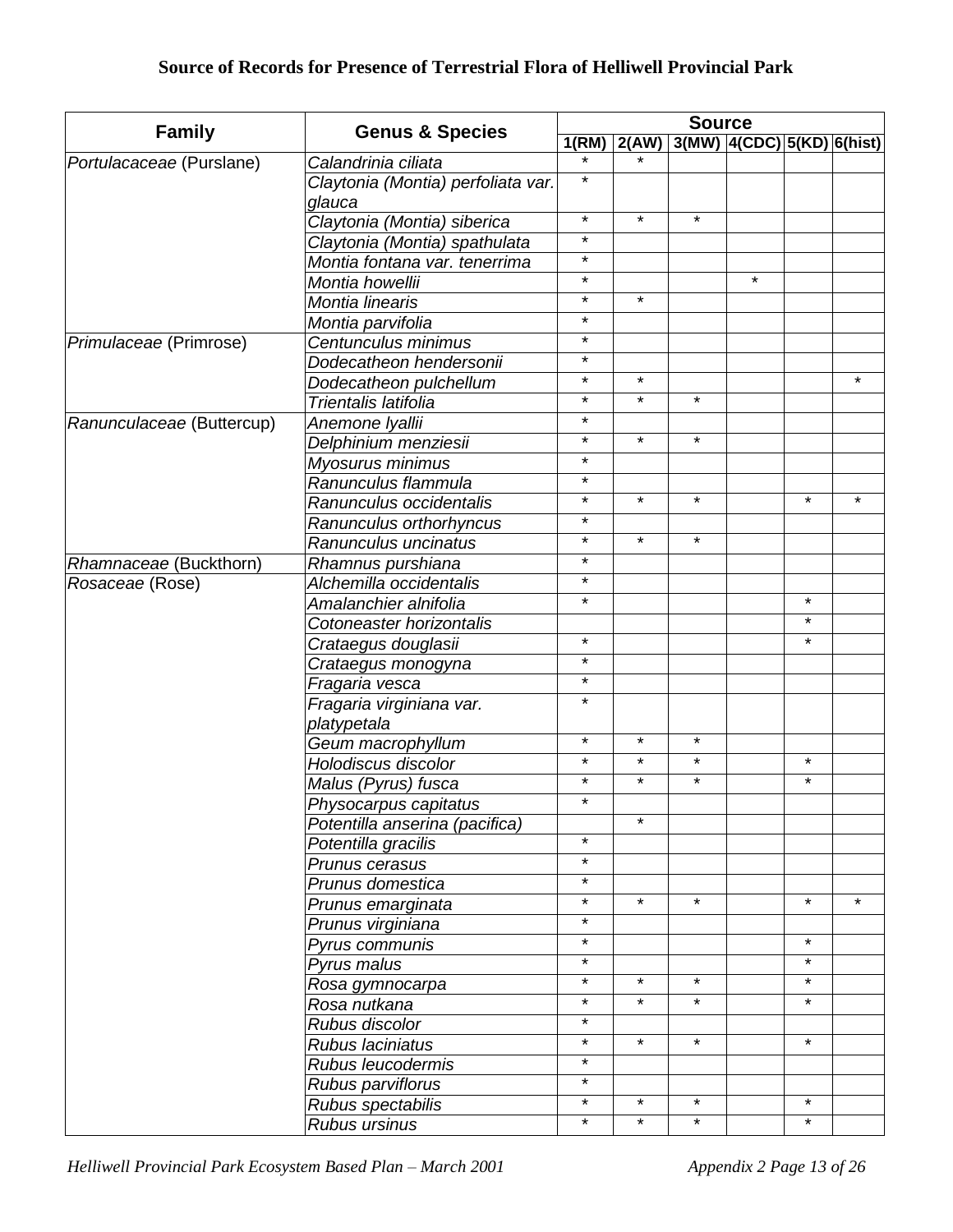| <b>Family</b>                 | <b>Genus &amp; Species</b>       | <b>Source</b> |         |         |                                |         |         |  |  |
|-------------------------------|----------------------------------|---------------|---------|---------|--------------------------------|---------|---------|--|--|
|                               |                                  | 1(RM)         | 2(AW)   |         | $3(MW)$ 4(CDC) $5(KD)$ 6(hist) |         |         |  |  |
| Rubiaceae (Madder)            | Galium aparine                   |               |         |         |                                |         |         |  |  |
|                               | Galium boreale                   |               | $\star$ | $\star$ |                                | $\star$ |         |  |  |
|                               | Sherardia arvensis               | $\star$       |         |         |                                | $\star$ |         |  |  |
| Salicaceae (Willow)           | Populus balsamifera spp.         | $\star$       |         |         |                                |         |         |  |  |
|                               | trichocarpa                      |               |         |         |                                |         |         |  |  |
|                               | Populus tremuloides              | $\star$       | $\star$ | $\star$ |                                | $\star$ |         |  |  |
|                               | Salix hookeriana                 | $\star$       |         |         |                                |         |         |  |  |
|                               | Salix lucida ssp. lasiandra      | $\star$       | $\star$ | $\star$ |                                | $\star$ |         |  |  |
|                               | Salix scouleriana                | $\star$       | $\star$ | $\star$ |                                | $\star$ |         |  |  |
| Saxifragaceae (Saxifrage)     | Heuchera micrantha               | $\star$       | $\star$ | $\star$ |                                |         |         |  |  |
|                               | Lithophragma parviflora          | $\star$       |         |         |                                |         |         |  |  |
|                               | Saxifraga integrifolia           | $\star$       |         |         |                                |         |         |  |  |
|                               | Tellima grandiflora              | $\star$       |         |         |                                |         |         |  |  |
|                               | Tiarella trifoliata              | $\star$       |         |         |                                |         |         |  |  |
| Scrophulariaceae (Figwort)    | Castilleja hispida               | $\star$       |         |         |                                |         |         |  |  |
|                               | Castilleja miniata               |               | $\star$ | $\star$ |                                |         |         |  |  |
|                               | Collinsia parviflora             | $\star$       |         |         |                                |         | $\star$ |  |  |
|                               | Digitalis purpurea               | $\star$       | $\star$ | $\star$ |                                | $\star$ |         |  |  |
|                               | Euphrasia nemorosa (officinalis) | $\star$       |         |         |                                |         |         |  |  |
|                               | Mimulus alsinoides               | $\star$       |         |         |                                |         |         |  |  |
|                               | Mimulus guttatus                 | $\star$       | $\star$ | $\star$ |                                |         | $\star$ |  |  |
|                               | Orthocarpus attenuatus           | $\star$       |         |         |                                |         |         |  |  |
|                               | Orthocarpus pusillus             | $\star$       |         |         |                                |         |         |  |  |
|                               | Veronica arvensis                | $\star$       |         |         |                                |         |         |  |  |
|                               | Veronica peregrina var.          | $\star$       |         |         |                                |         |         |  |  |
|                               | peregrina                        |               |         |         |                                |         |         |  |  |
|                               | Veronica serpyllifolia           | $\star$       |         |         |                                |         |         |  |  |
| Selaginellaceae (Selaginella) | Selaginella wallacei             | $\star$       |         |         |                                | $\star$ |         |  |  |
| Taxaceae (Yew)                | Taxus brevifolia                 | $\star$       | $\star$ | $\star$ |                                |         |         |  |  |
| Urticaceae (Nettle)           | Urtica dioica                    | $\star$       |         |         |                                |         |         |  |  |
| Valerianaceae (Valerian)      | Plectritis brachystemon          | $\star$       |         |         |                                |         |         |  |  |
|                               | Plectritis congesta              | $\star$       | $\star$ | $\star$ |                                |         |         |  |  |
| Violaceae (Violet)            | Viola adunca                     | $\star$       |         |         |                                | $\star$ | $\star$ |  |  |
|                               | Viola howelli                    | $\star$       |         |         |                                | $\star$ | $*$ ?   |  |  |
|                               | Viola palustris                  |               |         |         |                                | $\star$ |         |  |  |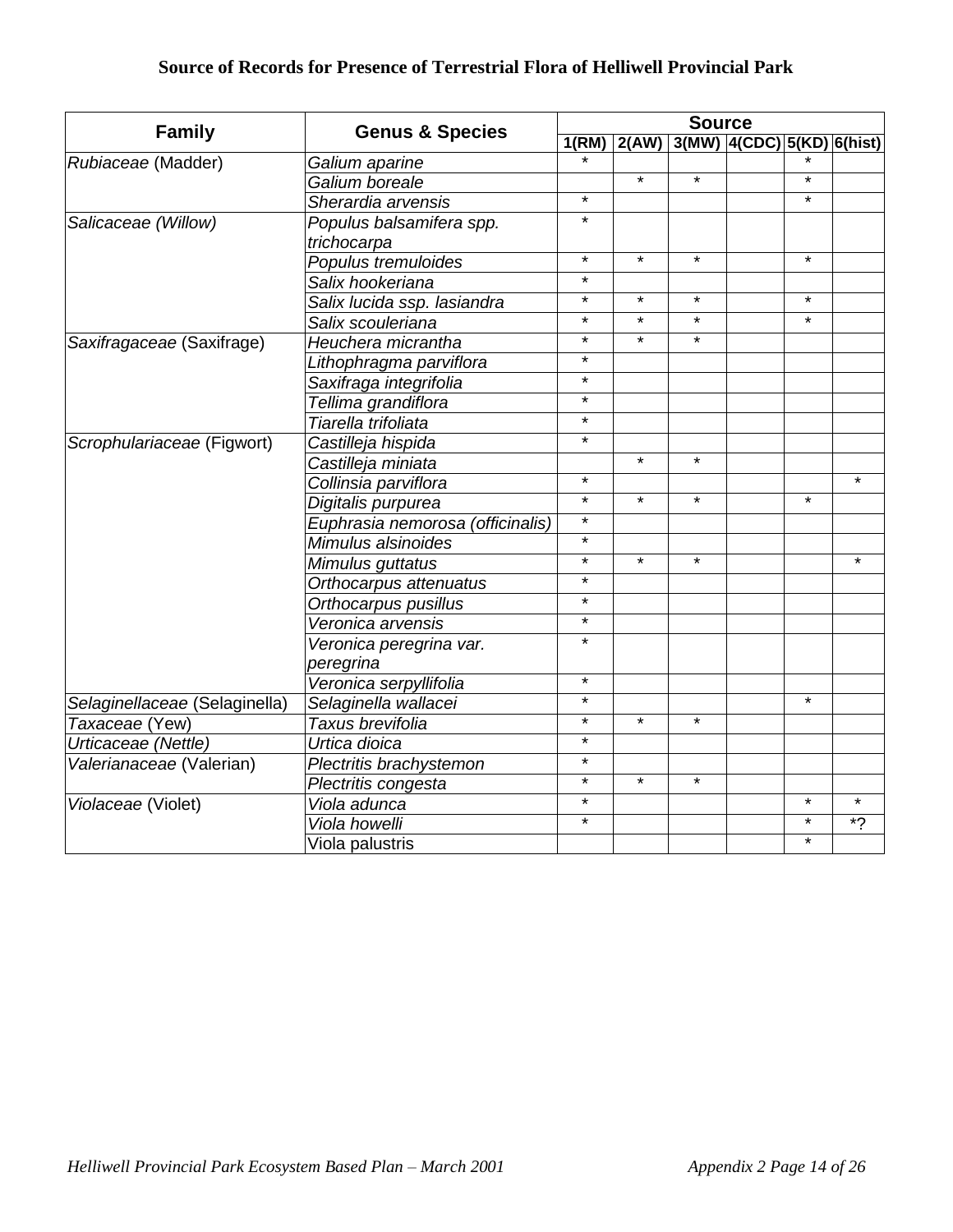| <b>RARITY</b> | <b>FAMILY</b>                                    | <b>LATIN NAME</b>                      | <b>COMMON NAME</b>            |
|---------------|--------------------------------------------------|----------------------------------------|-------------------------------|
| Red           | Portulacaceae (Purslane Family)                  | Montia howellii                        | Howell's Montia               |
| Red           | Carophyllaceae (Pink Family)                     | Sagina decumbens ssp<br>occidentalis   | Creeping/Western<br>Pearlwort |
| Red           | Umbelliferae/Apiaceae (Carrot/Parsley<br>Family) | Sanicula bipinnatifida                 | <b>Purple Sanicle</b>         |
| Red           | Leguminosae/Fabaceae (Pea Family)                | Trifolium depauperatum                 | <b>Poverty Clover</b>         |
| Red           | Juncaginaceae (Arrow-grass Family)               | Triglochin concinnum var.<br>concinnum | <b>Graceful Arrow-grass</b>   |
| <b>Blue</b>   | Cruciferae (Mustard Family)                      | Arabis hirsuta                         | <b>Hairy Rockcress</b>        |
| <b>Blue</b>   | Primulaceae (Primrose Family)                    | Centunculus minimus                    | <b>Dwarf Chaffweed</b>        |
| <b>Blue</b>   | Polypodiaceae (Common Fern Family)               | Dryopteris arguta                      | <b>Coastal Shield Fern</b>    |
| <b>Blue</b>   | Campanulaceae (Harebell Family)                  | Heterocodon rariflorum                 | Heterocodon                   |
| <b>Blue</b>   | Isoetaceae (Quillwort Family)                    | Isoetes nuttallii                      | <b>Nuttall's Quillwort</b>    |
| <b>Blue</b>   | Juncaceae (Rush Family)                          | Juncus arcticus                        | <b>Arctic Rush</b>            |
| <b>Blue</b>   | Ranunculaceae (Buttercup Family)                 | <b>Myosurus minimus</b>                | <b>Least Mousetail</b>        |
| <b>Blue</b>   | Hydrophyllaceae (Waterleaf Family)               | Nemophila pedunculata                  | Meadow Nemophila              |
| <b>Blue</b>   | Violaceae (Violet Family)                        | Viola howelli                          | Howell's Violet               |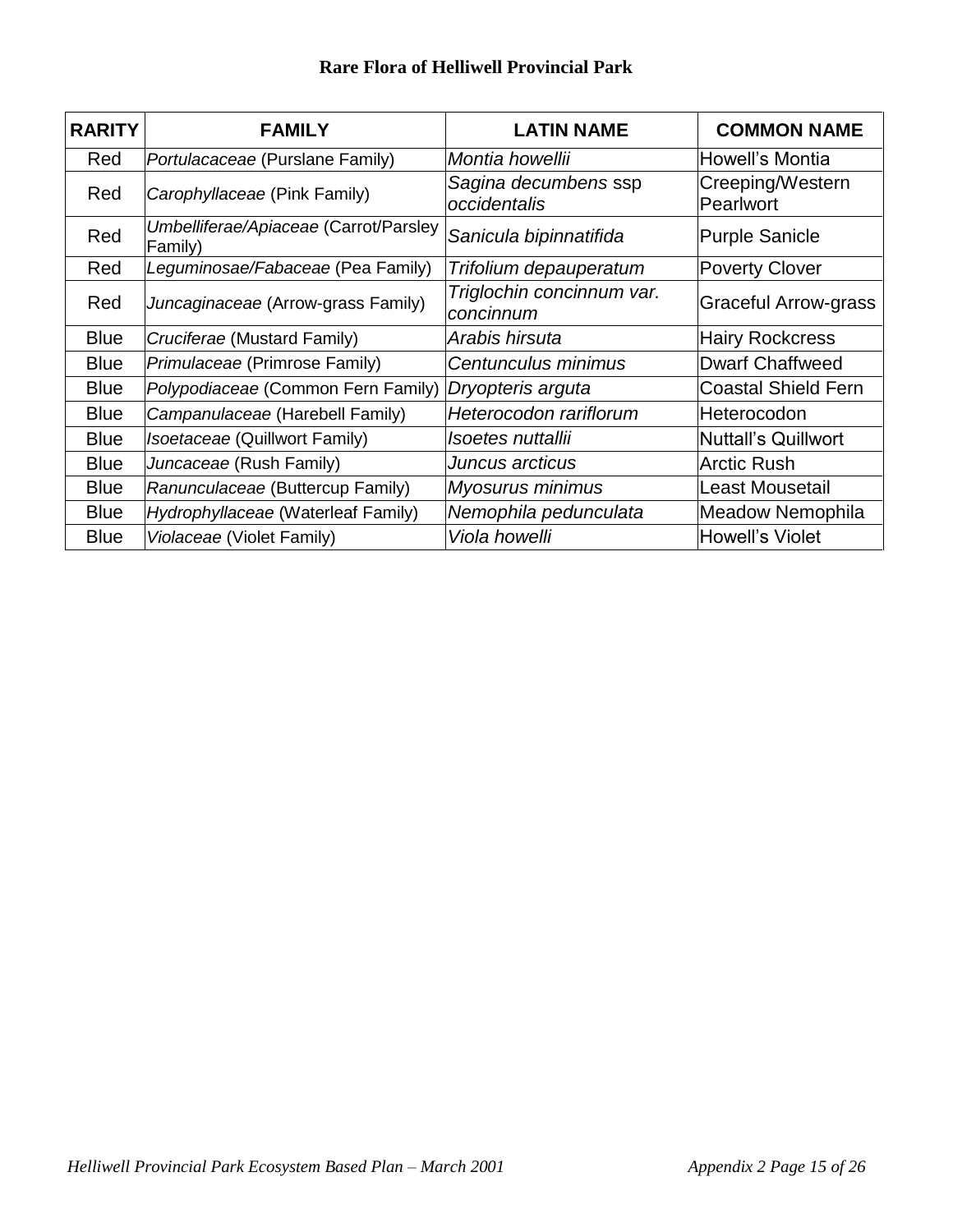|                            | Genus & Species            |                                      | Confirmed          |         |
|----------------------------|----------------------------|--------------------------------------|--------------------|---------|
| <b>Family</b>              | <b>Latin Name</b>          | <b>Common Name</b>                   | <b>Rarity</b>      |         |
| <b>MAMMALS</b>             |                            |                                      |                    |         |
| <b>MARSUPIALS</b>          |                            |                                      |                    |         |
| Didelphidae-New World      | Didelphis virginiana       | North American Opossum               | introduced         | $\star$ |
| Opossums                   |                            |                                      |                    |         |
| <b>INSECTIVORES</b>        |                            |                                      |                    |         |
| Sorcidae - Shrews          | Sorex monticolus           | <b>Dusky Shrew</b>                   |                    |         |
| <b>BATS</b>                |                            |                                      |                    |         |
| Vespertilionidae-          | Eptesicus fuscus           | <b>Big Brown Bat</b>                 |                    |         |
| <b>Vespertilionid Bats</b> | Lasiurus cinereus          | Hoary Bat                            |                    |         |
|                            | Lasionycteris noctivagans  | Silver-haired Bat                    |                    |         |
|                            | Myotis californicus        | California Myotis                    |                    |         |
|                            | Myotis evotis              | Western Long-eared                   |                    |         |
|                            |                            | <b>Myotis</b>                        |                    |         |
|                            | Myotis keenii              | Keen's Long-eared Myotis             |                    |         |
|                            | Myotis lucifugus           | Little Brown Bat                     |                    |         |
|                            | Myotis volans              | Long-legged Myotis                   |                    |         |
|                            | Myotis yumanensis          | Yuma Myotis                          |                    |         |
|                            | Plecotus townsendii        | Townsend's Big-eared Bat BLUE-listed |                    |         |
| <b>RODENTS</b>             |                            |                                      |                    |         |
| Arvicolidae - Voles &      | Clethrionomys gapperi      | Southern Red-backed                  |                    |         |
| Lemmings                   |                            | Vole                                 |                    |         |
|                            | Microtus townsendii        | <b>Townsend's Vole</b>               |                    |         |
| Castoridae - Beavers       | Castor canadensis          | <b>Beaver</b>                        |                    | $\star$ |
| Cricetidae - Cricetids     | Peromyscus maniculatus     | Deer Mouse                           |                    |         |
| Muridae - Murids           | Rattus norvegicus          | Norway Rat                           | introduced         | $\star$ |
|                            | Rattus rattus              | <b>Black Rat</b>                     | introduced         |         |
| <b>CARNIVORES</b>          |                            |                                      |                    |         |
| Mustelidae - Mustelids     | Mustela vison              | <b>Mink</b>                          |                    | $\star$ |
|                            | Lutra canadensis           | <b>River otter</b>                   |                    | $\star$ |
| Otariidae - Eared seals    | Eumetopias jubatus         | Northern Sea Lion/Steller            | <b>RED-listed</b>  | $\star$ |
|                            |                            | Sea Lion                             |                    |         |
|                            | Zalophus californianus     | California Sea Lion                  |                    | $\star$ |
| Phocidae - Hair seals      | Phoca vitulina             | Harbour seal                         |                    | $\star$ |
| <b>WHALES</b>              |                            |                                      |                    |         |
| Balaenopteridae - Rorquals | Megaptera novaeangliae     | Humpback whale                       | <b>BLUE-listed</b> |         |
| Delphinidae - Delphinids   | Lagenorhynchus obliquidens | Pacific white-sided dolphin          |                    |         |
|                            | Orcinus orca               | Killer whale                         | <b>BLUE-listed</b> | $\star$ |
| Phocoenidae - Porpoises    | Phocoena phocoena          | Harbour porpoise                     | <b>BLUE-listed</b> |         |
|                            | Phoecoenoides dalli        | Dall's porpoise                      |                    |         |
| <b>EVEN-TOED UNGULATES</b> |                            |                                      |                    |         |
| Cervidae - Cervids         | Odocoileus hemionus        | <b>Black-tailed deer</b>             |                    | $\star$ |
|                            | columbianus                |                                      |                    |         |
|                            |                            |                                      |                    |         |
| <b>BIRDS</b>               |                            |                                      |                    |         |
| Gaviidae - Loons           | Gavia adamsii              | Yellow-billed Loon                   |                    | $\star$ |
|                            | Gavia immer                | Common Loon                          |                    | $\star$ |
|                            | Gavia pacifica             | Pacific Loon                         |                    |         |
|                            | Gavia stellata             | Red-throated Loon                    |                    |         |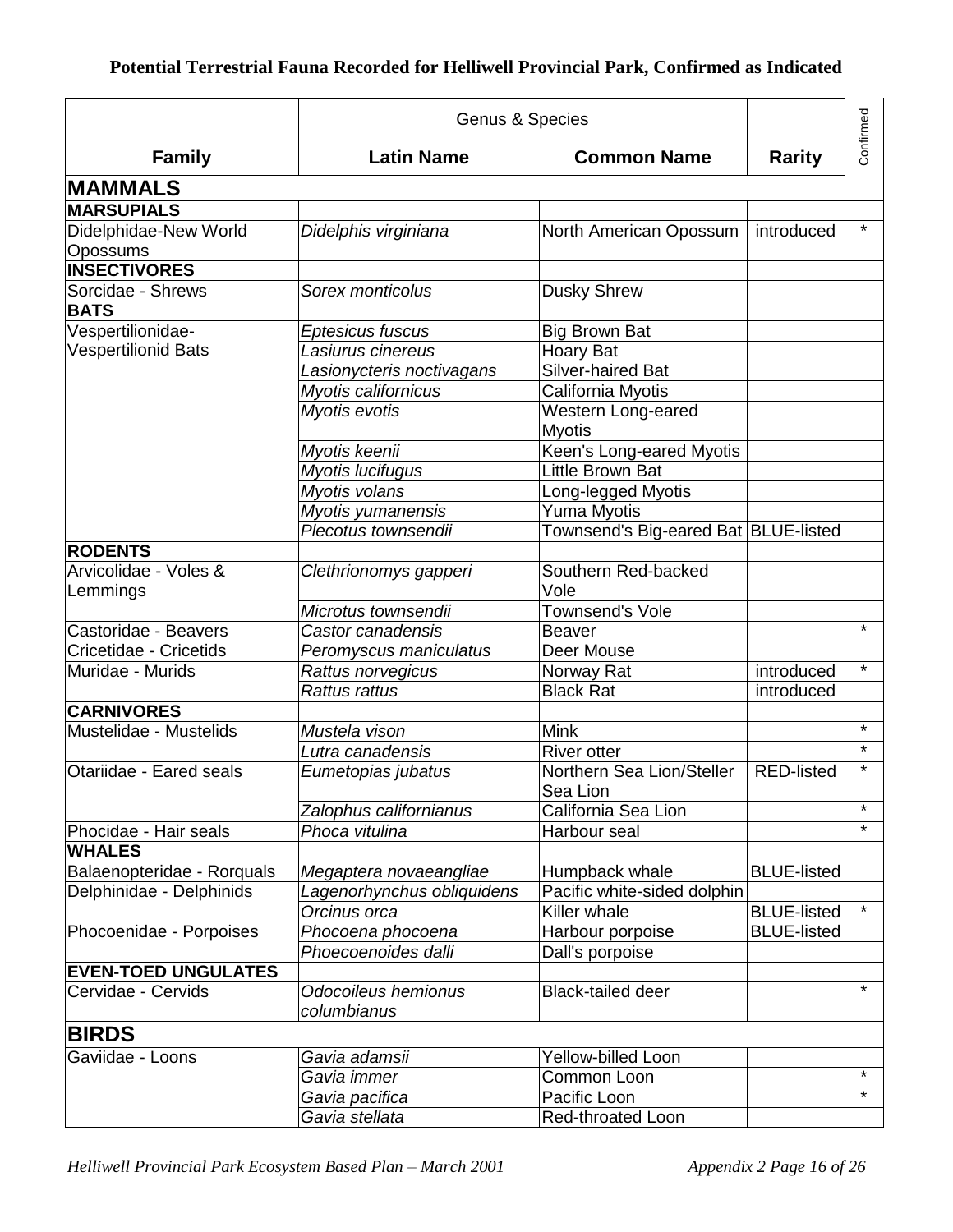|                                            | Genus & Species                  |                                  | Confirmed                         |         |
|--------------------------------------------|----------------------------------|----------------------------------|-----------------------------------|---------|
| <b>Family</b>                              | <b>Latin Name</b>                | <b>Common Name</b>               | <b>Rarity</b>                     |         |
| Podicipedidae - Grebes                     | Aechmophorus occidentalis        | <b>Western Grebe</b>             | <b>RED-listed</b>                 | $\star$ |
|                                            | Podiceps auritus                 | <b>Horned Grebe</b>              |                                   | $\star$ |
|                                            | Podiceps grisegena               | <b>Red-necked Grebe</b>          |                                   | $\star$ |
|                                            | Podiceps nigricollis             | <b>Eared Grebe</b>               |                                   |         |
|                                            | Podilymbus podiceps              | <b>Pied-billed Grebe</b>         |                                   | $\star$ |
| Phalacrocoracidae -<br>Cormorants          | Phalacrocorax auritus            | Doubled-crested<br>Cormorant     | <b>BLUE-listed</b>                | $\star$ |
|                                            | Phalacrocorax pelagicus          | <b>Pelagic Cormorant</b>         | Yellow-<br>listed G5-<br>S4B, SZN | $\star$ |
|                                            | Phalacrocorax penicillatus       | <b>Brandt's Cormorant</b>        | <b>RED-listed</b>                 | $\star$ |
| Ardeidae - Herons & Bitterns               | Ardea herodias                   | <b>Great Blue Heron</b>          | <b>BLUE-listed</b>                | $\star$ |
| Anatidae - Swans, Geese &                  | Anas americana                   | American Widgeon                 |                                   | $\star$ |
| <b>Ducks</b>                               | Anas penelope                    | Eurasian Widgeon                 |                                   |         |
|                                            | Anas platyrhynchos               | Mallard                          |                                   | $\star$ |
|                                            | Aythya sp. (affinis or marila)   | Scaup sp. (Greater or<br>Lesser) |                                   | $\star$ |
|                                            | Branta bernicla                  | <b>Brant</b>                     |                                   | $\star$ |
|                                            | Branta canadensis                | Canada Goose                     |                                   | $\star$ |
|                                            | Bucephala albeola                | <b>Bufflehead</b>                |                                   | $\star$ |
|                                            | Bucephala clangula               | <b>Common Goldeneye</b>          |                                   | $\star$ |
|                                            | Bucephala islandica              | <b>Barrow's Goldeneye</b>        |                                   | $\star$ |
|                                            | Clangula hyemalis                | Oldsquaw                         | <b>BLUE-listed</b>                | $\star$ |
|                                            | <b>Histrionicus histrionicus</b> | <b>Harlequin Duck</b>            | S <sub>3</sub>                    | $\star$ |
|                                            | Lophodytes cucullatus            | <b>Hooded Merganser</b>          |                                   | $\star$ |
|                                            | Melanitta fusca                  | <b>White-winged Scoter</b>       |                                   | $\star$ |
|                                            | Melanitta nigra                  | <b>Black Scoter</b>              |                                   | $\star$ |
|                                            | Melanitta perspicillata          | Surf Scoter                      | <b>BLUE-listed</b>                | $\star$ |
|                                            | Mergus merganser                 | Common Merganser                 |                                   | $\star$ |
|                                            | Mergus serrator                  | Red-breasted Merganser           |                                   | $\star$ |
|                                            | Oxyura jamaicensis               | <b>Ruddy Duck</b>                |                                   | $\star$ |
| Cathartidae - New World<br><b>Vultures</b> | Cathartes aura                   | <b>Turkey Vulture</b>            |                                   | $\star$ |
| Accipitridae - Kites, Eagles,              | Accipiter cooperii               | Cooper's Hawk                    |                                   |         |
| <b>Harriers</b>                            | Accipiter gentilis               | Northern Goshawk                 | <b>RED-listed</b>                 |         |
|                                            | Accipiter striatus               | <b>Sharp-shinned Hawk</b>        |                                   |         |
|                                            | <b>Buteo jamaicensis</b>         | <b>Red-tailed Hawk</b>           |                                   | $\star$ |
|                                            | Circus Cyaneus                   | Northern Harrier                 |                                   |         |
|                                            | Haliaeetus leucocephalus         | <b>Bald Eagle</b>                |                                   | $\star$ |
|                                            | Pandion haliaetus                | Osprey                           |                                   | $\star$ |
| Falconidae - Falcons                       | Falco columbarius                | Merlin                           |                                   | $\star$ |
|                                            | Flaco peregrinus                 | Peregrine Falcon                 | <b>BLUE-listed</b>                |         |
|                                            | Falco sparverius                 | American Kestrel                 |                                   | $\star$ |
| Phasianidae - Pheasants,                   | Bonasa umbellus                  | <b>Ruffed Grouse</b>             |                                   | $\star$ |
| Grouse, Turkeys                            | Callipepla californica           | California Quail                 |                                   |         |
|                                            | Dendragapus obscurus             | <b>Blue Grouse</b>               |                                   |         |
|                                            | Phasianus colchicus              | Ring-necked Pheasant             | introduced                        |         |
| Rallidae - Rails                           | Rallus limicola                  | Virginia Rail                    |                                   | $\star$ |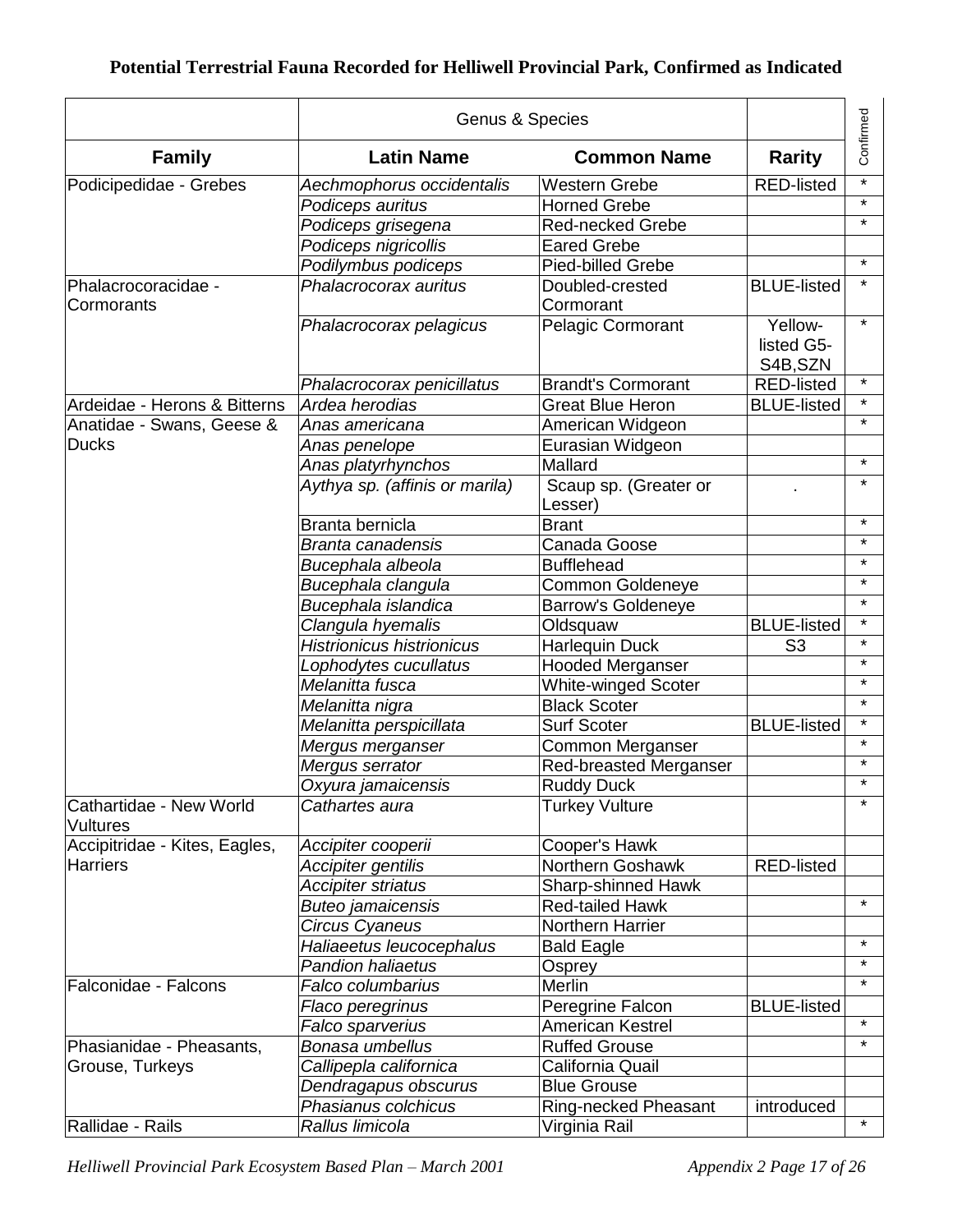|                                   | Genus & Species                      |                                  |                                     | Confirmed |
|-----------------------------------|--------------------------------------|----------------------------------|-------------------------------------|-----------|
| <b>Family</b>                     | <b>Latin Name</b>                    | <b>Common Name</b>               | <b>Rarity</b>                       |           |
| Gruidae - Cranes                  | Grus canadensis                      | Sandhill Crane                   | <b>BLUE-listed</b>                  |           |
| Charadriidae - Plovers            | Charadrius vociferus                 | Killdeer                         |                                     | $\star$   |
|                                   | Pluvialis squatarola                 | <b>Black-bellied Plover</b>      |                                     | $\star$   |
| Haematopodidae -<br>Oystercatcher | Haematopus bachmani                  | <b>Black Oystercatcher</b>       |                                     | $\star$   |
| Scolopacidae - Sandpipers,        | Actitus macularia                    | <b>Spotted Sandpiper</b>         |                                     | $\star$   |
| <b>Turnstones</b>                 | Aphriza virgata                      | Surfbird                         |                                     | $\star$   |
|                                   | Arenaria interpres                   | <b>Ruddy Turnstone</b>           |                                     |           |
|                                   | Arenaria melanocephala               | <b>Black Turnstone</b>           |                                     | $\star$   |
|                                   | Calidris alba                        | Sanderling                       |                                     | $\star$   |
|                                   | Calidris alpina                      | Dunlin                           |                                     | $\star$   |
|                                   | Calidris mauri                       | Western Sandpiper                |                                     | $\star$   |
|                                   | Calidris minutilla                   | Least Sandpiper                  |                                     | $\star$   |
|                                   | Gallinago gallinago                  | <b>Common Snipe</b>              |                                     |           |
|                                   | <b>Heteroscelus incanus</b>          | <b>Wandering Tattler</b>         | <b>BLUE-listed</b>                  | $\star$   |
|                                   | Tringa falvipes                      | Lesser Yellowlegs                |                                     |           |
|                                   | Tringa melanoleuca                   | <b>Greater Yellowlegs</b>        |                                     | $\star$   |
| Laridae - Gulls, Terns            | Larus argentatus                     | Herring Gull                     |                                     | $\star$   |
|                                   | Larus californicus                   | California Gull                  | <b>BLUE-listed</b>                  | $\star$   |
|                                   | Larus canus                          | Mew Gull                         |                                     | $\star$   |
|                                   | Larus delawarensis                   | Ring-billed Gull                 |                                     |           |
|                                   | Larus glaucescens                    | <b>Glaucous-winged Gull</b>      |                                     | $\star$   |
|                                   | Larus hyperboreus                    | <b>Glaucous Gull</b>             |                                     | $\star$   |
|                                   | Larus philadelphia                   | <b>Bonaparte's Gull</b>          |                                     | $\star$   |
|                                   | Larus thayeri                        | <b>Thayer's Gull</b>             |                                     | $\star$   |
|                                   | Stercorarius parasiticus             | Parasitic Jaeger                 |                                     | $\star$   |
|                                   | Sterna caspia                        | Caspian Tern                     | <b>BLUE-listed</b>                  |           |
|                                   | Sterna hirundo                       | <b>Common Tern</b>               |                                     | $\star$   |
| Alcidae - Auks & Murres           | Brachyramphus marmoratus             | <b>Marbled Murrelet</b>          | <b>RED-listed</b>                   | $\star$   |
|                                   | Cepphus columba                      | Pigeon Guillemot                 |                                     | $\star$   |
|                                   | Cerorhinca monocerata                | <b>Rhinoceros Auklet</b>         |                                     |           |
|                                   | Uria aalge                           | <b>Common Murre</b>              | <b>RED-listed</b>                   | $\star$   |
| Columbidae - Pigeons, Doves       | Columba livia                        | <b>Rock Dove</b>                 | introduced                          |           |
|                                   | Columba fasciata                     | <b>Band-tailed Pigeon</b>        |                                     | $\star$   |
|                                   | Zenaida macroura                     | <b>Mourning Dove</b>             |                                     |           |
| Strigidae - Typical Owls          |                                      | Northern Saw-whet Owl            |                                     | $\star$   |
|                                   | Aegolius acadius<br>Asio flameus     | Short-eared Owl                  | <b>BLUE-listed</b>                  |           |
|                                   | <b>Bubo virginianus</b>              | <b>Great Horned Owl</b>          |                                     |           |
|                                   |                                      |                                  |                                     |           |
|                                   | Nyctea scandiaca<br>Otus kennicottii | Snowy Owl<br>Western Screech-Owl | S <sub>3</sub><br><b>RED-listed</b> | $\star$   |
|                                   |                                      |                                  | subspecies                          |           |
|                                   | Strix varia                          | <b>Barred Owl</b>                |                                     | $\star$   |
| Cprimulgidae - Goatsuckers        | Chordeiles minor                     | Common Nighthawk                 |                                     | $\star$   |
| Apodidae - Swifts                 | Chaetura vauxi                       | Vaux's Swift                     |                                     |           |
|                                   | Cypseloides niger                    | <b>Black Swift</b>               |                                     | $\star$   |
| Trochilidae - Hummingbirds        | Calypte anna                         | Anna's Hummingbird               |                                     |           |
|                                   | Selasphorus rufus                    | Rufous Hummingbird               |                                     | $\star$   |
| Alcedinidae - Kingfishers         | Ceryle alcyon                        | <b>Belted Kingfisher</b>         |                                     | $\star$   |
|                                   |                                      |                                  |                                     |           |

*Helliwell Provincial Park Ecosystem Based Plan – March 2001 Appendix 2 Page 18 of 26*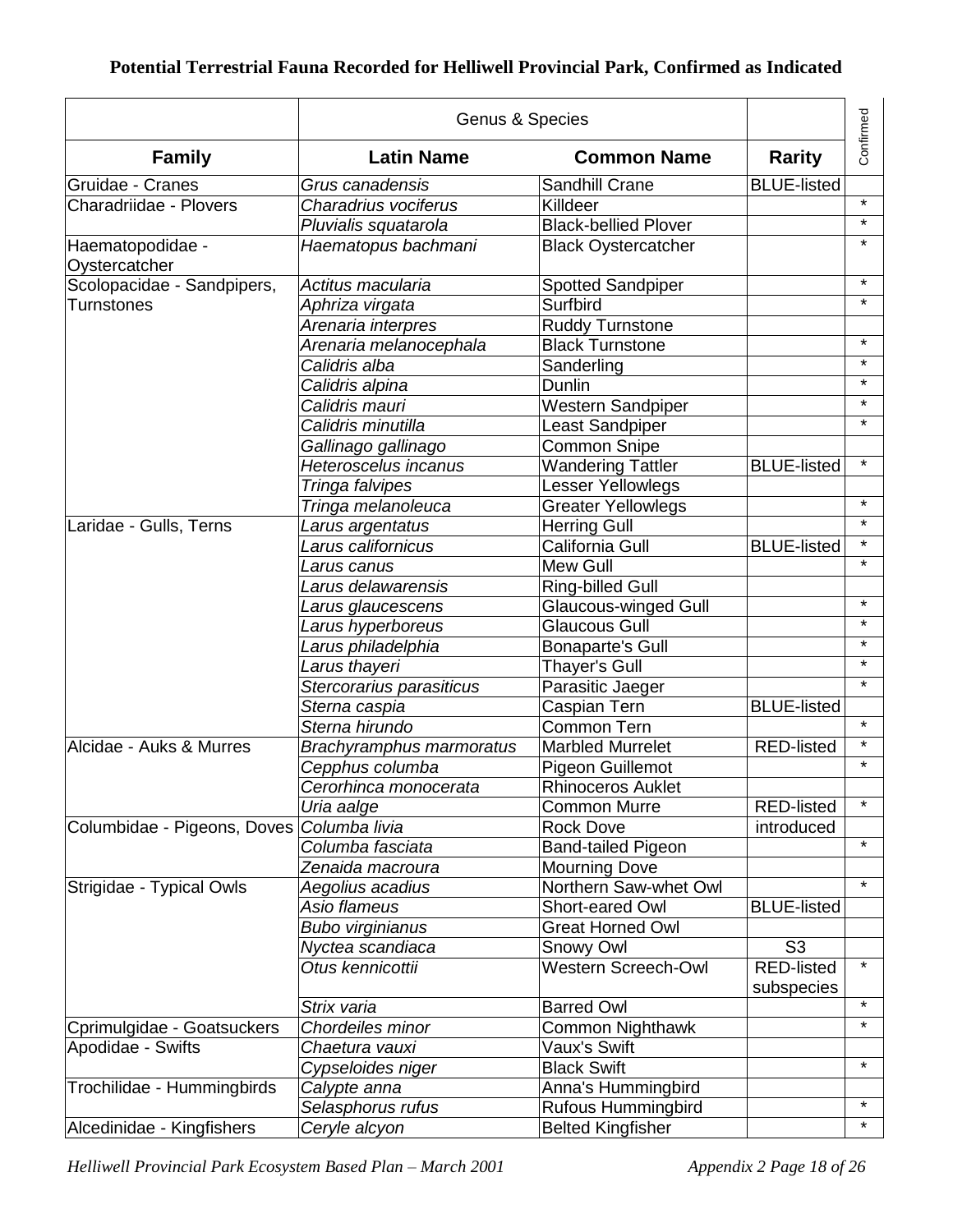|                           | Genus & Species            |                                       |                    |           |
|---------------------------|----------------------------|---------------------------------------|--------------------|-----------|
| <b>Family</b>             | <b>Latin Name</b>          | <b>Common Name</b>                    | <b>Rarity</b>      | Confirmed |
| Picidae - Woodpeckers     | Colaptes auratus           | <b>Northern Flicker</b>               |                    | $\star$   |
|                           | Dryocopus pileatus         | <b>Pileated Woodpecker</b>            |                    | $\star$   |
|                           | Picoides pubescens         | Downy Woodpecker                      |                    | $\star$   |
|                           | Picoides villosus          | Hairy Woodpecker                      |                    | $\star$   |
|                           | Sphyrapicus ruber          | <b>Red-breasted Sapsucker</b>         |                    |           |
| Tyrannidae - New World    | Contopus borealis          | Olive-sided Flycatcher                |                    | $\star$   |
| Flycatchers               | Contopus sordidulus        | Western Wood-Pewee                    |                    | $\star$   |
|                           | Empidonax traillii         | <b>Willow Flycatcher</b>              |                    |           |
|                           | Empidonax hammondii        | Hammond's Flycatcher                  |                    |           |
|                           | Empidonax difficilis       | Pacific-slope Flycatcher              |                    | $\star$   |
|                           | <b>Tyrannus verticalis</b> | Western Kingbird                      |                    | $\star$   |
| Hirundinidae - Swallows   | Hirundo rustica            | <b>Barn Swallow</b>                   |                    | $\star$   |
|                           | Hirundo pyrrhonota         | <b>Cliff Swallow</b>                  |                    | $\star$   |
|                           | Stelgidopteryx serripennis | Northern Rough-winged                 |                    |           |
|                           |                            | Swallow                               |                    |           |
|                           | Tachycineta bicolor        | <b>Tree Swallow</b>                   |                    | $\star$   |
|                           | Tachycineta thalassina     | Violet-green Swallow                  |                    | $\star$   |
| Corvidae - Crows, Jays    | Cyanocitta stelleri        | Steller's Jay                         |                    |           |
|                           | Corvus caurinus            | <b>Northwestern Crow</b>              |                    | $\star$   |
|                           | Corvus corax               | Common Raven                          |                    | $\star$   |
| Paridae - Chickadees,     | Parus rufescens            | Chestnut-backed                       |                    | $\star$   |
| <b>Bushtits</b>           |                            | Chickadee                             |                    |           |
|                           | Psaltriparus minimus       | <b>Bushtit</b>                        |                    |           |
| Sittidae - Nuthatches     | Sitta canadensis           | <b>Red-breasted Nuthatch</b>          |                    | $\star$   |
| Certhiidae - Creepers     | Certhia americana          | <b>Brown Creeper</b>                  |                    | $\star$   |
| Troglodytidae             | Thryomanes bewickii        | <b>Bewick's Wren</b>                  |                    | $\star$   |
|                           | Troglodytes aedon          | House Wren                            |                    | $\star$   |
|                           | Troglodytes troglodytes    | Winter Wren                           |                    | $\star$   |
| Muscicapidae - Kinglets,  | Catharus guttatus          | <b>Hermit Thrush</b>                  |                    |           |
| <b>Thrushes</b>           | Catharus ustulatus         | Swainson's Thrush                     |                    | $\star$   |
|                           | <i>Ixoreus naevius</i>     | <b>Varied Thrush</b>                  |                    | $\star$   |
|                           | Myadestes townsendi        | <b>Townsend's Solitaire</b>           |                    |           |
|                           | Regulus calendula          | <b>Ruby-crowned Kinglet</b>           |                    | $\star$   |
|                           | Regulus satrapa            | Golden-crowned Kinglet                |                    | $\star$   |
|                           | Turdus migratorius         | American Robin                        |                    | $\star$   |
| Motacillidae - Pipits     | Anthus rubescens           | American Pipit                        |                    | $\star$   |
| Bombycillidae - Waxwings  | Bombycilla cedrorum        | Cedar Waxwing                         |                    |           |
| Sturnidae - Starlings     | Sturnus vulgaris           | European Starling                     | introduced         | $\star$   |
| Vireonidae - Vireos       | Vireo gilvus               | <b>Warbling Vireo</b>                 |                    |           |
|                           | Vireo huttoni              | Hutton's Vireo                        | <b>BLUE-listed</b> | $\star$   |
|                           | Vireo olivaceus            | Red-eyed Vireo                        |                    |           |
|                           | Vireo solitarius           | <b>Solitary Vireo</b>                 |                    | $\star$   |
| Parulinae - Wood Warblers | Dendroica coronata         | Yellow-rumped Warbler                 |                    | $\star$   |
|                           | Dendroica nigrescens       | <b>Black-throated Gray</b><br>Warbler |                    |           |
|                           | Dendroica petechia         | <b>Yellow Warbler</b>                 |                    | $\star$   |
|                           | Dendroica townsendi        | Townsend's Warbler                    |                    | $\star$   |
| Parulinae - Wood Warblers | Mniotilta varia            | <b>Black-and-white Warbler</b>        |                    |           |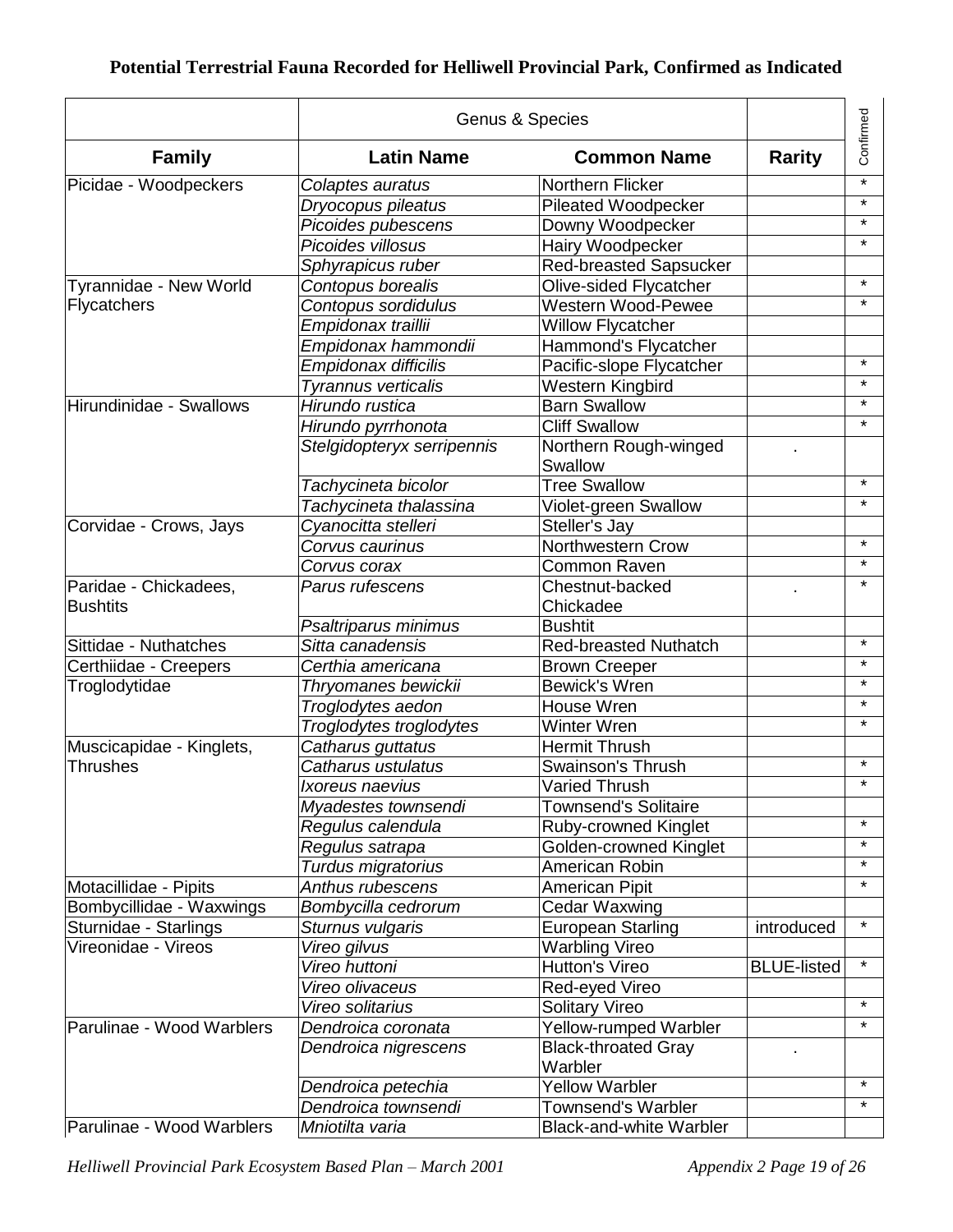|                                                     |  |                            | Confirmed                     |                    |         |
|-----------------------------------------------------|--|----------------------------|-------------------------------|--------------------|---------|
| <b>Family</b>                                       |  | <b>Latin Name</b>          | <b>Common Name</b>            | <b>Rarity</b>      |         |
|                                                     |  | Oporonis tolmiei           | MacGillivray's Warbler        |                    | $\star$ |
|                                                     |  | Vermivora celata           | Orange-crowned Warbler        |                    | $\star$ |
|                                                     |  | Wilsonia pusilla           | Wilson's Warbler              |                    | $\star$ |
| Thraupinae - Tanagers                               |  | Piranga ludoviciana        | Western Tanager               |                    | $\star$ |
| Emberizinae - Towhees,                              |  | Junco hyemalis             | Dark-eyed Junco               |                    | $\star$ |
| Sparrows                                            |  | Melospiza lincolnii        | Lincoln's Sparrow             |                    |         |
|                                                     |  | Melospiza melodia          | Song Sparrow                  |                    | $\star$ |
|                                                     |  | Passerculus sandwichensis  | Savannah Sparrow              |                    | $\star$ |
|                                                     |  | Passerella iliaca          | <b>Fox Sparrow</b>            |                    | $\star$ |
|                                                     |  | Pheucticus melanocephalus  | <b>Black-headed Grosbeak</b>  |                    |         |
|                                                     |  | Pipilo erythrophthalmus    | <b>Spotted Towhee</b>         |                    | $\star$ |
|                                                     |  | Spizella passerina         | <b>Chipping Sparrow</b>       |                    | $\star$ |
|                                                     |  | Zonotricha albicollis      | <b>White-throated Sparrow</b> |                    |         |
|                                                     |  | Zonotrichia atricapilla    | <b>Golden-crowned Sparrow</b> |                    |         |
|                                                     |  | Zonotrichia leucophrys     | <b>White-crowned Sparrow</b>  |                    | $\star$ |
| Icterinae - Blackbirds,                             |  | Agelaius phoeniceus        | Red-winged Blackbird          |                    |         |
| Cowbirds                                            |  | Euphagus cyancephalus      | <b>Brewer's Blackbird</b>     |                    |         |
|                                                     |  | Molothrus ater             | <b>Brown-headed Cowbird</b>   |                    | $\star$ |
|                                                     |  | Xanthocephalus             | Yellow-headed Blackbird       |                    |         |
|                                                     |  | xanthocephalus             |                               |                    |         |
| Carduelinae - Finches                               |  | Carduelis pinus            | <b>Pine Siskin</b>            |                    | $\star$ |
|                                                     |  | Carduelis tristis          | <b>American Goldfinch</b>     |                    | $\star$ |
|                                                     |  | Carpodacus mexicanus       | <b>House Finch</b>            |                    | $\star$ |
|                                                     |  | Carpodacus purpureus       | <b>Purple Finch</b>           |                    | $\star$ |
|                                                     |  | Coccothraustes vespertinus | <b>Evening Grosbeak</b>       |                    | $\star$ |
|                                                     |  | Loxia curvirostra          | <b>Red Crossbill</b>          |                    | $\star$ |
|                                                     |  | Loxia leucoptera           | <b>White-winged Crossbill</b> |                    |         |
| <b>AMPHIBIANS &amp;</b><br><b>REPTILES</b>          |  |                            |                               |                    |         |
| Salamandridae - Newts                               |  | Taricha granulosa          | Rough-skinned Newt            |                    |         |
| Plethodontidae - Lungless                           |  | Ensatina eschscholtzii     | Ensatina                      |                    |         |
| salamanders                                         |  | Aneides ferreus            | <b>Clouded Salamander</b>     |                    |         |
| Hylidae - Treefrogs                                 |  | Pseudacris regilla         | Pacific Treefrog              |                    | $\star$ |
| Anguidae - Alligator Lizards                        |  | Elgaria coerulea           | Northern Alligator Lizard     |                    | $\star$ |
| Colubridae - Harmless                               |  | Thamnophis elegans         | Western Garter Snake          |                    |         |
| <b>Snakes</b>                                       |  | Thamnophis ordinoides      | Northwestern Garter           |                    | $\star$ |
|                                                     |  |                            | Snake                         |                    |         |
|                                                     |  | Thamnophis sirtalis        | <b>Common Garter Snake</b>    |                    | $\star$ |
| <b>INVERTEBRATES - only known rarities included</b> |  |                            |                               |                    |         |
| Hesperiidae - Skippers                              |  | Erynnis propertius         | <b>Propertius Duskywing</b>   | <b>BLUE-listed</b> | $\star$ |
| Nymphalidae - Brush-footed                          |  | Euphydryas editha taylori  | Taylor's (Edith's)            | <b>RED-listed</b>  | $\star$ |
| <b>Butterflies</b>                                  |  |                            | Checkerspot                   |                    |         |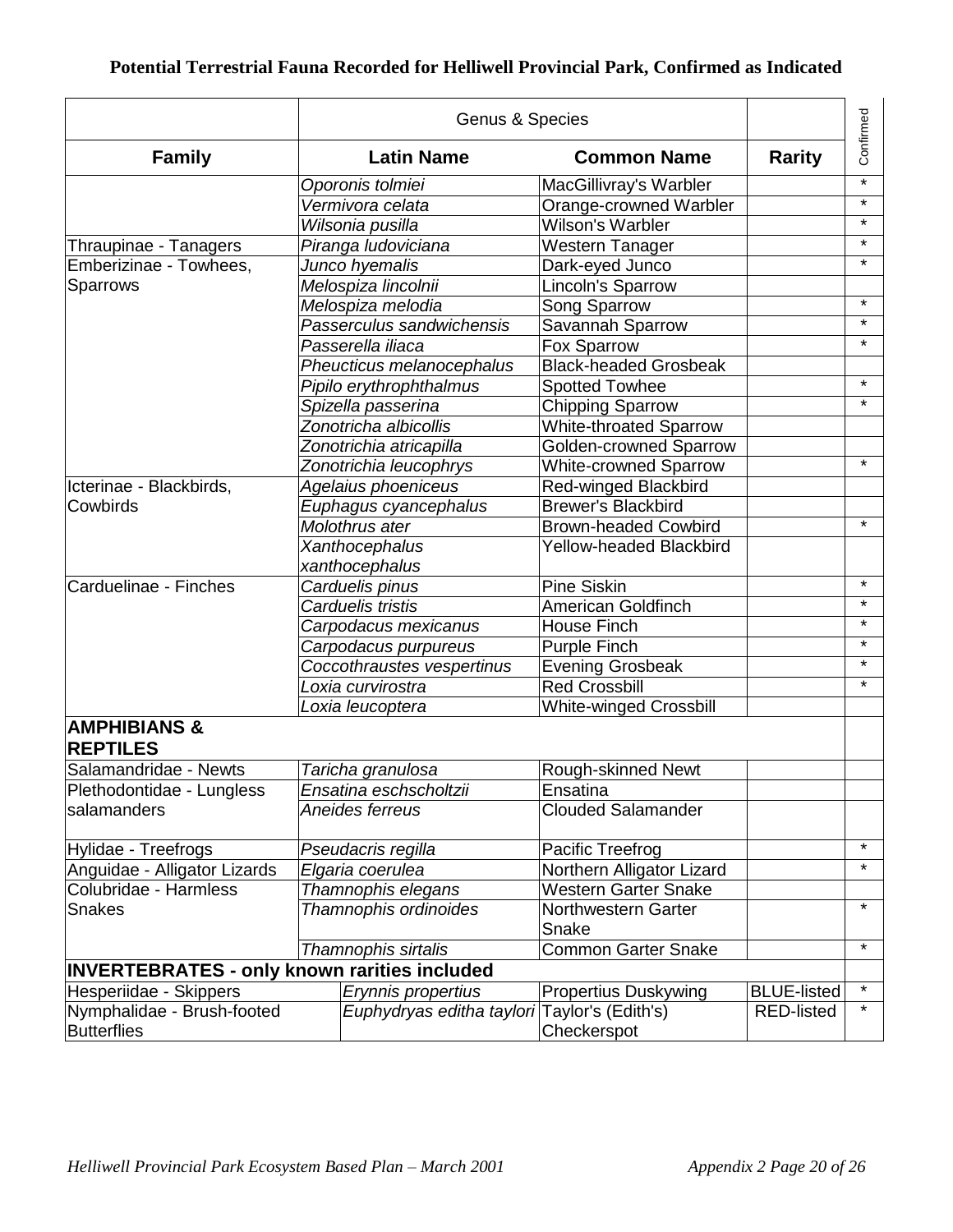| <b>FAMILY</b>                                  | <b>GENUS &amp; SPECIES</b>         |                                       |          |             |                              |         | <b>Source</b> |         |
|------------------------------------------------|------------------------------------|---------------------------------------|----------|-------------|------------------------------|---------|---------------|---------|
|                                                | <b>Latin Name</b>                  | <b>Common Name</b>                    | ΜW       | $2^{\circ}$ | $\overline{\mathbf{x}}$<br>ო | $4JB+$  | 5 Hist        | 6 Near  |
| <b>MAMMALS</b>                                 |                                    |                                       |          |             |                              |         |               |         |
| Didelphidae-New                                | Didelphis virginiana               | North American Opossum                |          |             |                              | $\star$ |               | $\star$ |
| <b>World Opossums</b>                          |                                    |                                       |          |             |                              |         |               |         |
| Sorcidae - Shrews                              | Sorex monticolus                   | <b>Dusky Shrew</b>                    |          |             |                              |         |               |         |
| Vespertilionidae-                              | Eptesicus fuscus                   | <b>Big Brown Bat</b>                  |          |             |                              |         |               |         |
| <b>Vespertilionid Bats</b>                     | Lasiurus cinereus                  | Hoary Bat                             |          |             |                              |         |               |         |
|                                                | Lasionycteris noctivagans          | Silver-haired Bat                     |          |             |                              |         |               |         |
|                                                | Myotis californicus                | California Myotis                     |          |             |                              |         |               |         |
|                                                | Myotis evotis                      | <b>Western Long-eared Myotis</b>      |          |             |                              |         |               |         |
|                                                | Myotis keenii                      | Keen's Long-eared Myotis              |          |             |                              |         |               |         |
|                                                | Myotis lucifugus                   | Little Brown Bat                      |          |             |                              |         |               |         |
|                                                | Myotis volans                      | Long-legged Myotis                    |          |             |                              |         |               |         |
|                                                | Myotis yumanensis                  | Yuma Myotis                           |          |             |                              |         |               |         |
|                                                | Plecotus townsendii                | Townsend's Big-eared Bat              |          |             |                              |         |               |         |
| Arvicolidae - Voles &                          | Clethrionomys gapperi              | Southern Red-backed Vole              |          |             |                              |         |               |         |
| Lemmings                                       | Microtus townsendii                | Townsend's Vole                       |          |             |                              |         |               |         |
| Castoridae - Beavers                           | Castor canadensis                  | <b>Beaver</b>                         |          |             |                              | $\star$ |               |         |
| Cricetidae - Cricetids                         | Peromyscus maniculatus             | Deer Mouse                            |          |             |                              |         |               |         |
| Muridae - Murids                               | Rattus norvegicus                  | Norway Rat                            | $\star$  |             |                              |         |               |         |
|                                                | <b>Rattus rattus</b>               | <b>Black Rat</b>                      |          |             |                              |         |               |         |
| Mustelidae - Mustelids <i>Lutra canadensis</i> |                                    | <b>River otter</b>                    |          |             |                              | $\star$ |               | $\star$ |
|                                                | Mustela vison                      | <b>Mink</b>                           | $\star$  |             |                              |         |               | $\star$ |
| Otariidae - Eared<br>seals                     | Eumetopias jubatus                 | Northern Sea Lion/Steller Sea<br>Lion |          |             |                              | $\star$ |               |         |
|                                                | Zalophus californianus             | California Sea Lion                   |          |             |                              | $\star$ |               |         |
| Phocidae - Hair seals                          | Phoca vitulina                     | Harbour seal                          |          |             |                              | $\star$ |               |         |
| Balaenopteridae -<br>Rorquals                  | Megaptera novaeangliae             | Humpback whale                        |          |             |                              |         |               |         |
| Delphinidae -                                  | Lagenorhynchus obliquidens         | Pacific white-sided dolphin           |          |             |                              |         |               |         |
| Delphinids                                     | Orcinus orca                       | Killer whale                          | $\star$  |             |                              |         |               |         |
| Phocoenidae -                                  | Phocoena phocoena                  | Harbour porpoise                      |          |             |                              |         |               |         |
| Porpoises                                      | Phoecoenoides dalli                | Dall's porpoise                       |          |             |                              |         |               |         |
| Cervidae - Cervids                             | Odocoileus hemionus<br>columbianus | <b>Black-tailed deer</b>              | $\star$  |             |                              | $\star$ | $\star$       | $\star$ |
| <b>BIRDS</b>                                   |                                    |                                       |          |             |                              |         |               |         |
| Gaviidae - Loons                               | Gavia adamsii                      | Yellow-billed Loon                    |          |             |                              |         |               |         |
|                                                | Gavia immer                        | Common Loon                           | $\star$  | $\star$     | $\star$                      |         |               | $\star$ |
|                                                | Gavia pacifica                     | Pacific Loon                          | $\star$  | $\star$     | $\star$                      | $\star$ |               | $\star$ |
|                                                | Gavia stellata                     | Red-throated Loon                     |          |             |                              |         |               |         |
| Podicipedidae -                                | Aechmophorus occidentalis          | <b>Western Grebe</b>                  |          | $\star$     | $\star$                      | $\star$ |               | $\star$ |
| Grebes                                         | Podiceps auritus                   | <b>Horned Grebe</b>                   |          | $\star$     | $\star$                      | $\star$ |               | $\star$ |
|                                                | Podiceps grisegena                 | <b>Red-necked Grebe</b>               |          | $\star$     | $\star$                      | $\star$ |               | $\star$ |
|                                                | Podiceps nigricollis               | <b>Eared Grebe</b>                    |          |             |                              | $\star$ |               |         |
|                                                | Podilymbus podiceps                | Pied-billed Grebe                     |          | $\star$     |                              |         |               |         |
| Phalacrocoracidae -                            | Phalacrocorax auritus              | Doubled-crested Cormorant             | $\star$  | $\star$     | $\star$                      |         |               | $\star$ |
| Cormorants                                     | Phalacrocorax pelagicus            | <b>Pelagic Cormorant</b>              | $^\star$ | $\star$     | $\star$                      | $\star$ |               | $\star$ |
|                                                | Phalacrocorax penicillatus         | <b>Brandt's Cormorant</b>             |          | $\star$     | $\star$                      |         |               | $\star$ |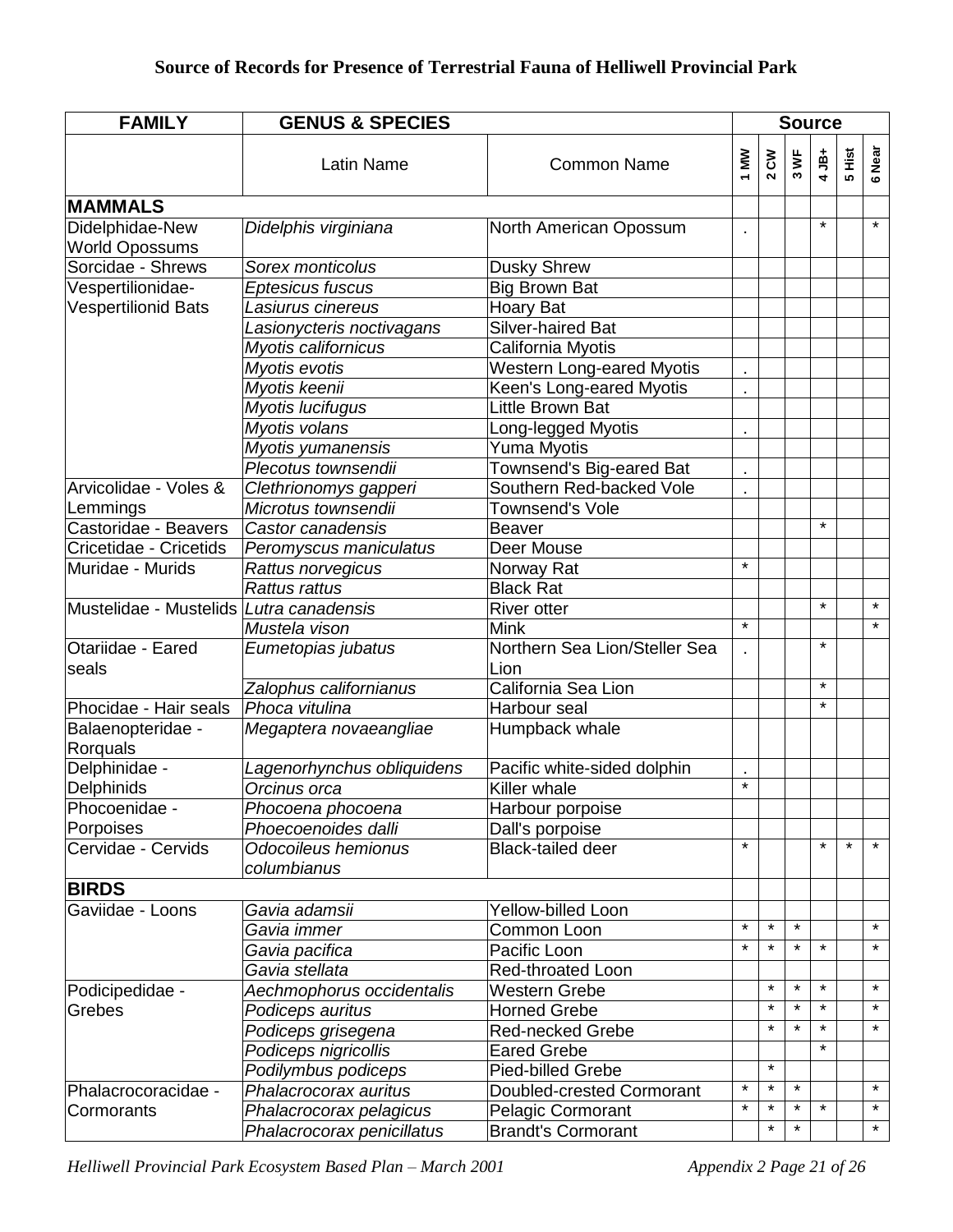| <b>FAMILY</b>                              | <b>GENUS &amp; SPECIES</b>       |                                      |         | <b>Source</b> |         |         |         |         |  |  |
|--------------------------------------------|----------------------------------|--------------------------------------|---------|---------------|---------|---------|---------|---------|--|--|
|                                            | <b>Latin Name</b>                | <b>Common Name</b>                   | 1 MW    | $2^{\circ}$   | 3 WF    | $4$ JB+ | 5 Hist  | 6 Near  |  |  |
| Ardeidae - Herons &<br><b>Bitterns</b>     | Anas americana                   | American Widgeon                     |         |               |         |         | $\star$ | $\star$ |  |  |
| Anatidae - Swans,                          | Anas penelope                    | Eurasian Widgeon                     |         |               |         |         |         |         |  |  |
| Geese & Ducks                              | Anas platyrhynchos               | Mallard                              |         | $\star$       | $\star$ |         | $\star$ | $\star$ |  |  |
|                                            | Ardea herodias                   | <b>Great Blue Heron</b>              | $\star$ | $\star$       | $\star$ | $\star$ |         | $\star$ |  |  |
|                                            | Aythya sp. (affinis or marila)   | Scaup species (Greater or<br>Lesser) |         |               | $\star$ |         |         | $\star$ |  |  |
|                                            | Branta bernicla                  | <b>Brant</b>                         |         |               | $\star$ |         | $\star$ |         |  |  |
|                                            | <b>Branta canadensis</b>         | Canada Goose                         |         |               | $\star$ |         |         | $\star$ |  |  |
|                                            | Bucephala albeola                | <b>Bufflehead</b>                    |         | $\star$       | $\star$ | $\star$ | $\star$ | $\star$ |  |  |
|                                            | Bucephala clangula               | Common Goldeneye                     |         | $\star$       | $\star$ | $\star$ |         | $\star$ |  |  |
|                                            | Bucephala islandica              | <b>Barrow's Goldeneye</b>            |         | $\star$       |         |         |         |         |  |  |
|                                            | Clangula hyemalis                | Oldsquaw                             |         | $\star$       | $\star$ |         |         |         |  |  |
|                                            | <b>Histrionicus histrionicus</b> | Harlequin Duck                       | $\star$ | $\star$       | $\star$ | $\star$ |         | $\star$ |  |  |
|                                            | Lophodytes cucullatus            | Hooded Merganser                     |         |               |         |         |         | $\star$ |  |  |
|                                            | Melanitta fusca                  | <b>White-winged Scoter</b>           |         | $\star$       | $\star$ | $\star$ |         | $\star$ |  |  |
|                                            | Melanitta nigra                  | <b>Black Scoter</b>                  |         | $\star$       | $\star$ | $\star$ |         | $\star$ |  |  |
|                                            | Melanitta perspicillata          | <b>Surf Scoter</b>                   | $\star$ | $\star$       | $\star$ |         |         | $\star$ |  |  |
|                                            | Mergus merganser                 | Common Merganser                     |         | $\star$       | $\star$ |         |         | $\star$ |  |  |
|                                            | Mergus serrator                  | <b>Red-breasted Merganser</b>        |         | $\star$       | $\star$ | $\star$ |         | $\star$ |  |  |
|                                            | Oxyura jamaicensis               | <b>Ruddy Duck</b>                    |         | $\star$       |         |         |         |         |  |  |
| Cathartidae - New<br><b>World Vultures</b> | Cathartes aura                   | <b>Turkey Vulture</b>                | $\star$ |               | $\star$ |         |         | $\star$ |  |  |
| Accipitridae - Kites,                      | Accipiter cooperii               | Cooper's Hawk                        |         |               |         |         |         |         |  |  |
| Eagles, Harriers                           | Accipiter gentilis               | Northern Goshawk                     |         |               |         |         |         |         |  |  |
|                                            | <b>Accipiter striatus</b>        | Sharp-shinned Hawk                   |         |               |         |         |         | $\star$ |  |  |
|                                            | <b>Buteo jamaicensis</b>         | <b>Red-tailed Hawk</b>               | $\star$ |               |         |         |         | $\star$ |  |  |
|                                            | Circus Cyaneus                   | Northern Harrier                     |         |               |         |         |         |         |  |  |
|                                            | Haliaeetus leucocephalus         | <b>Bald Eagle</b>                    | $\star$ | $\star$       | $\star$ | $\star$ |         | $\star$ |  |  |
|                                            | <b>Pandion haliaetus</b>         | Osprey                               | $\star$ |               |         |         |         | $\star$ |  |  |
| Falconidae - Falcons                       | Falco columbarius                | Merlin                               |         |               | $\star$ |         |         | $\star$ |  |  |
|                                            | Flaco peregrinus                 | Peregrine Falcon                     |         |               |         |         |         | $\star$ |  |  |
|                                            | Falco sparverius                 | American Kestrel                     |         |               | $\star$ |         |         | $\star$ |  |  |
| Phasianidae -                              | Bonasa umbellus                  | <b>Ruffed Grouse</b>                 |         |               | $\star$ |         | $\star$ |         |  |  |
| Pheasants, Grouse,                         | Dendragapus obscurus             | <b>Blue Grouse</b>                   | $\star$ |               |         |         |         |         |  |  |
| Turkeys                                    | Phasianus colchicus              | Ring-necked Pheasant                 |         |               |         |         |         |         |  |  |
| Phasianidae (cont'd.)                      | Callipepla californica           | California Quail                     |         |               |         |         |         |         |  |  |
| Rallidae - Rails                           | Rallus limicola                  | Virginia Rail                        | $\star$ |               |         |         |         |         |  |  |
| Gruidae - Cranes                           | Grus canadensis                  | Sandhill Crane                       |         |               |         |         |         |         |  |  |
| Charadriidae - Plovers                     | Charadrius vociferus             | Killdeer                             | $\star$ |               | $\star$ |         |         | $\star$ |  |  |
|                                            | Pluvialis squatarola             | <b>Black-bellied Plover</b>          |         |               | $\star$ |         |         | $\star$ |  |  |
| Haematopodidae -<br>Oystercatcher          | Haematopus bachmani              | <b>Black Oystercatcher</b>           | $\star$ | $\star$       | $\star$ | *       |         | $\star$ |  |  |
| Scolopacidae -                             | Actitus macularia                | <b>Spotted Sandpiper</b>             | $\star$ |               | $\star$ |         |         |         |  |  |
| Sandpipers,                                | Aphriza virgata                  | Surfbird                             |         |               | $\star$ |         |         |         |  |  |
| <b>Turnstones</b>                          | Arenaria interpres               | <b>Ruddy Turnstone</b>               |         |               |         |         |         |         |  |  |
|                                            | Arenaria melanocephala           | <b>Black Turnstone</b>               | $\star$ |               | $\star$ | *       |         | $\star$ |  |  |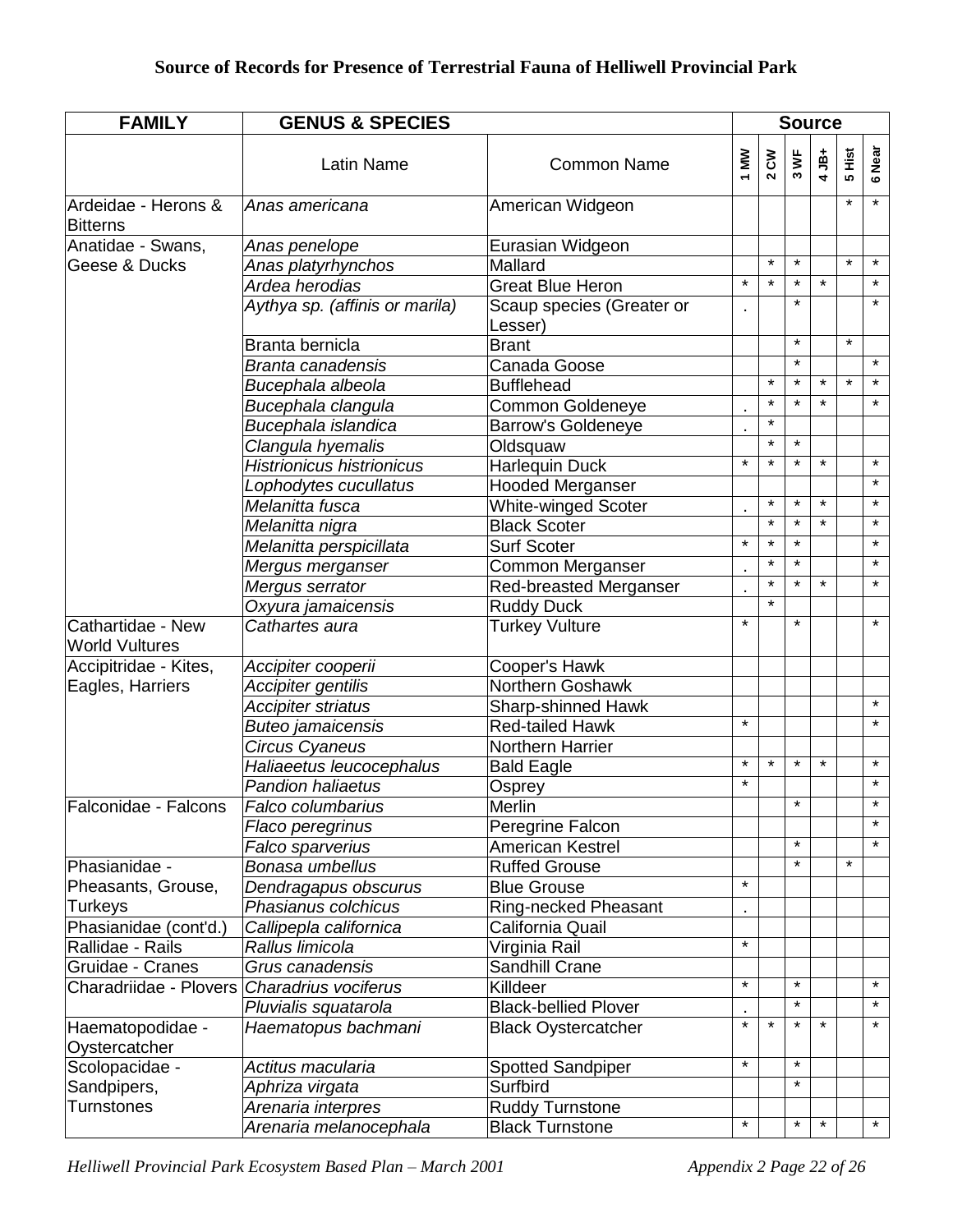| <b>FAMILY</b>                  | <b>GENUS &amp; SPECIES</b> |                               |         | <b>Source</b> |                            |         |        |         |
|--------------------------------|----------------------------|-------------------------------|---------|---------------|----------------------------|---------|--------|---------|
|                                | <b>Latin Name</b>          | <b>Common Name</b>            | 1 MW    | $2^{\circ}$   | $\blacktriangleright$<br>ო | $4JB+$  | 5 Hist | 6 Near  |
| Scolopacidae -                 | Calidris alba              | Sanderling                    |         |               |                            |         |        | $\star$ |
| Sandpipers,                    | Calidris alpina            | Dunlin                        |         |               | $\star$                    |         |        | $\star$ |
| <b>Turnstones</b>              | Calidris mauri             | Western Sandpiper             |         |               |                            |         |        | $\star$ |
|                                | Calidris minutilla         | Least Sandpiper               |         |               |                            |         |        | $\star$ |
|                                | Gallinago gallinago        | <b>Common Snipe</b>           |         |               |                            |         |        |         |
|                                | Heteroscelus incanus       | <b>Wandering Tattler</b>      |         |               |                            |         |        | $\star$ |
|                                | Tringa falvipes            | Lesser Yellowlegs             |         |               |                            |         |        |         |
|                                | Tringa melanoleuca         | <b>Greater Yellowlegs</b>     | $\star$ | $\star$       |                            |         |        |         |
| Laridae - Gulls, Terns         | Larus argentatus           | <b>Herring Gull</b>           |         | $\star$       | $\star$                    |         |        |         |
|                                | Larus californicus         | California Gull               |         |               |                            |         |        | $\star$ |
|                                | Larus canus                | Mew Gull                      | $\star$ | $\star$       | $\star$                    | $\star$ |        | $\star$ |
|                                | Larus delawarensis         | Ring-billed Gull              |         |               |                            |         |        |         |
|                                | Larus glaucescens          | <b>Glaucous-winged Gull</b>   | $\star$ | $\star$       | $\star$                    | $\star$ |        | $\star$ |
|                                | Larus hyperboreus          | Glaucous Gull                 |         |               |                            |         |        | $\star$ |
|                                | Larus philadelphia         | <b>Bonaparte's Gull</b>       | $\star$ |               | $\star$                    |         |        | $\star$ |
|                                | Larus thayeri              | Thayer's Gull                 |         | $\star$       |                            |         |        |         |
|                                | Stercorarius parasiticus   | Parasitic Jaeger              |         |               |                            |         |        | $\star$ |
|                                | Sterna caspia              | Caspian Tern                  |         |               |                            |         |        |         |
|                                | Sterna hirundo             | <b>Common Tern</b>            |         |               | $\star$                    |         |        | $\star$ |
| Alcidae - Auks &               | Brachyramphus marmoratus   | <b>Marbled Murrelet</b>       |         |               | $\star$                    | $\star$ |        | $\star$ |
| Murres                         | Cepphus columba            | Pigeon Guillemot              | $\star$ | $\star$       | $\star$                    |         |        | $\star$ |
|                                | Cerorhinca monocerata      | <b>Rhinoceros Auklet</b>      |         |               |                            |         |        |         |
|                                | Uria aalge                 | Common Murre                  | $\star$ |               | $\star$                    |         |        | $\star$ |
| Columbidae -                   | Columba fasciata           | <b>Band-tailed Pigeon</b>     | $\star$ |               | $\star$                    |         |        | $\star$ |
| Pigeons, Doves                 | Columba livia              | <b>Rock Dove</b>              |         |               |                            |         |        |         |
|                                | Zenaida macroura           | <b>Mourning Dove</b>          |         |               |                            |         |        | $\star$ |
| Strigidae - Typical            | Aegolius acadius           | Northern Saw-whet Owl         | $\star$ |               |                            |         |        |         |
| Owls                           | Asio flameus               | Short-eared Owl               |         |               |                            |         |        |         |
|                                | <b>Bubo virginianus</b>    | <b>Great Horned Owl</b>       |         |               |                            |         |        |         |
|                                | Nyctea scandiaca           | Snowy Owl                     |         |               |                            |         |        |         |
|                                | Otus kennicottii           | Western Screech-Owl           |         |               |                            |         |        |         |
|                                | Strix varia                | <b>Barred Owl</b>             |         |               |                            | $\star$ |        | $\star$ |
| Caprimulgidae -<br>Goatsuckers | Chordeiles minor           | <b>Common Nighthawk</b>       | $\star$ |               |                            |         |        |         |
| Apodidae - Swifts              | Chaetura vauxi             | Vaux's Swift                  |         |               |                            |         |        |         |
|                                | Cypseloides niger          | <b>Black Swift</b>            | $\star$ |               |                            |         |        |         |
| Trochilidae -                  | Calypte anna               | Anna's Hummingbird            |         |               |                            |         |        |         |
| <b>Hummingbirds</b>            | Selasphorus rufus          | <b>Rufous Hummingbird</b>     | $\star$ |               | $\star$                    |         |        | $\star$ |
| Alcedinidae -<br>Kingfishers   | Ceryle alcyon              | <b>Belted Kingfisher</b>      |         |               | $\star$                    |         |        | $\star$ |
| Picidae -                      | Colaptes auratus           | Northern Flicker              | $\star$ |               | $\star$                    |         |        | $\star$ |
| Woodpeckers                    | Dryocopus pileatus         | Pileated Woodpecker           | $\star$ |               | $\star$                    | $\star$ |        | $\star$ |
|                                | Picoides pubescens         | Downy Woodpecker              | $\star$ |               | $\star$                    |         |        | $\star$ |
|                                | Picoides villosus          | Hairy Woodpecker              |         |               | $\star$                    |         |        |         |
| Picidae -                      | Sphyrapicus ruber          | <b>Red-breasted Sapsucker</b> |         |               |                            |         |        | $\star$ |
| Woodpeckers                    |                            |                               |         |               |                            |         |        |         |
| Tyrannidae - New               | Tyrannus verticaulis       | Western Kingbird              |         |               | $\star$                    |         |        |         |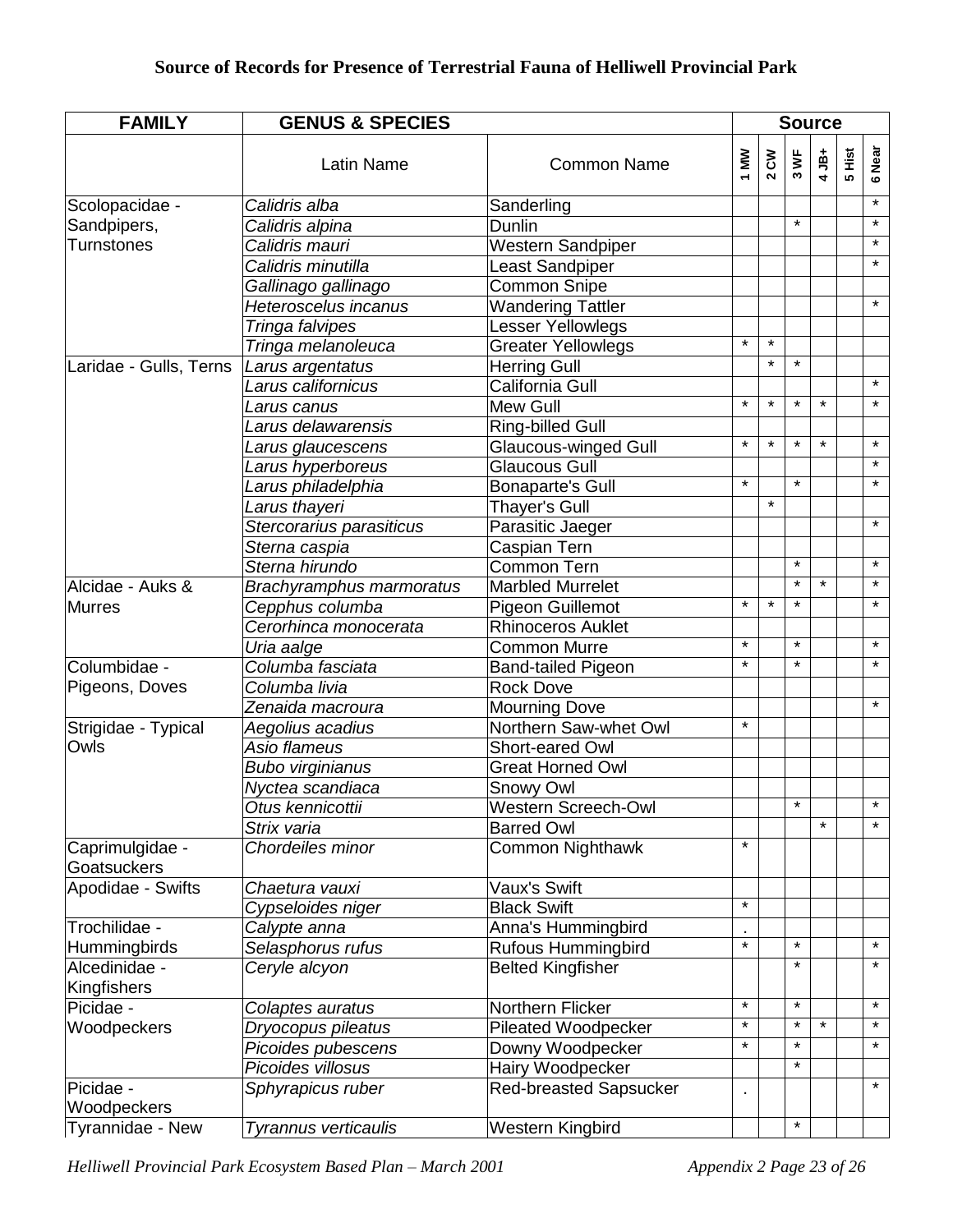| <b>FAMILY</b><br><b>GENUS &amp; SPECIES</b> |                            |                                    |         |       |                           | <b>Source</b> |        |         |  |  |  |  |
|---------------------------------------------|----------------------------|------------------------------------|---------|-------|---------------------------|---------------|--------|---------|--|--|--|--|
|                                             | <b>Latin Name</b>          | <b>Common Name</b>                 | 1 MW    | 2 C W | $\overline{\bullet}$<br>ო | $4JB+$        | 5 Hist | 6 Near  |  |  |  |  |
| <b>World Flycatchers</b>                    | Contopus borealis          | Olive-sided Flycatcher             |         |       | $\star$                   |               |        |         |  |  |  |  |
|                                             | Contopus sordidulus        | Western Wood-Pewee                 | $\star$ |       |                           |               |        |         |  |  |  |  |
|                                             | Empidonax difficilis       | Pacific-slope Flycatcher           | $\star$ |       | $\star$                   |               |        |         |  |  |  |  |
|                                             | Empidonax hammondii        | Hammond's Flycatcher               |         |       |                           |               |        |         |  |  |  |  |
|                                             | Empidonax traillii         | <b>Willow Flycatcher</b>           |         |       |                           |               |        |         |  |  |  |  |
|                                             | Tyrannus verticalis        | <b>Western Kingbird</b>            |         |       |                           |               |        |         |  |  |  |  |
| Hirundinidae -                              | Hirundo rustica            | <b>Barn Swallow</b>                | $\star$ |       | $\star$                   |               |        | $\star$ |  |  |  |  |
| Swallows                                    | Hirundo pyrrhonota         | <b>Cliff Swallow</b>               |         |       | $\star$                   |               |        |         |  |  |  |  |
|                                             | Stelgidopteryx serripennis | Northern Rough-winged<br>Swallow   |         |       |                           |               |        |         |  |  |  |  |
|                                             | Tachycineta bicolor        | <b>Tree Swallow</b>                |         |       | $\star$                   |               |        |         |  |  |  |  |
|                                             | Tachycineta thalassina     | Violet-green Swallow               | $\star$ |       | $\star$                   |               |        | $\star$ |  |  |  |  |
| Corvidae - Crows,                           | Corvus caurinus            | Northwestern Crow                  | $\star$ |       | $\star$                   | $\star$       |        | $\star$ |  |  |  |  |
| Jays                                        | Corvus corax               | Common Raven                       | $\star$ |       | $\star$                   | $\star$       |        | $\star$ |  |  |  |  |
|                                             | Cyanocitta stelleri        | Steller's Jay                      |         |       |                           |               |        |         |  |  |  |  |
| Paridae - Chickadees,                       | Parus rufescens            | Chestnut-backed Chickadee          | $\star$ |       | $\star$                   | $\star$       |        | $\star$ |  |  |  |  |
| <b>Bushtits</b>                             | Psaltriparus minimus       | <b>Bushtit</b>                     |         |       |                           |               |        |         |  |  |  |  |
| Sittidae - Nuthatches                       | Sitta canadensis           | <b>Red-breasted Nuthatch</b>       | $\star$ |       | $\star$                   |               |        | $\star$ |  |  |  |  |
| Certhiidae - Creepers                       | Certhia americana          | <b>Brown Creeper</b>               | $\star$ |       | $\star$                   |               |        | $\star$ |  |  |  |  |
| Troglodytidae                               | Thryomanes bewickii        | <b>Bewick's Wren</b>               | $\star$ |       | $\star$                   |               |        | $\star$ |  |  |  |  |
|                                             | Troglodytes aedon          | House Wren                         | $\star$ |       |                           |               |        |         |  |  |  |  |
|                                             | Troglodytes troglodytes    | <b>Winter Wren</b>                 | $\star$ |       | $\star$                   | $\star$       |        | $\star$ |  |  |  |  |
| Muscicapidae -                              | Catharus guttatus          | <b>Hermit Thrush</b>               |         |       |                           |               |        |         |  |  |  |  |
| Kinglets, Thrushes                          | Catharus ustulatus         | <b>Swainson's Thrush</b>           | $\star$ |       | $\star$                   |               |        | $\star$ |  |  |  |  |
|                                             | Ixoreus naevius            | <b>Varied Thrush</b>               |         |       | $\star$                   |               |        | $\star$ |  |  |  |  |
|                                             | Myadestes townsendi        | <b>Townsend's Solitaire</b>        |         |       |                           |               |        |         |  |  |  |  |
|                                             | Regulus calendula          | <b>Ruby-crowned Kinglet</b>        | $\star$ |       | $\star$                   |               |        | $\star$ |  |  |  |  |
|                                             | Regulus satrapa            | Golden-crowned Kinglet             | $\star$ |       | $\star$                   | $\star$       |        | $\star$ |  |  |  |  |
| Muscicapidae (cont'd.)                      | Turdus migratorius         | American Robin                     | $\star$ |       | $\star$                   | $\star$       |        | $\star$ |  |  |  |  |
| Motacillidae - Pipits                       | Anthus rubescens           | <b>American Pipit</b>              |         |       | $\star$                   |               |        |         |  |  |  |  |
| Bombycillidae -<br>Waxwings                 | Bombycilla cedrorum        | <b>Cedar Waxwing</b>               |         |       |                           |               |        |         |  |  |  |  |
| Sturnidae - Starlings                       | Sturnus vulgaris           | <b>European Starling</b>           | $\star$ |       | $\star$                   | $\star$       |        | $\star$ |  |  |  |  |
| Vireonidae - Vireos                         | Vireo gilvus               | <b>Warbling Vireo</b>              |         |       |                           |               |        | $\star$ |  |  |  |  |
|                                             | Vireo huttoni              | Hutton's Vireo                     | $\star$ |       |                           |               |        |         |  |  |  |  |
|                                             | Vireo olivaceus            | Red-eyed Vireo                     |         |       |                           |               |        |         |  |  |  |  |
|                                             | Vireo solitarius           | <b>Solitary Vireo</b>              |         |       | $\star$                   |               |        |         |  |  |  |  |
| Parulinae - Wood                            | Dendroica coronata         | Yellow-rumped Warbler              | $\star$ |       | $\star$                   |               |        | $\star$ |  |  |  |  |
| Warblers                                    | Dendroica nigrescens       | <b>Black-throated Gray Warbler</b> |         |       |                           |               |        | $\star$ |  |  |  |  |
|                                             | Dendroica petechia         | <b>Yellow Warbler</b>              | $\star$ |       | $\star$                   |               |        | $\star$ |  |  |  |  |
|                                             | Dendroica townsendi        | <b>Townsend's Warbler</b>          |         |       | $\star$                   |               |        | $\star$ |  |  |  |  |
|                                             | Mniotilta varia            | <b>Black-and-white Warbler</b>     |         |       |                           |               |        | $\star$ |  |  |  |  |
|                                             | Oporonis tolmiei           | MacGillivray's Warbler             | $\star$ |       | $\star$                   |               |        |         |  |  |  |  |
|                                             | Vermivora celata           | Orange-crowned Warbler             | $\star$ |       | $\star$                   |               |        | $\star$ |  |  |  |  |
| Parulinae - Wood<br>Warblers                | Wilsonia pusilla           | Wilson's Warbler                   |         |       | $\star$                   |               |        |         |  |  |  |  |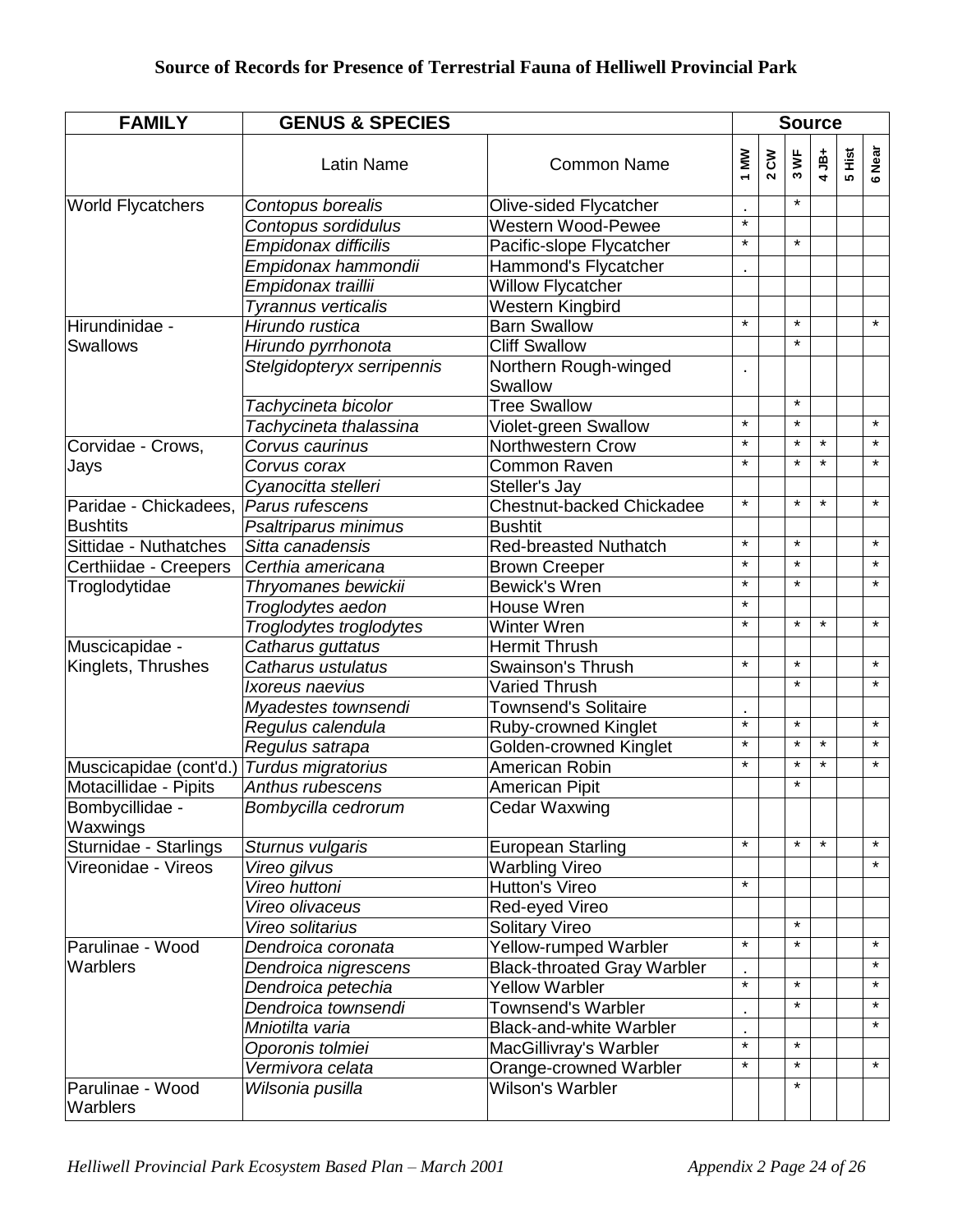| <b>FAMILY</b>                                       | <b>GENUS &amp; SPECIES</b>                |                                |          | <b>Source</b> |                              |         |        |         |  |  |
|-----------------------------------------------------|-------------------------------------------|--------------------------------|----------|---------------|------------------------------|---------|--------|---------|--|--|
|                                                     | <b>Latin Name</b>                         | <b>Common Name</b>             | 1 MW     | 2 C W         | $\overline{\mathbf{s}}$<br>ო | $4JB+$  | 5 Hist | 6 Near  |  |  |
| Thraupinae -                                        | Piranga ludoviciana                       | Western Tanager                | $\star$  |               | $\star$                      |         |        |         |  |  |
| Tanagers                                            |                                           |                                |          |               |                              |         |        |         |  |  |
| Emberizinae -                                       | Junco hyemalis                            | Dark-eyed Junco                |          |               | $\star$                      | $\star$ |        | $\star$ |  |  |
| Towhees, Sparrows                                   | Melospiza lincolnii                       | Lincoln's Sparrow              |          |               |                              |         |        |         |  |  |
|                                                     | Melospiza melodia                         | Song Sparrow                   | $\star$  |               | $\star$                      |         |        | $\star$ |  |  |
|                                                     | Passerculus sandwichensis                 | Savannah Sparrow               |          |               | $\star$                      |         |        |         |  |  |
|                                                     | Passerella iliaca                         | Fox Sparrow                    | $\star$  |               |                              |         |        | $\star$ |  |  |
|                                                     | Pheucticus melanocephalus                 | <b>Black-headed Grosbeak</b>   |          |               |                              |         |        |         |  |  |
|                                                     | Pipilo erythrophthalmus                   | <b>Spotted Towhee</b>          | $\star$  |               | $\star$                      | $\star$ |        | $\star$ |  |  |
|                                                     | Spizella passerina                        | <b>Chipping Sparrow</b>        | $\star$  |               | $\star$                      |         |        |         |  |  |
|                                                     | Zonotricha albicollis                     | <b>White-throated Sparrow</b>  |          |               |                              |         |        |         |  |  |
|                                                     | Zonotrichia atricapilla                   | <b>Golden-crowned Sparrow</b>  |          |               |                              |         |        |         |  |  |
|                                                     | Zonotrichia leucophrys                    | White-crowned Sparrow          | $\star$  |               | $\star$                      |         |        | $\star$ |  |  |
| Icterinae - Blackbirds,                             | Agelaius phoeniceus                       | Red-winged Blackbird           |          |               |                              |         |        | $\star$ |  |  |
| Cowbirds                                            | Euphagus cyancephalus                     | <b>Brewer's Blackbird</b>      |          |               |                              |         |        |         |  |  |
|                                                     | Molothrus ater                            | <b>Brown-headed Cowbird</b>    | $\star$  |               | $\star$                      |         |        |         |  |  |
|                                                     | Xanthocephalus                            | Yellow-headed Blackbird        |          |               |                              |         |        |         |  |  |
|                                                     | xanthocephalus                            |                                |          |               |                              |         |        |         |  |  |
| Carduelinae - Finches                               | Carduelis pinus                           | <b>Pine Siskin</b>             |          |               | $\star$                      |         |        | $\star$ |  |  |
|                                                     | Carduelis tristis                         | American Goldfinch             | $\star$  |               | $\star$                      |         |        | $\star$ |  |  |
|                                                     | Carpodacus mexicanus                      | <b>House Finch</b>             |          |               | $\star$                      |         |        |         |  |  |
|                                                     | Carpodacus purpureus                      | <b>Purple Finch</b>            | $\star$  |               | $\star$                      |         |        | $\star$ |  |  |
|                                                     | Loxia curvirostra                         | <b>Red Crossbill</b>           | $\star$  |               | $\star$                      | $\star$ |        | $\star$ |  |  |
|                                                     | Loxia leucoptera                          | <b>White-winged Crossbill</b>  |          |               |                              |         |        |         |  |  |
|                                                     | Coccothraustes vespertinus                | <b>Evening Grosbeak</b>        |          |               | $\star$                      |         |        |         |  |  |
| <b>AMPHIBIANS &amp; REPTILES</b>                    |                                           |                                |          |               |                              |         |        |         |  |  |
| Salamandridae -<br><b>Newts</b>                     | Taricha granulosa                         | Rough-skinned Newt             |          |               |                              |         |        |         |  |  |
| Plethodontidae -                                    | Aneides ferreus                           | <b>Clouded Salamander</b>      |          |               |                              |         |        | $\star$ |  |  |
| Lungless salamanders Ensatina eschscholtzii         |                                           | Ensatina                       |          |               |                              |         |        |         |  |  |
| Hylidae - Treefrogs                                 | Pseudacris regilla                        | Pacific Treefrog               |          |               |                              |         |        |         |  |  |
| Anguidae - Alligator<br>Lizards                     | Gerhronotus/Elgaria coerulea              | Northern Alligator Lizard      | $^\star$ |               |                              |         |        | $\star$ |  |  |
| Colubridae - Harmless Thamnophis elegans            |                                           | <b>Western Garter Snake</b>    |          |               |                              |         |        |         |  |  |
| <b>Snakes</b>                                       | Thamnophis ordinoides                     | Northwestern Garter Snake      | $\star$  |               |                              |         |        | $\star$ |  |  |
|                                                     | Thamnophis sirtalis                       | <b>Common Garter Snake</b>     | $\star$  |               |                              |         |        | $\star$ |  |  |
| <b>INVERTEBRATES - only known rarities included</b> |                                           |                                |          |               |                              |         |        |         |  |  |
| Hesperiidae -<br><b>Skippers</b>                    | Erynnis propertius                        | <b>Propertius Duskywing</b>    |          |               |                              |         |        |         |  |  |
| Nymphalidae - Brush-                                | Euphydryas editha taylori                 | Taylor's (Edith's) Checkerspot |          |               |                              | $\star$ |        |         |  |  |
| footed Butterflies                                  |                                           |                                |          |               |                              |         |        |         |  |  |
| Sources:                                            |                                           |                                |          |               |                              |         |        |         |  |  |
| <b>MW</b>                                           | Mike Wolfe                                |                                |          |               |                              |         |        |         |  |  |
| <b>CW</b>                                           | Coastal Waterbird survey                  |                                |          |               |                              |         |        |         |  |  |
| <b>WF</b>                                           | <b>Walter Fitzpatrick</b>                 |                                |          |               |                              |         |        |         |  |  |
| JB+                                                 | Jennifer Balke & contacts for this report |                                |          |               |                              |         |        |         |  |  |
| <b>Hist</b>                                         | historical references                     |                                |          |               |                              |         |        |         |  |  |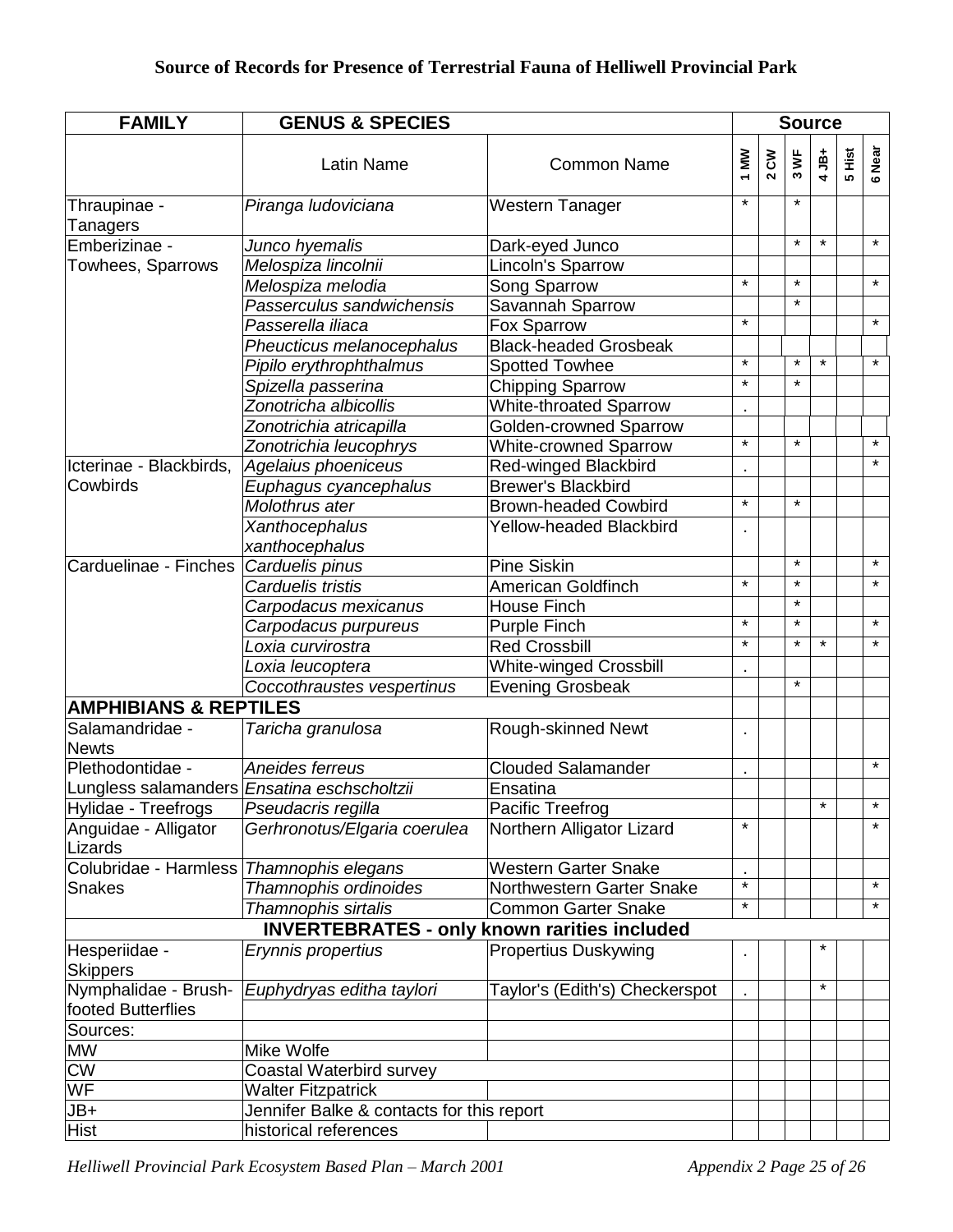| <b>FAMILY</b> | <b>GENUS &amp; SPECIES</b> |             |        | <b>Source</b> |         |        |                         |                 |  |
|---------------|----------------------------|-------------|--------|---------------|---------|--------|-------------------------|-----------------|--|
|               | Latin Name                 | Common Name | Š<br>↽ | 3<br>$\sim$   | ட்<br>∾ | മ<br>₩ | <u>ist</u><br><b>SC</b> | Near<br>$\circ$ |  |
| Near          | notes from nearby sites    |             |        |               |         |        |                         |                 |  |